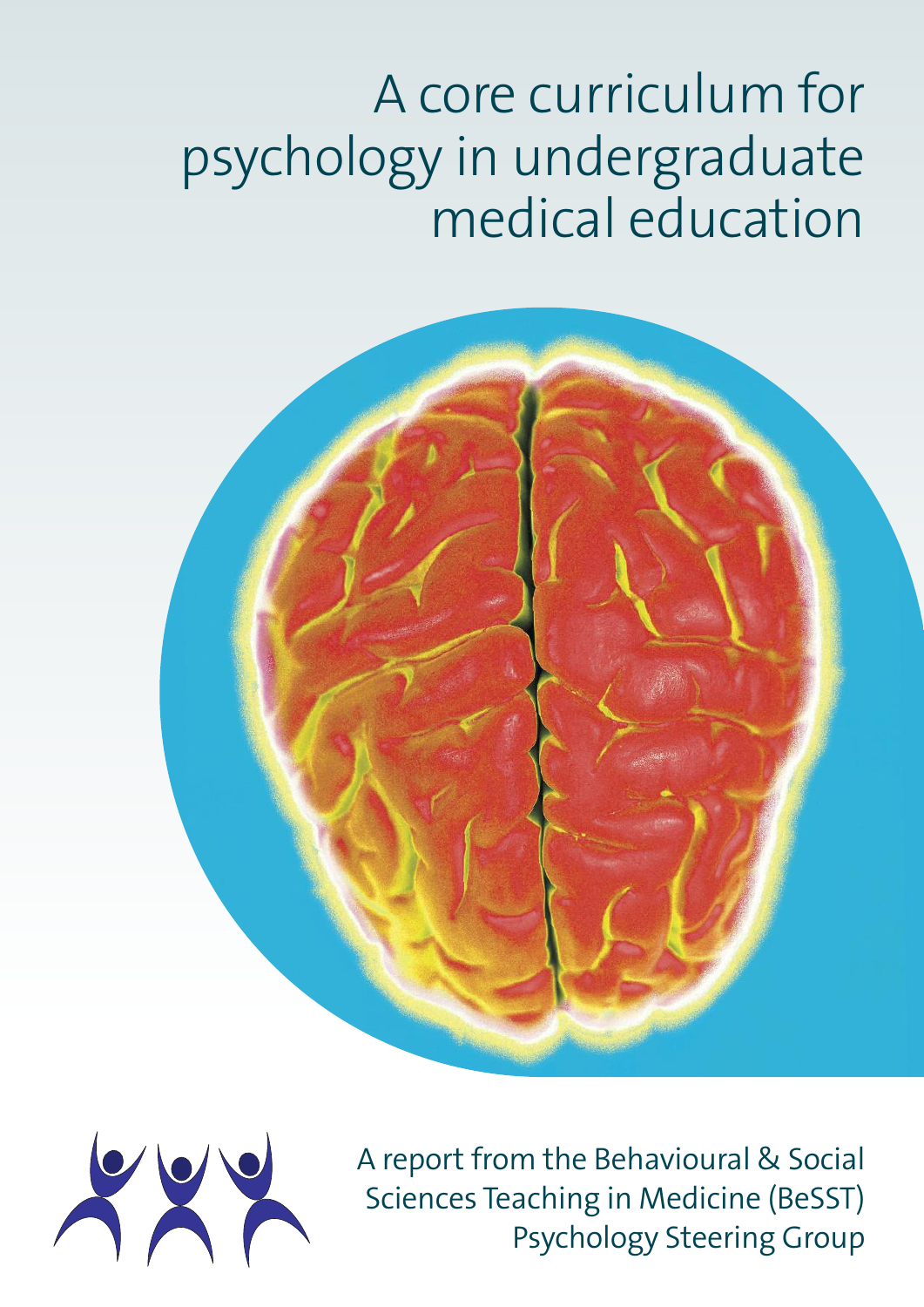# A core curriculum for psychology in undergraduate medical education

### A report from the Behavioural & Social Sciences Teaching in Medicine (BeSST) Psychology Steering Group

First published 2010 by the Higher Education Academy Psychology Network and Subject Centre for Medicine, Dentistry & Veterinary Medicine

**Chris Bundy** PhD AFBPS CPsychol. Chair of BeSST in Medicine (www.heacademy.ac.uk/besst) School of Medicine, University of Manchester www.medicine.manchester.ac.uk/staff/ChristineBundy

**Lis Cordingley** PhD C Psychol. School of Medicine, University of Manchester

**Sarah Peters** PhD CPsychol. School of Psychological Sciences, University of Manchester

**Judy Rock** MSc CPsychol. School of Medicine, University of Keele

**Jo Hart** PhD CPsychol. School of Medicine, University of Manchester

**Laura Hodges** PhD School of Medicine, University of Manchester

This document may not reproduced, circulated or copied without permission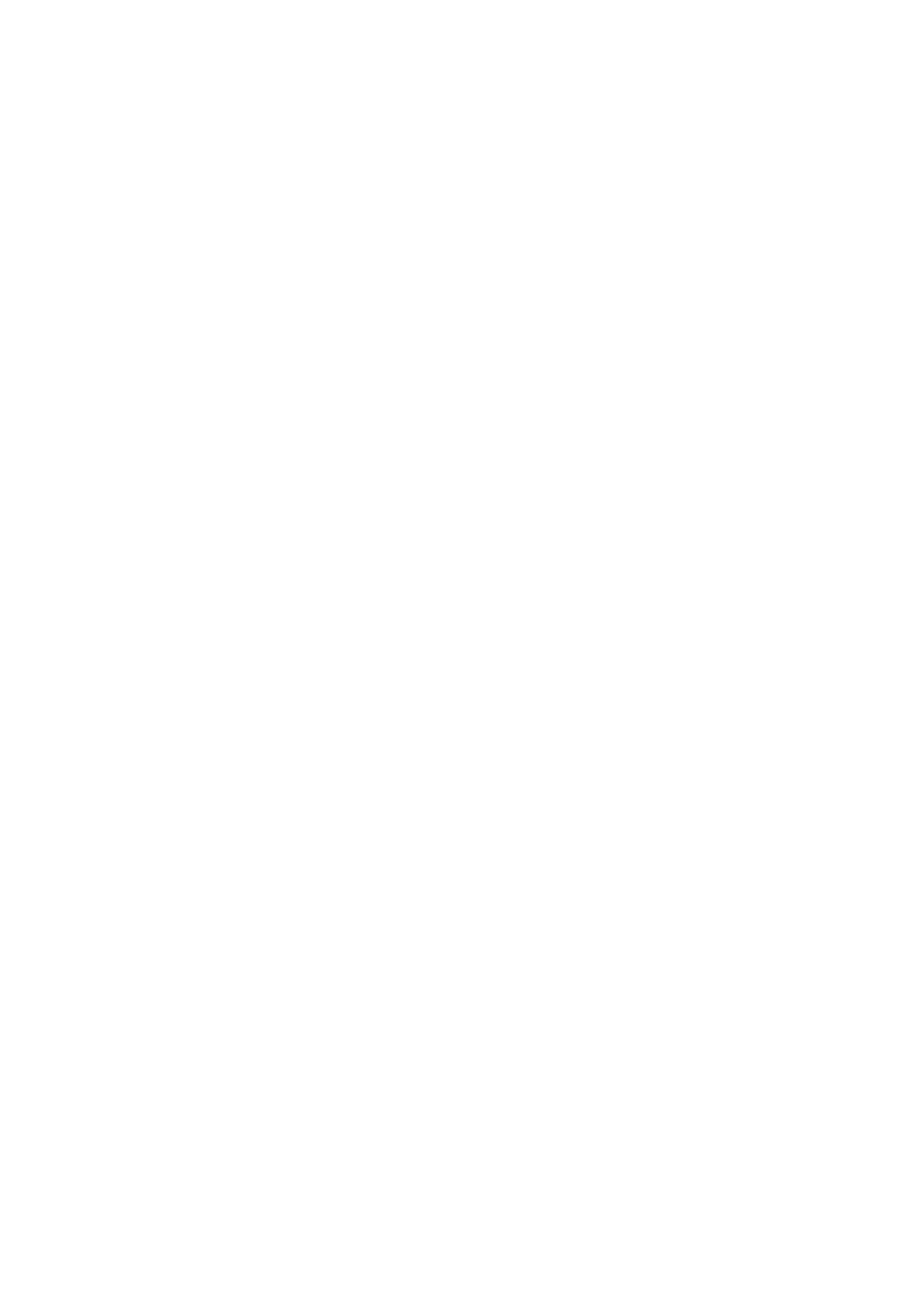# 1 A core curriculum for psychology in medicine

| 7.1<br>7.2<br>7.3<br>7.4<br>7.5<br>Improving medical education: the US response to the difficulties of making<br>7.6<br>7.7<br>Why is it that the B&SS have not become the central part of medical education<br>7.8<br>7.9<br>7.10<br>7.11<br>7.12<br>7.13<br>7.14 |                                                                                    |
|--------------------------------------------------------------------------------------------------------------------------------------------------------------------------------------------------------------------------------------------------------------------|------------------------------------------------------------------------------------|
| 8.1<br>8.2<br>8.3<br>8.3.1<br>8.3.2<br>8.3.3<br>8.4<br>8.4.1<br>8.4.2<br>8.5<br>8.6<br>8.7<br>8.7.1<br>8.7.2                                                                                                                                                       |                                                                                    |
|                                                                                                                                                                                                                                                                    | Towards an integrated psychology curriculum in undergraduate medical education  22 |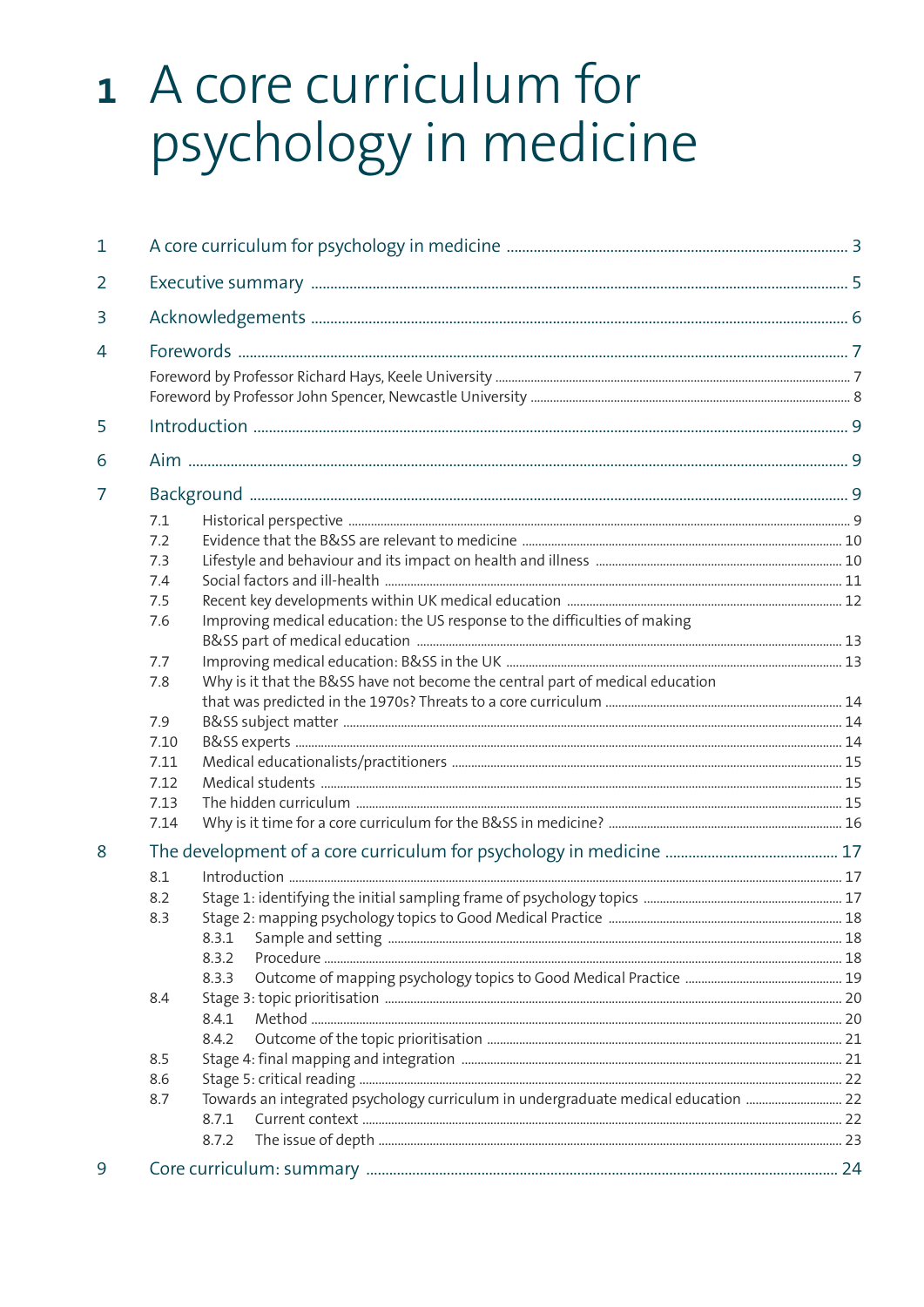| 10 |      |  |  |
|----|------|--|--|
|    | 10.1 |  |  |
|    |      |  |  |
|    |      |  |  |
|    |      |  |  |
|    |      |  |  |
|    | 10.2 |  |  |
|    | 10.3 |  |  |
|    |      |  |  |
|    |      |  |  |
|    | 10.4 |  |  |
| 11 |      |  |  |
| 12 |      |  |  |
| 13 |      |  |  |
| 14 |      |  |  |
|    | 14.1 |  |  |
|    | 14.2 |  |  |
|    | 14.3 |  |  |
|    | 14.4 |  |  |
|    | 14.5 |  |  |
|    | 14.6 |  |  |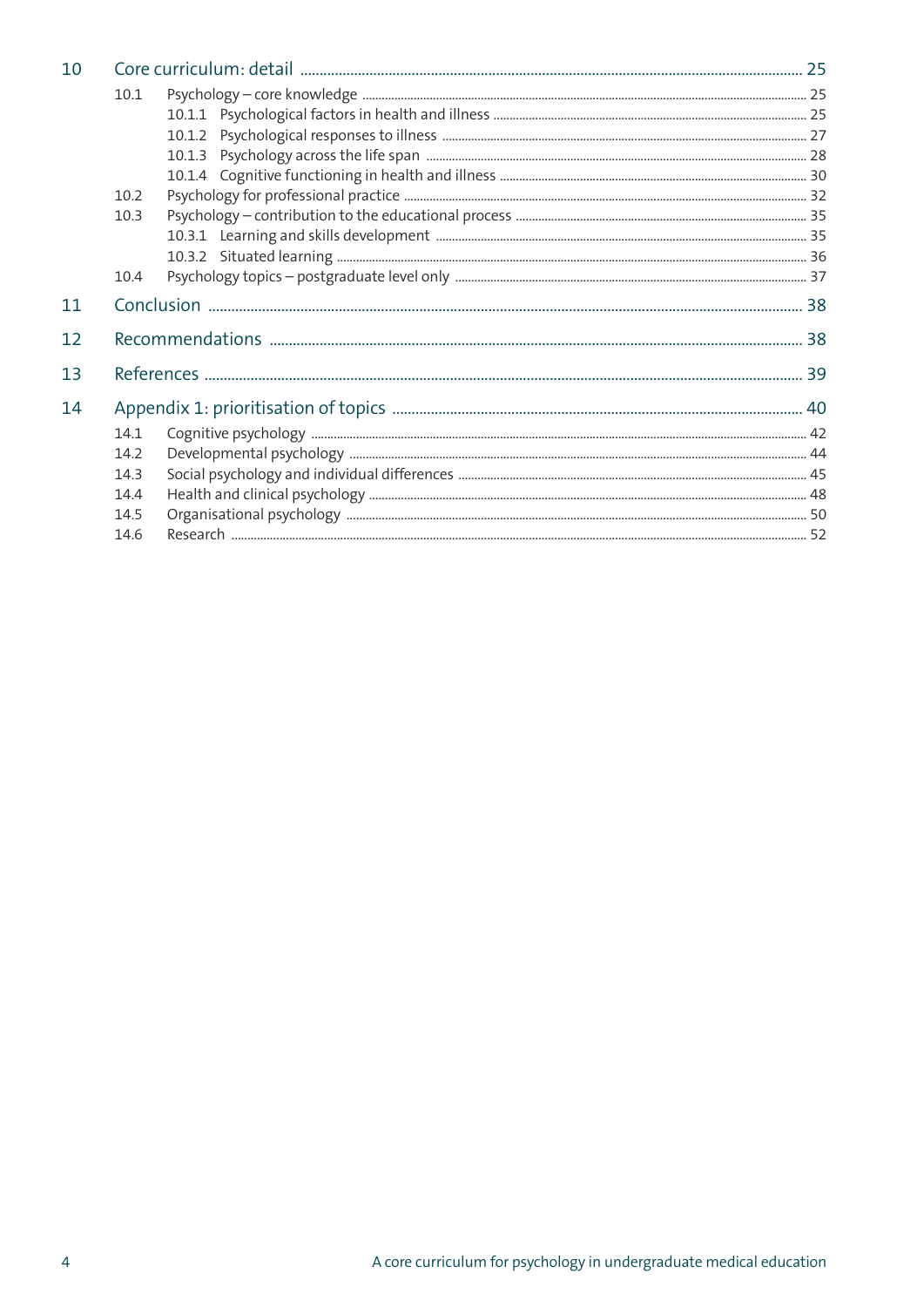# **<sup>2</sup>** Executive summary

- 1. Behavioural and social sciences (B&SS) are relevant to medicine because they can improve understanding of patients' health and illness decision-making and the presentation of symptoms.
- 2. B&SS can be used to support learners and the learning environment of medical education.
- 3. There are many barriers, attitudinal and conceptual, that have prevented better use of the B&SS in medical education to date.
- 4. Recent developments of a curriculum in the United States of America (US) plus General Medical Council (GMC) recommendations that recognise the contribution of the B&SS has fostered a more favourable environment to introduce a core curriculum for psychology.
- 5. This report used a novel methodology to achieve consensus from medical, education and psychology specialists in the United Kingdom (UK) and outside of the UK regarding key psychology topics.
- 6. A range of core and applied British Psychological Society (BPS) curriculum topics are recommended for inclusion in undergraduate medical curricula. Each topic was ascribed a priority rating. The core curriculum has been endorsed by the BPS.

**Chris Bundy** (Chair) BeSST committee and Psychology Steering Group (August 2009).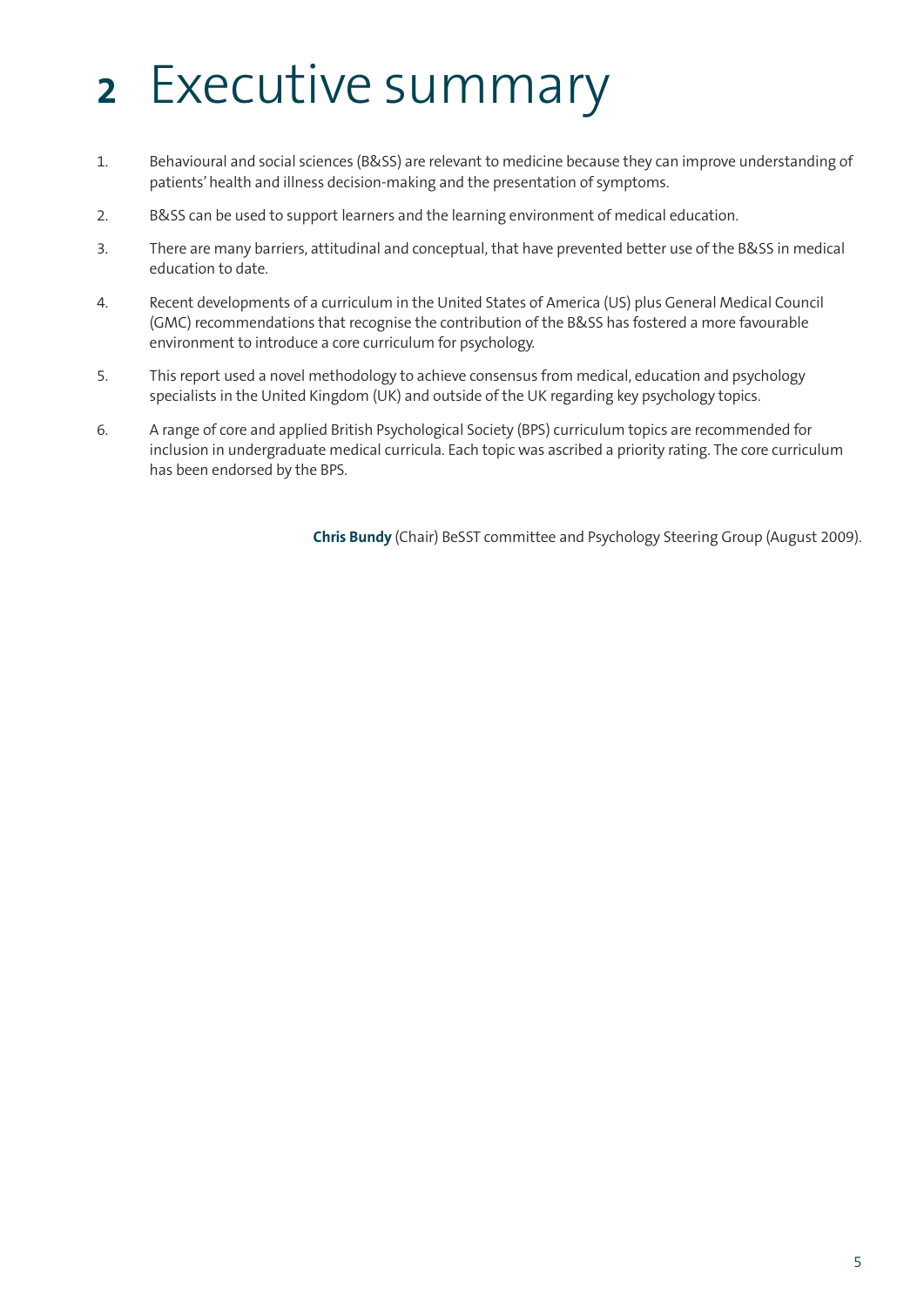# **<sup>3</sup>** Acknowledgements

We gratefully acknowledge the expert opinion of all the professionals who contributed to this research. In particular we are extremely grateful to our colleagues who selflessly gave their time to examine and make suggestions for improvement of the content of this report.

**Professor Tim Dornan**, University of Manchester, United Kingdom.

**Professor Richard Hayes**, University of Keele, United Kingdom.

**Professor Gerry Humphris**, University of St. Andrews, United Kingdom.

**Professor Keith Millar**, University of Glasgow, United Kingdom.

**Professor John Spencer**, Newcastle University, United Kingdom.

**Professor John Weinman**, University College London, United Kingdom.

We also gratefully acknowledge the support and guidance we have received from the Higher Education Academy Subject Centre for Medicine, Dentistry and Veterinary Medicine and the Higher Education Academy Psychology Network in funding of the research and publication of this report.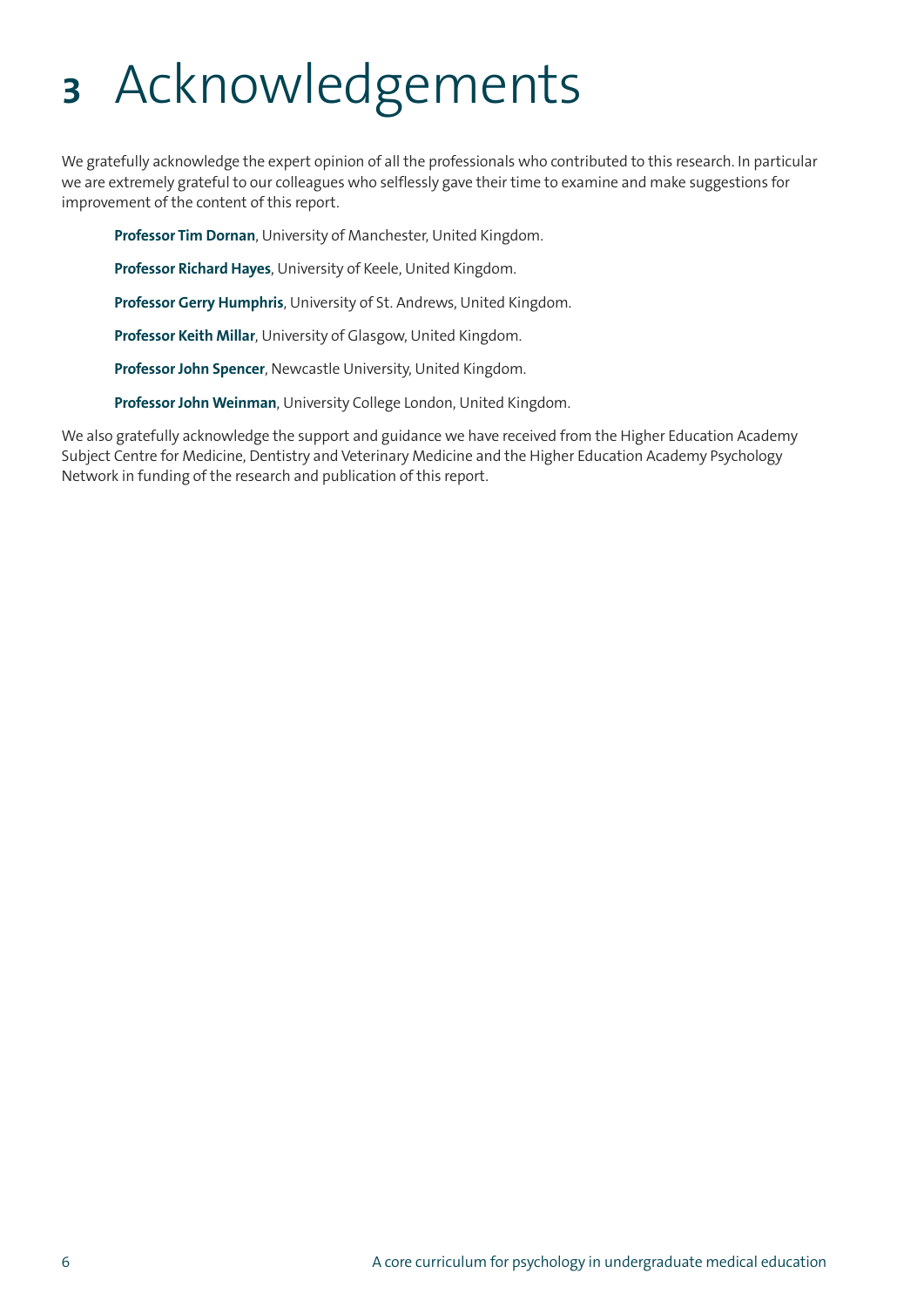# **<sup>4</sup>** Forewords

## Foreword by Professor Richard Hays, Keele University

One of the main challenges facing doctors is how to translate scientific discovery into effective clinical practice and improve the health of both individuals and populations. In modern medicine this process often begins with the science of test tubes, cell cultures, molecules and organisms, where laboratory science shows that, at least in controlled situations, investigations and treatments are beneficial for most people who are not well. However, effective practice is much more than what happens in controlled situations. People with health problems often do not respond so predictably, and so more is needed in the basic toolkit of doctors if they are to succeed in translating biomedical science into something that improves health.

What more is needed? The first is an understanding of how people think and behave. Each person with a problem is to some extent unique, both physically and psychologically, and so doctors need to understand how to work with their patients, to obtain relevant information efficiently, to reach the most appropriate diagnoses and to facilitate health improving behaviour that, in combination with the biomedical science, makes people healthier. The second is an understanding of how society and its sub groups function. Different populations of people can have quite different belief systems, based on ethnicity, religion and culture. These differences can result in variations in how disease and illness should be investigated and managed. As national populations become increasingly diverse, doctors need to understand how to recognise, work with, and perhaps at times challenge views and beliefs of individuals and groups of people. The health care system is also a complex place, with its own hierarchies, belief systems and both gateways and barriers to effective care. Doctors need to understand the sociology of both the world in which they live and the world in which they work if they are to perform well.

This BeSST report proposes a curriculum in psychology for basic medical education – that which produces graduates ready for postgraduate experience and further training – that addresses the need for doctors to achieve this broader understanding. The content is carefully selected, based on extensive consultations with those that teach behavioural and social science in medical schools, and grounded in reality through discussions with a broader audience of medical teachers, including clinicians. It is a comprehensive document that shares the expertise and experience of many who are daily involved in teaching behavioural science to medical students.

Medical schools regularly receive copies of suggested core curricula in almost every possible subject within medical curricula. These are difficult to deal with as they are generally overwhelming in scope and depth; if all were followed, basic medical education would have to become even longer and more intense. This document however is a welcome addition, as it is written from an undergraduate perspective, and so has scope and depth that are difficult to argue with. It also provides information on how to include behavioural and social science in medical curricula and how to deliver the content in a way that engages students and makes the material relevant to clinical care. This is a valuable resource for medical schools designing or revising their curricula.

H Hery

**Professor Richard Hays** Professor of Medical Education Keele University, United Kingdom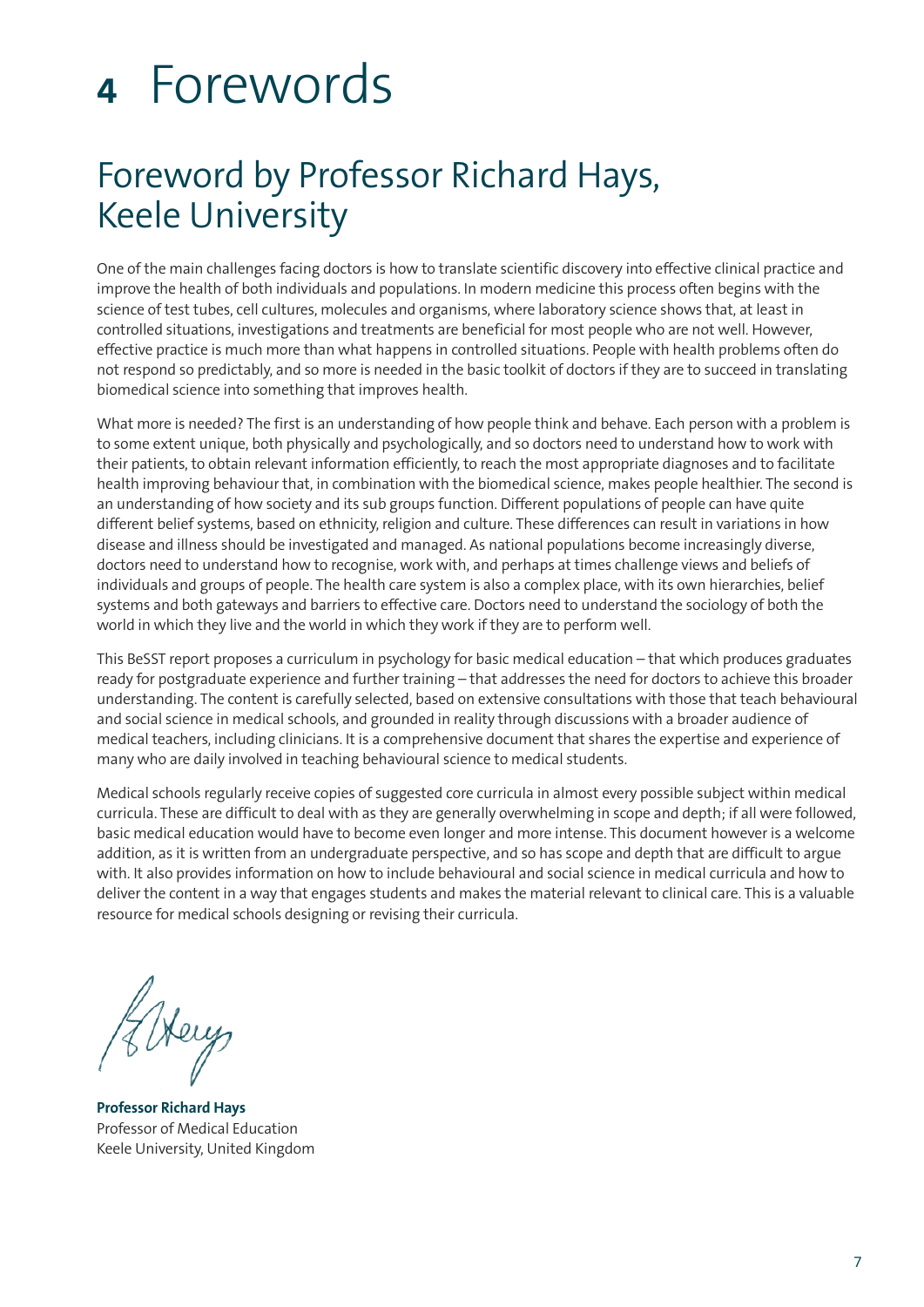## Foreword by Professor John Spencer, Newcastle University

A colleague of mine once estimated that if all the 'core curricula'proposed by specialist societies, Royal Colleges, and sundry '-ologies'over the past couple of decades were fully implemented, the average undergraduate course would now last 15 years or more! His tongue was firmly in his cheek, of course, but he had a point, and indeed one of the General Medical Council's main principles for reform of undergraduate medicine has been the curtailment of curriculum overload (GMC 1993).

This report from the Behavioural and Social Sciences Teaching (BeSST) in Medicine Psychology Steering Group describes yet another 'core curriculum'. But this one is different. An understanding of how people respond to sickness and make decisions about their health and whether and when to seek help, cognitive development across the life span, the psychological processes underpinning communication, behaviour change, clinical reasoning, and learning, and so on is fundamental to good medical practice. Yet, as the authors argue, historically there have been many barriers, attitudinal, conceptual and practical, to including such topics in undergraduate medical curricula.

The report was developed through a rigorous and novel process, and presents a comprehensive syllabus under four headings: core knowledge; professional practice; educational process; and postgraduate topics. A key educational principle is that people learn best when learning is in context; relevance is made apparent, which motivates and enhances recall. The importance of this is highlighted throughout the report – for example, within each section key points are illustrated with exemplars that put the topic in a clinical context. Another related principle is that of integration and, again, the importance of this in curriculum development is emphasised. From my own experience, topics taught in isolation as 'stand-alone' courses too easily fall prey to marginalisation and perceptions of irrelevance; furthermore, it's really the only way to prevent our curricula lasting 15 years! Thus it is good to see the importance of integration highlighted. This raises questions about who should teach such material; as with all the 'basic sciences'there is a need for subject expertise, which begs the need for psychologists to be brought in from the cold, but clinical educators must be involved as well to ensure relevance.

All in all, I am sure that curriculum groups will welcome the BeSST report and will find it invaluable in helping shape curricula that meet the needs of tomorrow's doctors, and ultimately (hopefully) have an impact on patients'health outcomes.

 $\mu$ 

**Professor John Spencer** Sub-Dean for Primary and Community Care Newcastle University, United Kingdom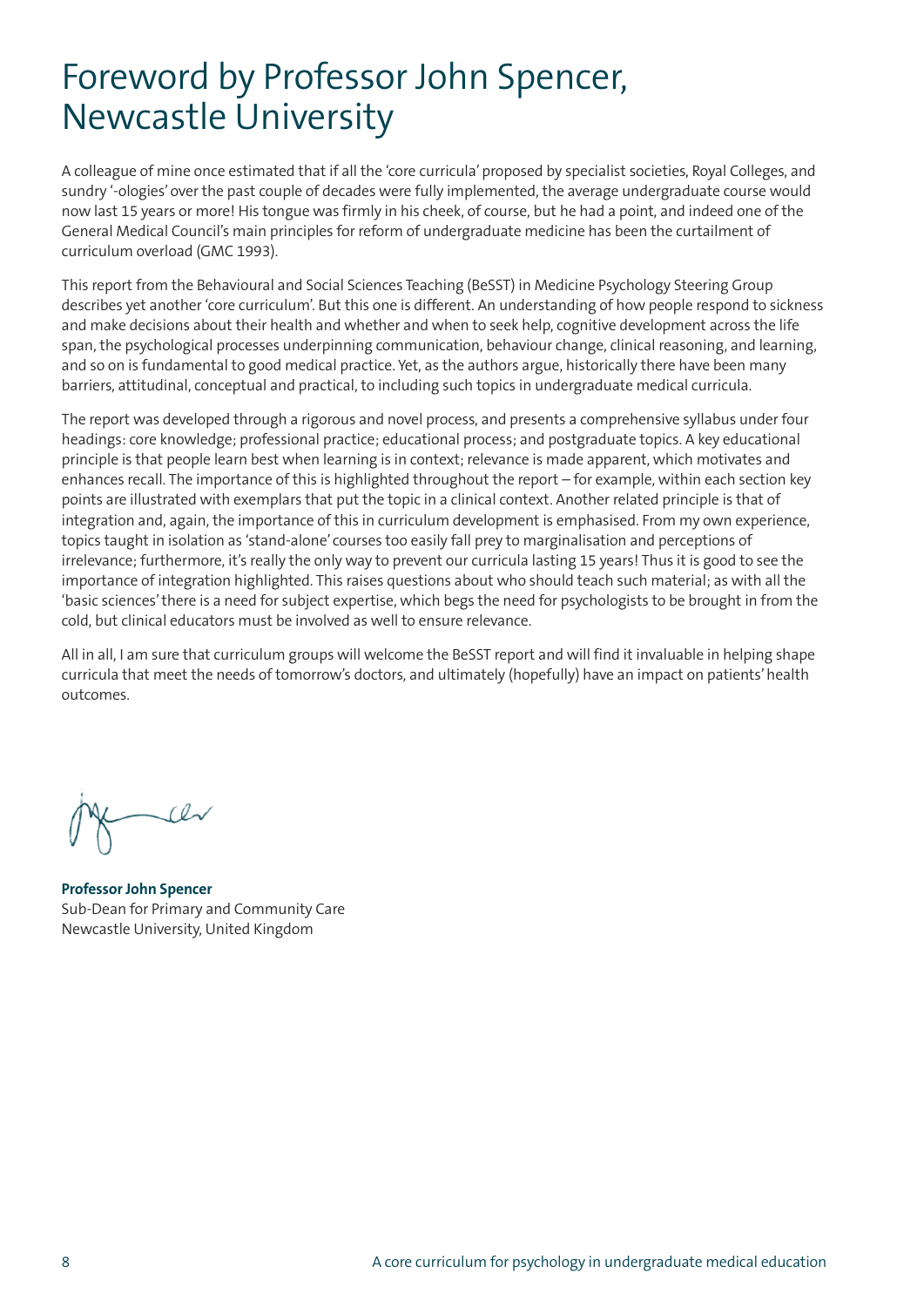# **<sup>5</sup>** Introduction

The Behavioural and Social Sciences Teaching in Medicine (BeSST) Psychology Steering Group is a sub-group of BeSST, a network of 250+ behavioural and social scientists including psychologists, educationalists and social anthropologists with varying degrees of responsibility for design and delivery of programmes of teaching and learning for medical undergraduate students. The group functions as a network for members to support and develop the B&SS in medicine.

This report outlines the rationale for an integrated core curriculum; the process used to obtain consensus among the BeSST group and medical colleagues in relation to the core curriculum topics, how it maps onto the General Medical Council (GMC) recommendations for Good Medical Practice (GMP) (GMC 1995; revised 2001 and 2006), and how a core curriculum could be embedded in undergraduate medical education.

# **<sup>6</sup>** Aim

The aim of the research project was to develop an undergraduate core curriculum for psychology in medicine (PIM) that was valid, consistent, evidence based and useful to medical graduates.

# **<sup>7</sup>** Background

## **7.1** Historical perspective

At the turn of the last century in the US the Flexner report (Flexner 1910) advised on the structuring of medical education. It called for systematic organisation of the learners'experience; that medical schools should be university based and learners'educational programmes need a solid scientific basis. Flexner argued that doctors should have a broad education base and a socially-oriented perspective of medical practice.

Medical education programmes world-wide since then have emphasised the central importance of biological sciences with less emphasis on the broad education and social orientation. Most programmes were organised into a pre-clinical phase, a two year introduction to the basic biomedical sciences and a clinical phase a further 2 or 3 years of clinical rotations around core specialities. Until recently this was common model in the UK and in the rest of the world.

It took a further 50 years before the first department of behavioural sciences within a medical school was established in North America in 1959 (Dacey and Weintrob 1973) although this was not universally accepted as the best arrangement and some groups called for separate departments in order to protect B&SS expertise (WHO 1970). Over the following decade medical education started to include contributions from the B&SS in orderto produce more comprehensive health care practitioners (Wexler 1976). This inclusive approach was underscored when B&SS examination questions were first integrated into the National Board of Examination for all medical students in the US in 1972.

In the UK the 1968 Royal Commission on Medical Education (the Todd Report 1968) asserted that the teaching of behavioural sciences normally provided by British medical schools needed improvement. This scathing criticism was instrumental in provoking a UK-wide development of courses in behavioural sciences (BS) for medical undergraduates. By the time of the report in 1987, by the GMC's Education Committee Working Party on the Teaching of the Behavioural Sciences, Community Medicine and General Practice in Basic Medical Education, virtually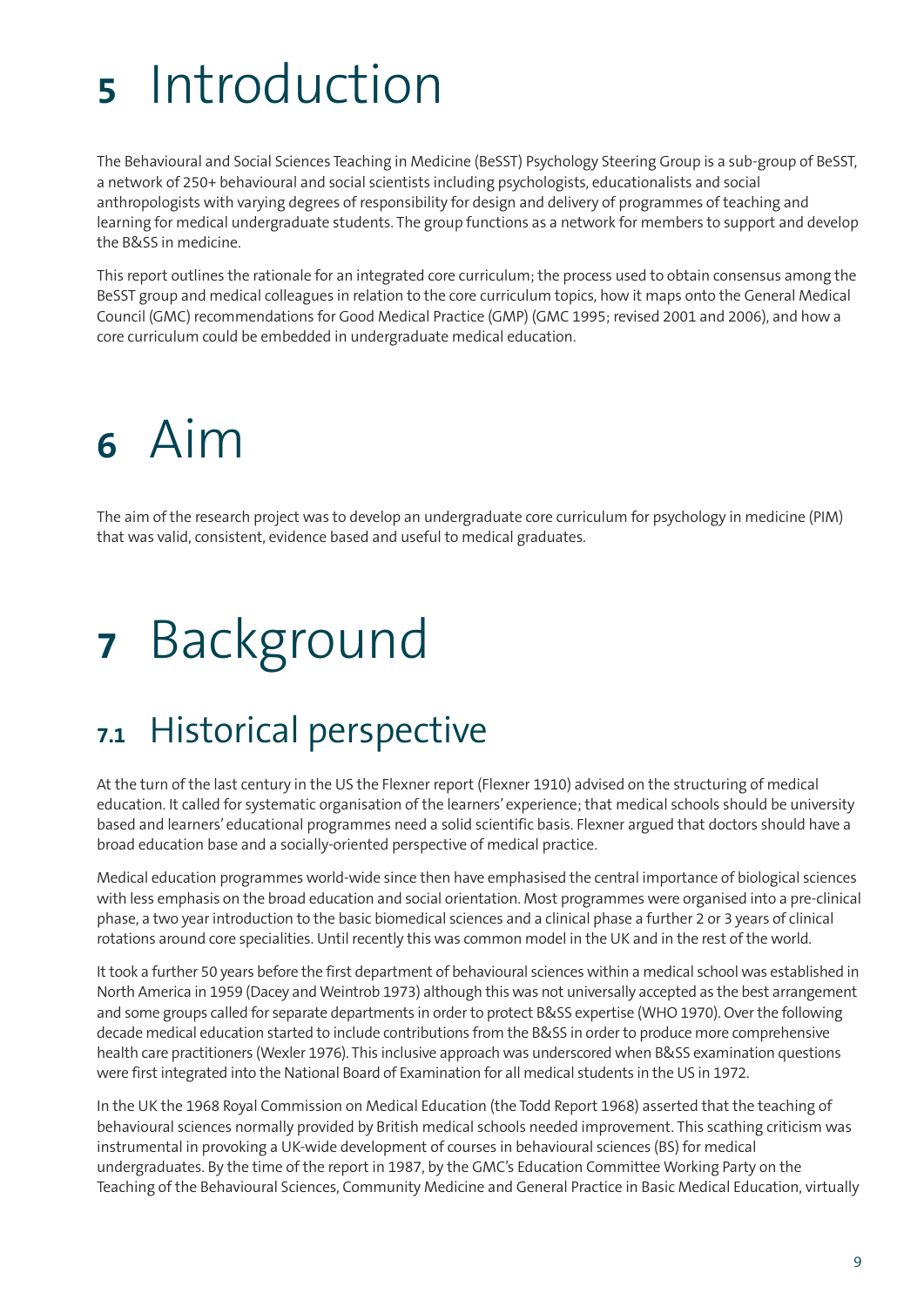every medical undergraduate curriculum had a well-developed syllabus in the behavioural sciences (most of them concentrating upon psychology). In many medical schools, behavioural science was accorded professional examination status whereby students had to pass the subject if they were to proceed with their medical training. It is ironic that the whilst the GMC's groundbreaking 'Tomorrow's Doctors'(TD) report (1993), continued to make a strong case for the behavioural sciences as a continuous theme throughout the five years of the 'new' curriculum, the way in which the new curriculum has been introduced (subject integration and problem-based learning) has led to the virtual disappearance of behavioural sciences in many schools. As a consequence, we have returned to a state that is little different to that deplored in 1968 by the Todd Report. Much of the progress made over the quarter of a century between the Todd Report and TD has been lost entirely.

Authors such as Tait (1973; p1007) asserted that 'the broad aims that lie behind efforts to introduce teaching in the behavioural sciences into medical education are almost universally approved'. Yet systematic incorporation of B&SS is a relatively recent occurrence and attempts to integrate with medicine have been met with varying degrees of success (Benbasset *et al.* 2003), particularly in the UK.

### **7.2** Evidence that the B&SS are relevant to medicine

Although it may seem self-evident that medicine, which concerns itself with health, well-being and illness in people, needs to understand the psychological and social factors that influence the health status of those people, not everyone was convinced of this viewpoint.

Some areas of the B&SS have a better evidence base than others. This is not to say that only those areas with a good evidence base should be supported, rather that medical research and the B&SS have to engage in applied research in order to provide more and better evidence.

This report only briefly outlines the reasons why medicine should 'legitimise'the role of B&SS in medicine. Justification is made in terms of content or subject matter and processes that B&SS bring to the teaching and learning about health and illness and the practice of medicine.

### **7.3** Lifestyle and behaviour and its impact on health and illness

Over the last century there have been significant changes in the leading causes of illness and death. Behavioural factors are important in the treatment and prevention of almost all the major diseases and nearly half of preventable deaths are due to behavioural factors (McGinnis and Foege 1993). In addition to the adverse health effects of harmful behaviour, psychological and social factors have been shown to influence chronic disease risk and recovery. Beliefs and expectations shape emotional reactions and behaviours regarding health and illness and subsequently have an impact on health outcomes.

The main lifestyle factors implicated are tobacco and alcohol use, lack of exercise, poor diet, poor preventive health practices (lack of immunisation, poor hygiene), risky sexual practices and road accidents.

In addition, there was increasing evidence for mind body interactions and a substantial body of literature has now accrued outlining the actual and potential pathways between psychological factors and disease end points (see for example Andersen 2002; Smith and Ruiz 2002; Barefoot *et al.* 2000; Kawachi *et al.* 1996). Many patients have firsthand experience of the mind body inter-relationship and are increasingly willing to voice their dissatisfaction with the reductionist model that denies this interaction. More people are making increasing demands on medicine for more humane and holistic care. When traditional medicine does not deliver holistic care, many patients turn to alternative and complementary methods of care provision (see, for example, Funham and Kirkcaldy 1996; Vincent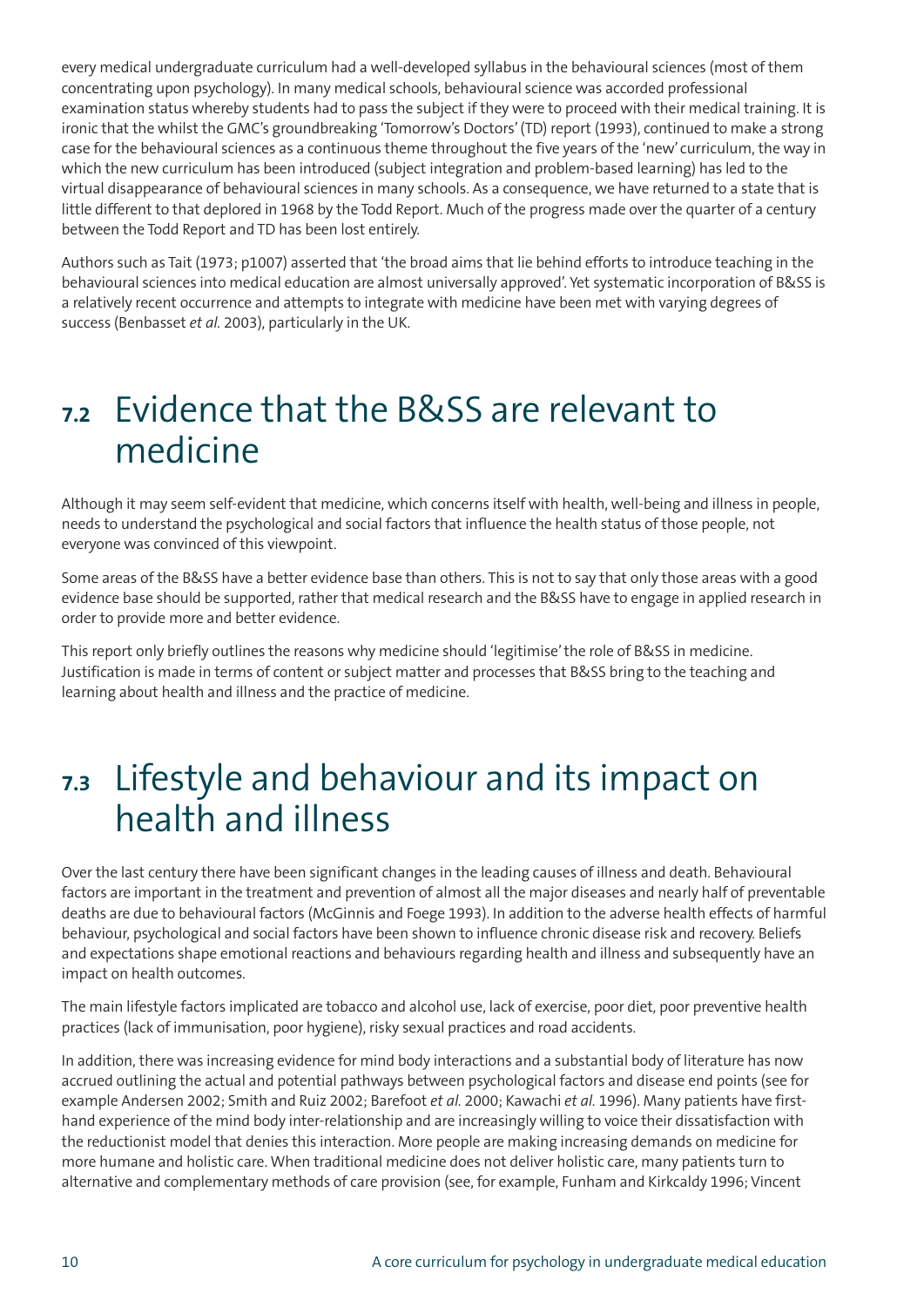and Furnham 1997). Understanding of the impact of psychological and social factors on health and illness and acquiring the skills to deliver relatively simple and cheap behavioural medicine interventions based on that knowledge can improve the health outcomes of patients.

Last but not least, the practice of medicine is an intellectually, emotionally and behaviourally demanding occupation. It requires skills in rapidly prioritising, assimilating and recalling substantial amounts of information, having a good repertoire of learning approaches, possessing sizable capacity for dealing with human misery and the impact that can have on one's motivation to practice medicine as well as good psychomotor skills to perform specialised techniques.

The design of teaching and learning programmes that deliver competent medical practitioners has to be sophisticated and well versed in the understanding of how people learn best. This is the fundamental subject matter of psychology.

Early studies suggested that doctors had higher levels of divorce, alcoholism and burnout compared with other professional groups (Vaillant *et al.* 1972) but more recent studies have questioned these simple associations. The more recent focus is on the interaction between dispositional factors (personality and perceived stress) and situational factors (job design and government reform of practice). The results of these more recent studies are consistent: medical practitioners as a group demonstrated higher levels of stress compared with other professional groups (Firth-Cozens 2003); they tend to be overly self-critical as students and this prediced later distress (Firth-Cozens 1992). In addition, characteristics of the job itself such as long working hours and the emotional burden of caring contributed to dissatisfaction and psychological distress in practitioners at all levels (see for example Firth-Cozens 2003).

These were not just problems for the practitioners and their families, but could also compromise the quality of care provided to patients, as stressed doctors are more prone to making errors (Jones *et al.* 1988). In their study of the mental health of UK hospital consultants, Taylor and colleagues found that levels of psychiatric morbidity and emotional exhaustion rose over a 10 year period as a result of increased job stress (Taylor *et al.* 2005). The practice of modern medicine requires excellent coping skills from its practitioners.

Behavioural sciences can provide solutions to this problem. At the first stage they could be usefully employed to help design education programmes that work on reinforcement principles which foster co-operative learning and creative thinking. They can teach good study habits and encourage the recognition and management of characteristics that predict later distress (such as perfectionism and self-criticism), identify how stress manifests in learners and to help individuals develop effective coping skills.

For vulnerable individuals, clinically trained experts could provide effective evidence-based therapy when appropriate to support people experiencing difficulty with meeting the demands of their education and training and subsequent practice.

Organisational psychologists are expert in the design of work and in analysing organisational factors that contribute to poor health and well-being, their expertise could be put to good use when designing systems and management of medical practice.

## **7.4** Social factors and ill-health

Social and cultural change can result in an increased prevalence of ill health, possibly due to reduced economic status, poor social cohesion, decreased social networks and reduced social status (Scambler 2003). It is well established that poverty has a major impact on health outcomes (Kunst and Mackenbach 1994). Similarly there is little doubt that in general the health of people from ethnic minority groups tend to be worse than that of the indigenous population. Clearly population mobility and poverty are major causal factors.

Older people are the single biggest users of hospital services across all specialties not just elderly care. In addition, older people consult GPs more often and more than younger people and are the major users of prescribed medication (Scambler 2003).

Demographic shifts towards an older population, changes in the representation of ethic groups and the preceding geographical mobility has resulted in different demands on medial practitioners most of which they have not been trained to meet. It is also the case that the sickest people are the poorest people in society and they are least likely to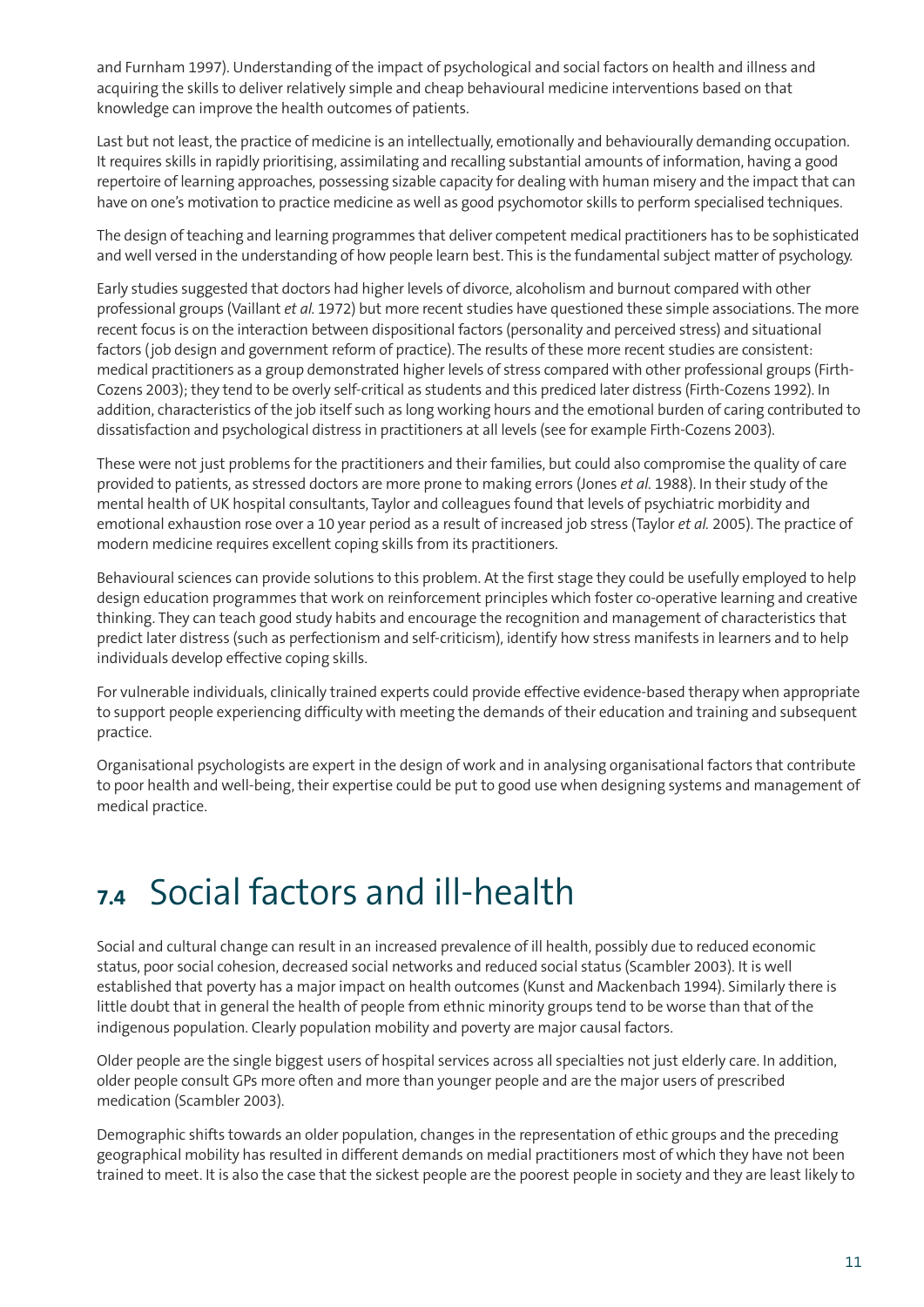access support to manage chronic illness. Medical practitioners see a disproportionate number of older people and those from lower socio-economic groups.

Bolman (1995) asserted that the behavioural sciences' contribution to medicine was:

"not that of a technologically defined knowledge area but rather ... a process or functional area that mediates *between the patient as a person and the delivery of medical care" (Bolman 1995, p878).*

Although this statement may go some way towards recognition of the value of behavioural sciences, the lack of awareness of the additional specific and defined contribution that psychology in particular can make to understanding of patients as people and how this impacts on their physiological processes was indicative of the size of the task to convince colleagues of its true worth.

Almost 50 years on from the establishment of the first Behavioural Sciences Department and the call for a B&SS curriculum psychology in the medical curriculum remains ad hoc and peripheral rather than central, there is no consensus on what should be taught, how it should be delivered or when, and by whom.

## **7.5** Recent key developments within UK medical education

The GMC recognised that undergraduate education in the UK was not fit for purpose over a decade ago. The review of all programmes resulted in a set of recommendations published as TD (GMC, 1993; 2003; 2009). It signalled a shift in emphasis away from the individual simply acquiring factually based information to the new graduate being able to apply the knowledge and skills acquired to medical practice. The primary recommendations in TD were to reduce the factual content of programmes, contextualise the learning and make better use of modern teaching and learning methods to make this happen. It was recommended that the B&SS be included in the curriculum on a 'need to know' rather than 'nice to know'basis, and strongly recommended that more emphasis be placed on learning to communicate better.

Further reports, such as the TD revisions, Good Doctors, Safer Patients (CMO 2008 recommendations on national assessment) and GMP reinforce the importance of the B&SS in teaching programmes. Furthermore, psychological principles underpin a range of important topics such as patient safety, communication and patient centeredness.

The latest revision of TD (2009) emphasises the importance of producing graduates who are safe, practically skilled, ethical and professional medical practitioners. The publication identifies the characteristics of doctors as scholar and scientists, doctors as practitioners and doctors as professionals. Each of these roles requires knowledge from psychology and social sciences.

Communication skills training has been the vehicle for delivery of much of the B&SS curriculum in undergraduate education, particularly in the clinical years. Paradoxically, this provided a challenge to B&SS as many medical students viewed the use of B&SS solely in terms of improving their communication skills rather than informing their understanding of the whole of medical practice. In addition, the staff designing and delivering the communication skills component were not always graduates of the B&SS disciplines. This perpetuates the belief that B&SS contributions are common sense – as anyone can teach it (communication skills) and B&SS amount to no more than communication. Communication skills training has itself suffered from Cinderella status in the hierarchy of areas that contribute to medical expertise and this further 'dumbing down'is a cause for concern.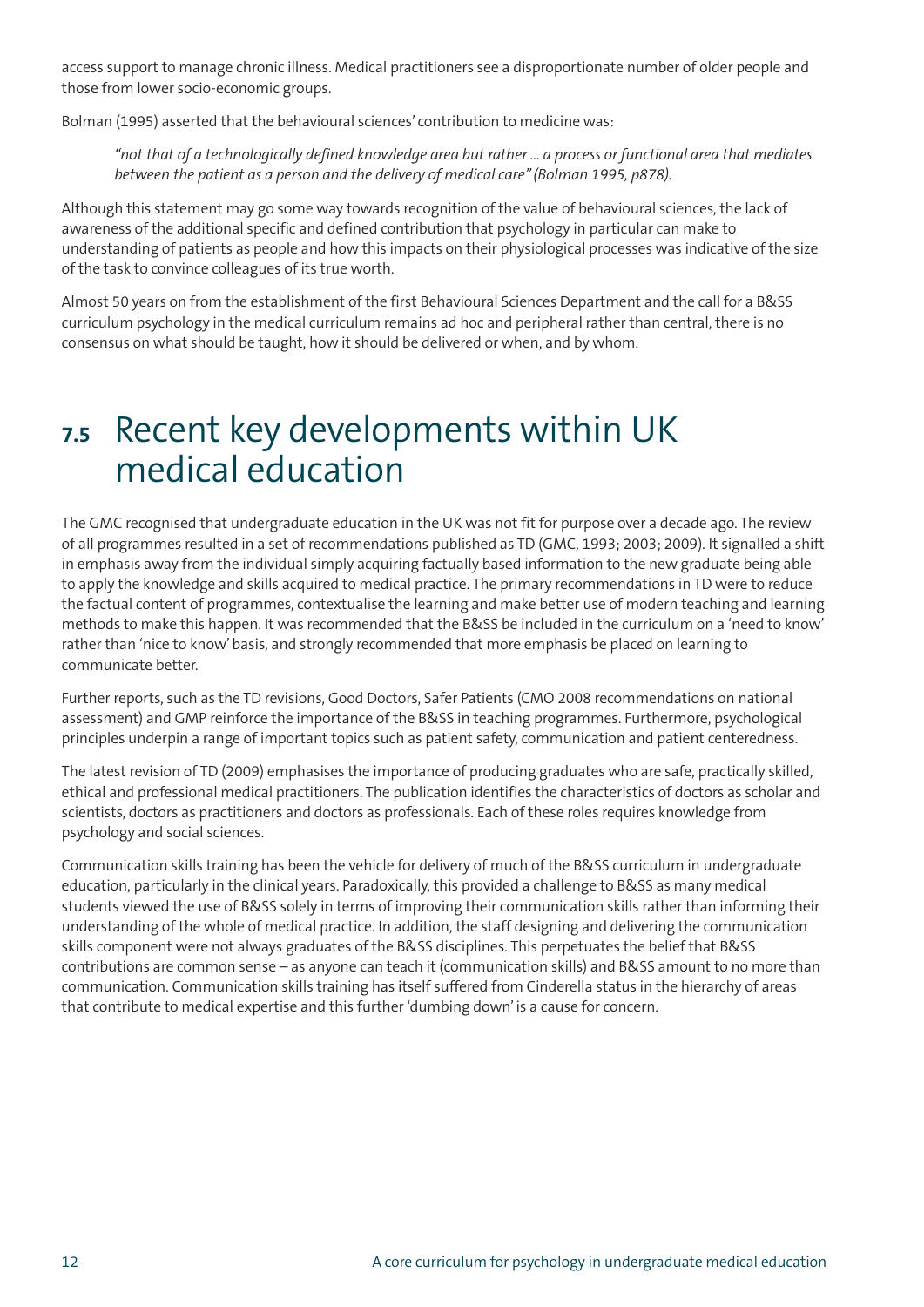## **7.6** Improving medical education: the US response to the difficulties of making B&SS part of medical education

In the US the Institute of Medicine commissioned a group of B&SS and medical experts to conduct a study of medical school education in the B&SS and make recommendations for improving these components (Cuff and Vanselow, 2004). After extensive research on the current position in North America, the group made five recommendations that North American medical school curricula should adopt. These included:

- 1. Development of a database of B&SS curricular content, teaching techniques and assessment methodologies;
- 2. Provide an integrated 4 year curriculum in the B&SS to cover 6 areas:
	- i. mind body interactions;
	- ii. patient behaviour;
	- iii. physician role and behaviour;
	- iv. physician patient interactions;
	- v. social and cultural issues in health care;
	- vi. health policy and economics;
- 3. Establish a career development reward strategy;
- 4. Establish curriculum development demonstrations project awards;
- 5. Increase B&SS content on the US Medical Licensing Examination.

## **7.7** Improving medical education: B&SS in the UK

The US picture presented by Cuff and Vanselow (2004) reflects that of the UK. While there may be local centres of excellence and a small number of departments that have well established expertise, most medical schools in the UK show wide variability in the B&SS curricular content; the teaching delivery methods and the learning outcomes were different; assessment strategies differed and the B&SS in medical education remained largely invisible other than those components embedded in communication training. In addition, the degree of horizontal integration between specialities, differed between medical schools. Vertical integration (whether subject teaching spans the whole programme or is confined to the pre-clinical years) was also dependent on the institution. Finally, some staff delivering this component were not specialist; some may possess a first degree in a related discipline while others possessed a related allied health qualification only. Of those who were B&SS discipline experts, many quickly became dissatisfied and left because they were poorly supported and there was an absence of career development pathways for those in post.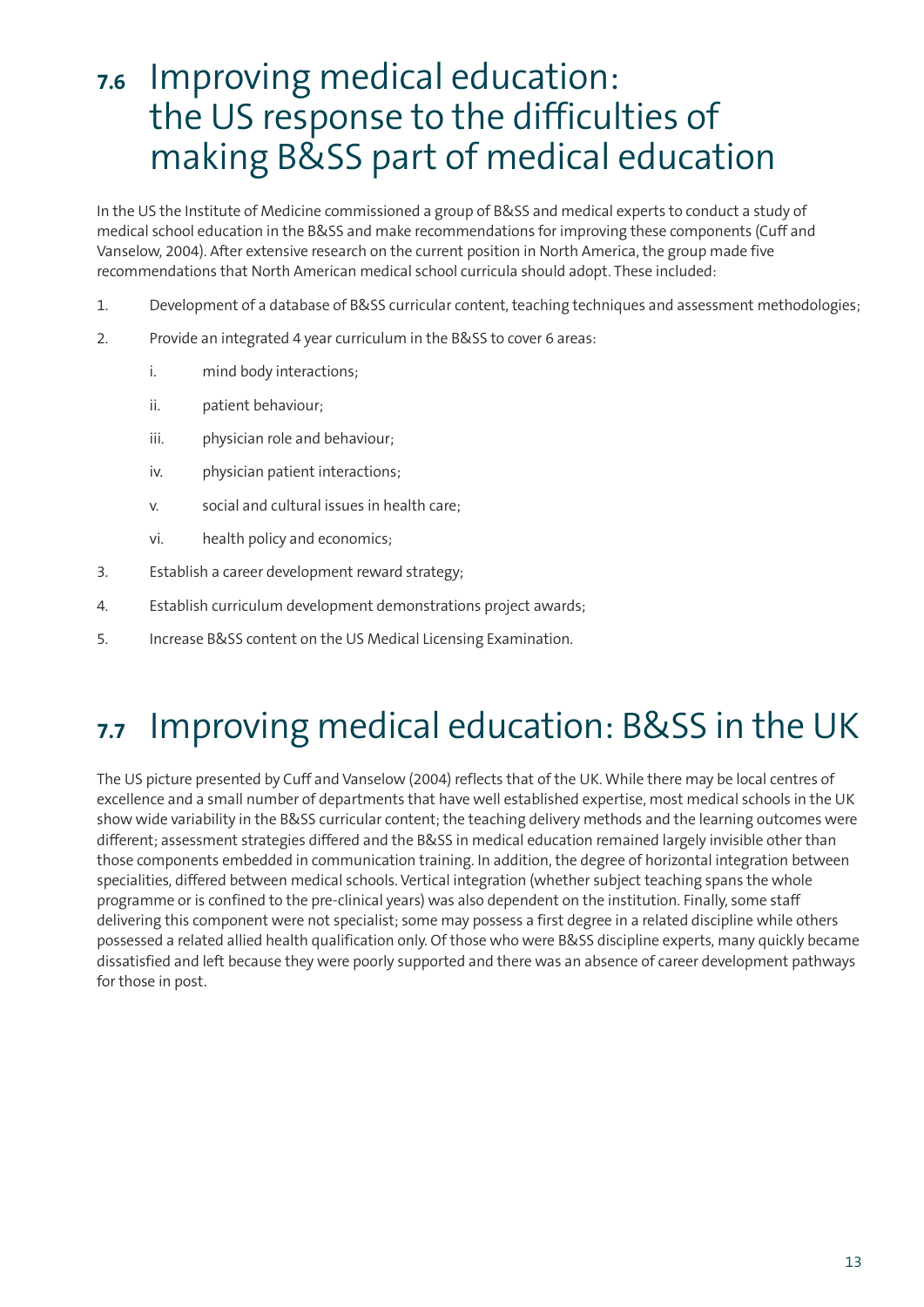### **7.8** Why is it that the B&SS have not become the central part of medical education that was predicted in the 1970s? Threats to a core curriculum

Some writers have been critical of the interpretation and implementation of the Flexner vision arguing:

*"the emphasis on the biomedical and hospital-centred model of the Flexner report has contributed to shaping* many medical educational programmes in a reductionist fashion. As a result, there is little room for the social, psychological, and economic dimensions of health and the better use of the wide spectrum of health resources *beyond medicine and its physicians" (Boelen 2002, p592).*

The many opinions offered in reply to this question more specifically highlighted problems with behavioural and social scientists as a group, issues to do with the disciplines subsumed within B&SS and attitudes of the medical profession and medical students towards the B&SS.

### **7.9** B&SS subject matter

Some argued that the B&SS use conceptual or theoretical perspectives that clash with the dominant one used in medicine (Jaco 1960) and that this posed a threat to the autonomy of medical practitioners. Exploratory and discursive techniques were thought to be less useful than those that emphasised the acquisition of facts and a practical orientation. Many experienced medical practitioners trained with and subsequently reinforced mind-body dualism (Bolman 1995) and lacked understanding of core psychology theories underpinning B&SS applied to medicine (Peters and Litva, 2006). This meant that senior role models may not share the conceptual frameworks or foundation knowledge that students have been taught in psychology and contradict the learning students may have been exposed to.

## **7.10** B&SS experts

Criticism has been levied at B&SS scientists for not being medically qualified and by implication they are viewed as less able to contribute to the education of medical students (Dacey and Weintrob 1973; Bolman 1995). In addition, it was argued B&SS scientists did not apply their discipline to medical topics but offered theories and perspectives that were familiar to them only, leaving the medical student to integrate the new knowledge with medicine. The teaching of general areas of B&SS and a failure to make topics directly relevant to what medical students need to know in order to practice medicine results in the students becoming very critical and dismissive of all the B&SS. The final accusation is that B&SS scientists are trained to be critical and are often too critical of medicine, when this is imparted to students it is experienced as unhelpful (Tait 1973; Litva and Peters, 2008) and increases the perceived need for medical practitioners to defend their profession.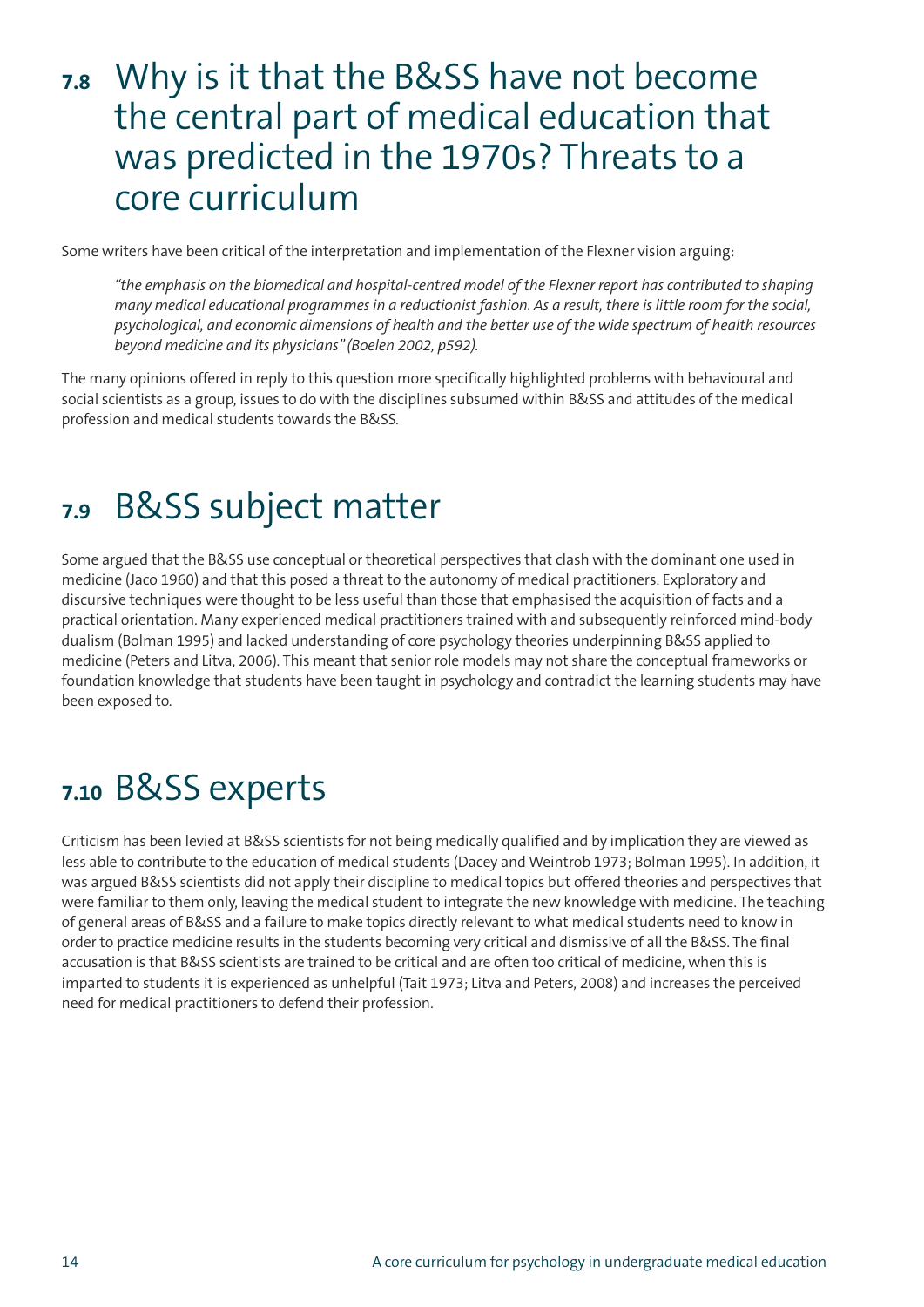# **7.11** Medical educationalists/practitioners

Sheldrake (1973) drew attention to the views that medical staff held in relation to the B&SS in Edinburgh in the mid 1970s. He outlined three categories of staff, those who saw:

- **-**B&SS as having no temporal relevance but laying a foundation of systematic thinking;
- **-**B&SS as only having relevance if it was applied by, for example, using it to introduce psychiatry;
- **-**B&SS as only relevant to the development of interpersonal skills as an aide to the consultation process.

Few seemed to value the B&SS content for its own sake. Some writers were prepared to acknowledge that the cynical and hostile attitudes held and/or expressed towards the B&SS by many medical professionals in education settings often prevented collaborative working. Some medical colleagues did not recognise behavioural sciences as legitimate scientific disciplines in the health field (Dacey and Weintrob 1973; Litva and Peters 2008) and felt no-one outside of medicine had a right to comment on medical practice or challenge its autonomy.

### **7.12** Medical students

Medical students view themselves as scientists but many possess a simplistic view of what science is and have internalised the values of absolute objectivity, a well established body of knowledge that is never challenged and reductionism as an ideal. Science is viewed as a discipline area in itself rather than a process that can be applied to a range of subjects. Students view the B&SS as the opposite of this caricature of science, that is they are subjective, having no knowledge base other than that commonly shared – common sense – that issues are over complicated and incomprehensible, to them at least.

In an overloaded curriculum, the B&SS compete for student attention with biosciences and clinical medicine. As a result medical students often dismiss B&SS as 'nice to know'but not 'need to know'. They find the factual content of B&SS hard work as the concepts are not familiar to them and they have to do the work to derive the relevance in order to apply it, they view much of the content as common sense and irrelevant to their chosen are of study (Tait 1973).

## **7.13** The hidden curriculum

Whatever one thinks about the validity of the view held and or expressed by medical staff and teachers about the B&SS it is clear that these implicit values are conveyed to students through the hidden curriculum - the set of influences that function at the level of organisational structure and culture (Hafferty 1998). It is likely the hidden curriculum undermines the perceived relevance of the B&SS component of medical undergraduate programmes and changing that culture may be the biggest challenge to B&SS experts in the next decade.

Only by understanding the barriers to why the B&SS have not been incorporated into medical undergraduate programmes can any future attempts to develop an integrated core curriculum stand a better chance of succeeding.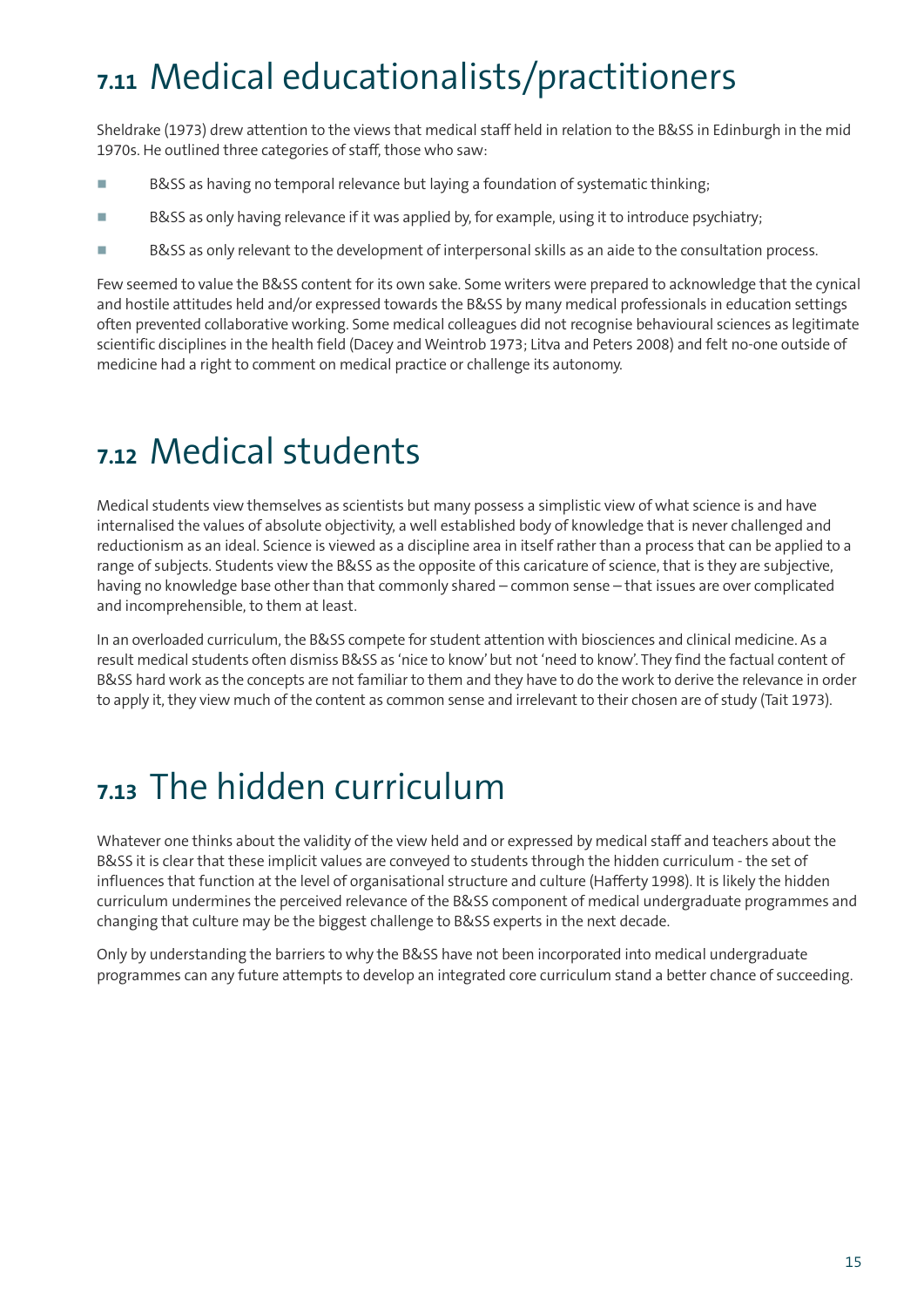## **7.14** Why is it time for a core curriculum for the B&SS in medicine?

There are four compelling reasons to be optimistic about this activity:

1. Whether UK medical schools insist that medical students develop a B&SS knowledge base or whether the opportunity is lost remains to be seen. The GMC recommended that graduates:

> *"should know about, understand and be able to apply and integrate the clinical, basic, behavioural and social sciences on which medical practice is based…"* (GMC 2003, p8).

> *"...[they] must have a knowledge and understanding of the clinical and basic sciences. They must also understand relevant parts of the behavioural and social sciences, and be able to integrate and critically evaluate evidence from all these sources to provide a firm foundation for medical practice."* (GMC 2003, p10).

The GMC have made explicit the importance of psychology outcomes for the doctor as scholar and scientist in the consultation draft for TD (2009) where it states that graduates will be able to:

*"…apply psychological and social principles, method and knowledge to medical practice"* (GMC 2003, p28).

- 2. There is a growing evidence base for the central importance of psychological and social factors in health and illness and this is becoming more accepted in mainstream medical research activity.
- 3. Publication of the curriculum for the US has provided a model for integrating the B&SS in a stepwise manner and makes a compelling case for why this should happen.
- 4. The UK has a developing network of knowledgeable and experienced B&SS members who are enthusiastic about making their disciplines available to the medical profession.

Hence the recommendations and outline of a core curriculum for psychology in this document provide the steer for what psychology UK undergraduate medical students need to know.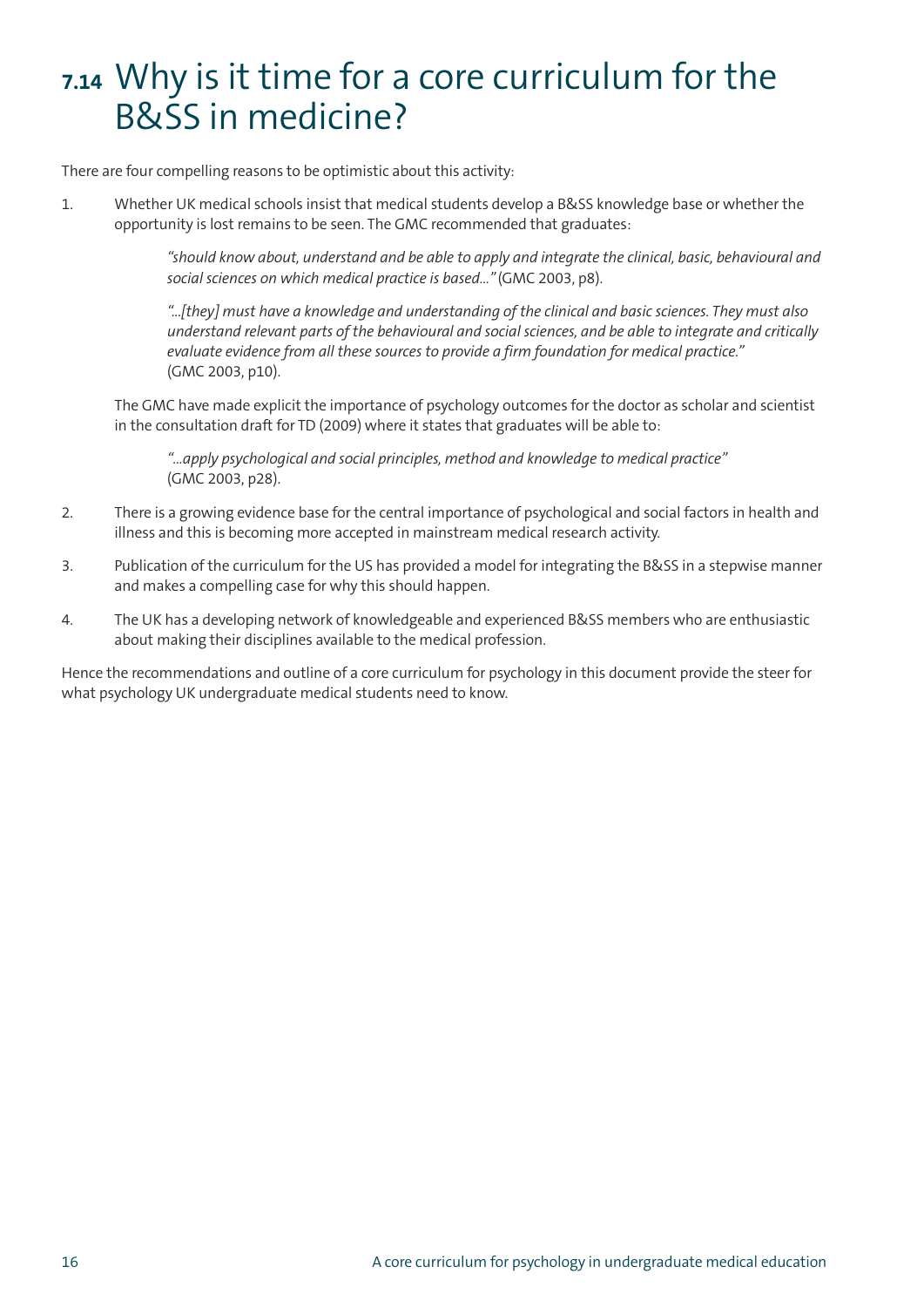# **<sup>8</sup>** The development of a core curriculum for psychology in medicine

## **8.1** Introduction

The production of the core curriculum underwent several stages from the identification of a preliminary sampling frame of psychology areas, through a mapping process to identify areas of overlap with GMP, to a prioritisation exercise and finally, final mapping and integration by a group of expert readers.

## **8.2** Stage 1: identifying the initial sampling frame of psychology topics

A series of meetings between medical education experts, many but not all of whom were medically qualified, and B&SS experts led to the development of a new methodology to identify a psychology curriculum that mapped onto the best available guidelines for what makes a good doctor. Prior to the data collection phase the BeSST Steering Group for Psychology immersed themselves in the key recommendations for TD, GMP, the BPS minimum syllabus for graduate basis for registration with the BPS.

It is important to note that taking these topic areas from undergraduate and postgraduate syllabuses did not imply that the depth or level of study specified in a core curriculum for medicine would match those studying on graduate or postgraduate psychology programmes. Rather, these lists were used solely as a method of identifying content areas. The basic areas of psychology identified were:

- **-**Cognitive psychology (how people think, learn, perceive, attend to and manage information);
- **-**Social psychology (how individuals think and interact at individual, group and societal levels);
- **-**Developmental psychology (acquisition and changes in psychological processes from conception to old age);
- **-** Individual differences (factors accounting for differences between individuals, in particular intelligence and personality);
- **-**Research methods (quantitative and qualitative design, analysis, ethics, governance and measurement);
- **-**Areas of applied psychology included within the fields of health, clinical and occupational psychology.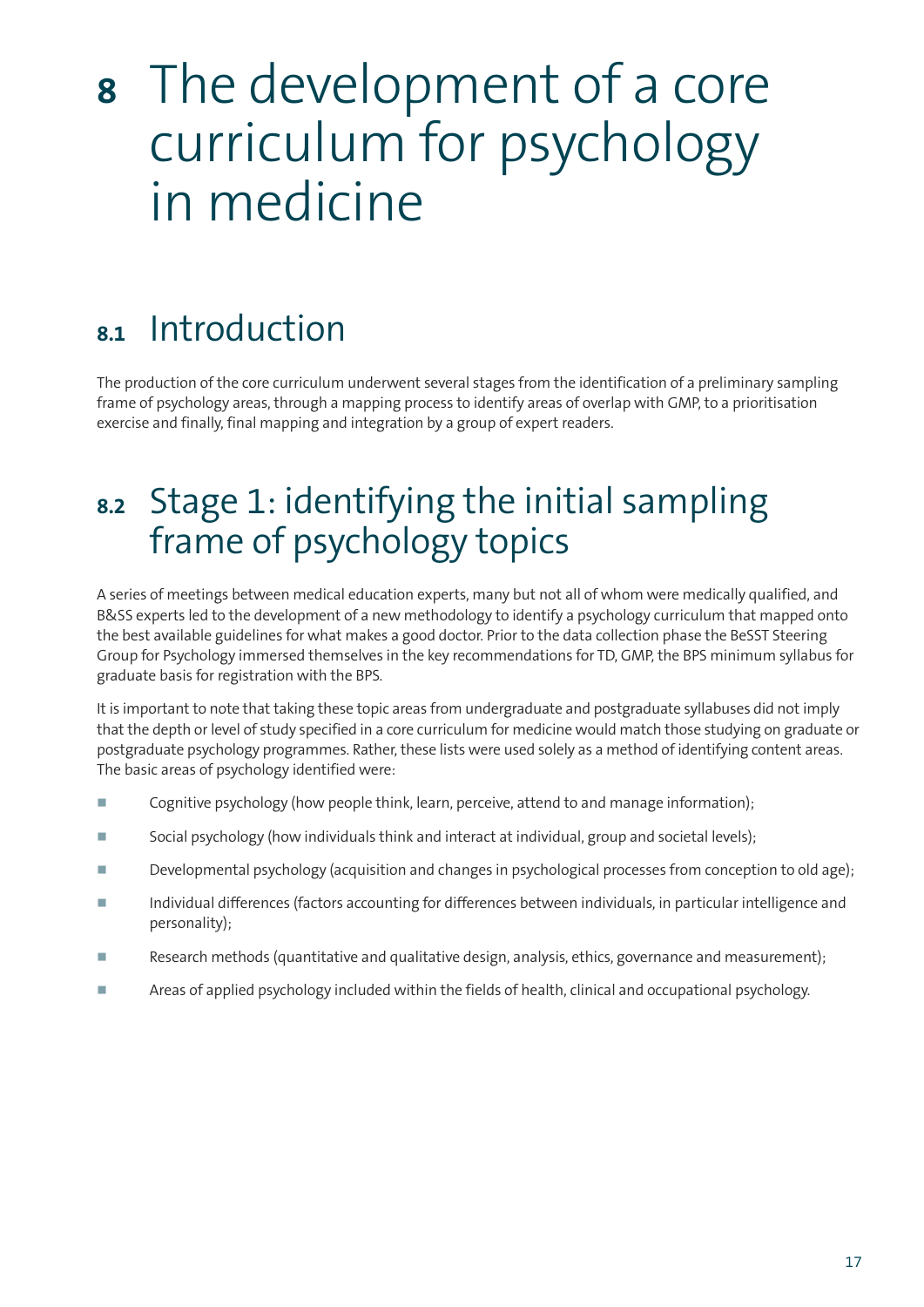### **8.3** Stage 2: mapping psychology topics to Good Medical Practice

### **8.3.1 Sample and setting**

Participants were recruited on two occasions during large and prestigious medical education conferences. A workshop was conducted at the Ottawa Conference on Clinical Competence (New York, 2006) and Association for Medical Education in Europe (AMEE) Conference (Amsterdam, 2005). Both were entitled *Toward a Core Curriculum for Psychology in Medicine.*

A total of 33 self-selected medical education experts contributed to the task and were divided into 6 groups. Participants completed the card-sort task as mixed-professional groups. Nineteen of the participants were medical professionals (58%), 10 were psychologists (30%), and the remaining four stated that they were medical educationalists (12%). Further demographic data were not collected.

### **8.3.2 Procedure**

A 15 minute presentation was delivered to the large group in which arguments for the need for a core curriculum were presented. It covered the GMC's GMP framework and the evidence based concepts from the BPS core curriculum in psychology in order to orientate participants to the tools they would use.

As a group, individuals were given an A0 size map of the GMP categories (Figure 1) and four sets of cards that contained definitions of the psychology concepts. To make the sorting task easier, the cards were divided into four 'suits'using the familiar playing card symbols:

- **-**15 cognitive and developmental psychology topics (clubs);
- **-**11 social psychology and individual differences topics (spades);
- **-**9 health and clinical psychology topics (hearts);
- **-**14 organizational psychology topics (diamonds).

Participants were instructed to discuss the topic as it arose from the deck and to place it on the category of GMP on the map. Blank cards were issued if people wanted to place one concept on more than one GMP category. Finally, if a concept could not be placed anywhere it was recorded and discarded. Consensus was sought, but if the group could not agree on a particular concept those topics were also recorded.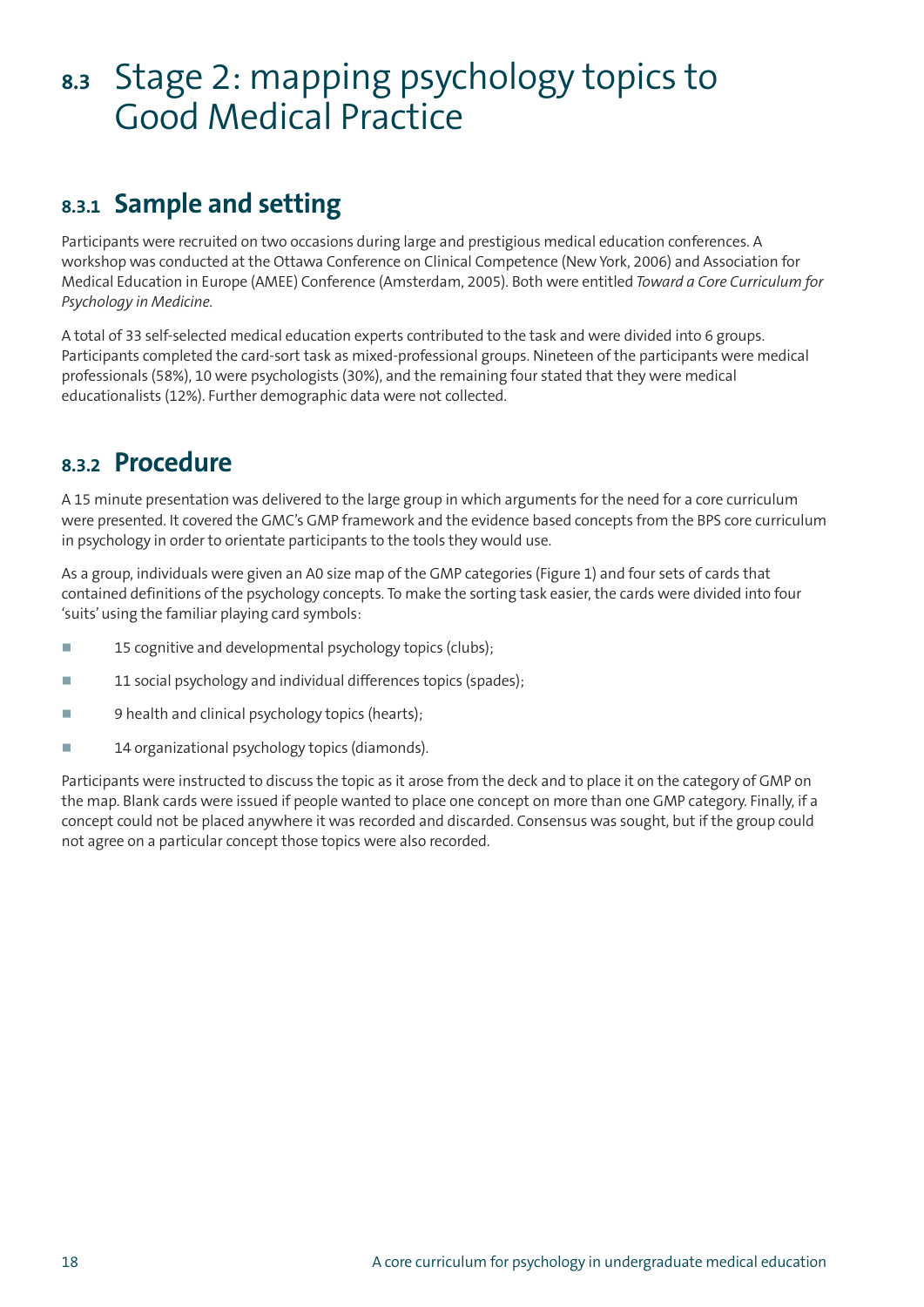

The atmosphere created was one of purposeful and engaging activity. This was a deliberate attempt to break down barriers between medicine and psychology, and to ensure that participants did not get snared on defining jargon or too engrossed with detail or disagreement about what the GMP categories meant, but kept their thinking at the level of *'could this psychology topic contribute to GMP?'.* Each exercise took an hour to complete and the data were recorded.

### **8.3.3 Outcome of mapping psychology topics to Good Medical Practice**

The data from the six workshop groups at the two conferences were combined. The main finding from this stage was that the vast majority of topics were viewed as relevant to GMP with most cards placed in two or more of the GMP sections. Only one topic, 'development of representational abilities'was rated as 'not relevant'by all six workshop groups.

The *cognitive* and *developmental psychology* and the *health psychology* topics tended to be mapped onto GMP sections in similar ways. In summary the majority of these topics mapped onto the following three areas:

- **-**Good clinical care;
- **-**Relationships with patients;
- **-**Teaching and training.

Very few of these cards were sorted under *probity, working with colleagues*, and *maintaining good medical practice*.

The *social psychology, individual differences* and *organisational psychology* topics were spread across all seven categories of GMP, with most mapped onto: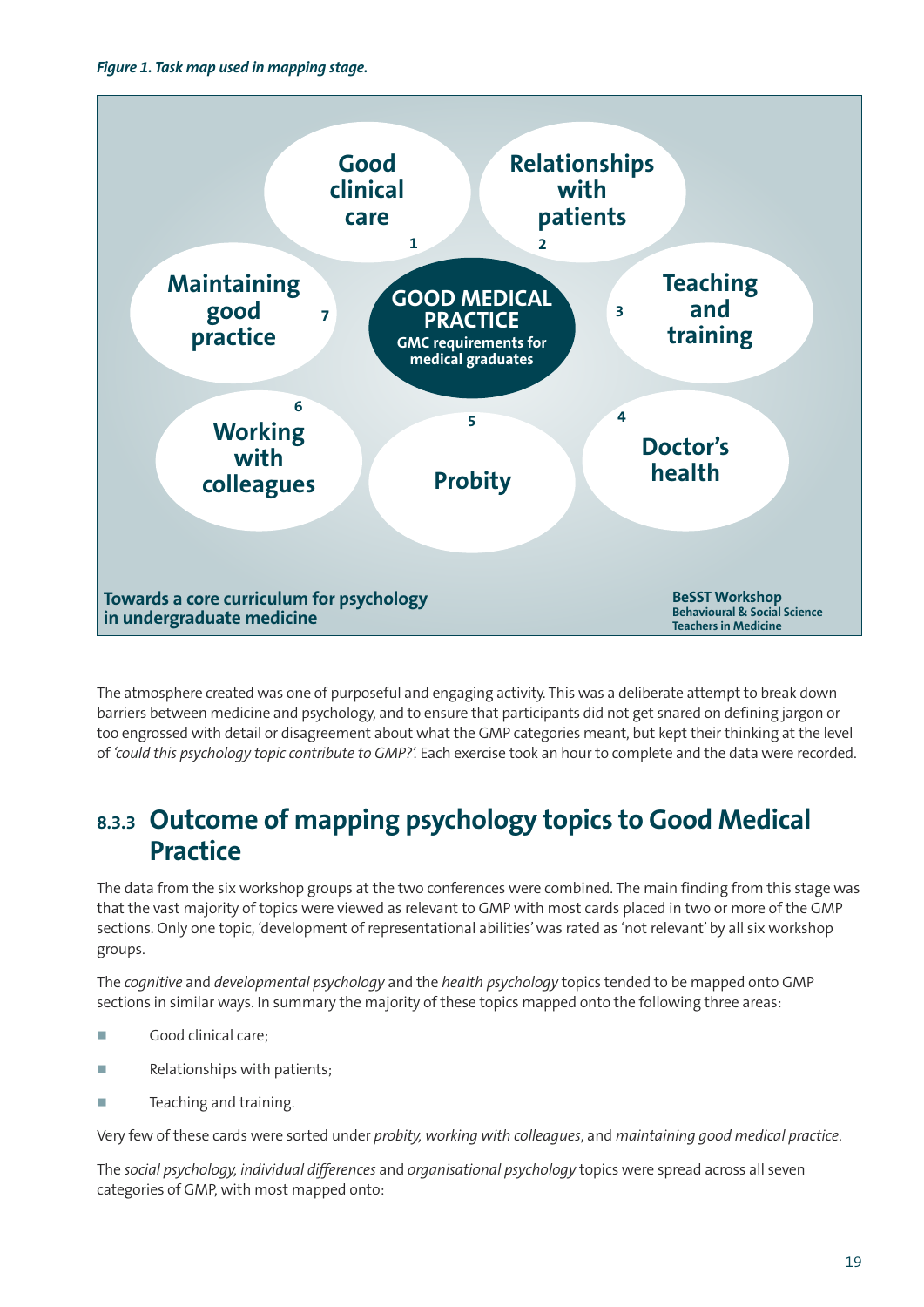- **-**Good clinical care;
- **-**Relationships with patients;
- **-**Teaching and training;
- **-**Working with colleagues.

Fewer cards were sorted under *probity, doctor's health* and *maintaining good medical practice*.

Details of the results summarising the GMC categories to which each of the individual cards was assigned, and consensus, are presented in a series of tables in Appendix 1.

## **8.4** Stage 3: topic prioritisation

### **8.4.1 Method**

A national meeting was scheduled for 30 experts from the newly formed PIM network, all of whom were currently involved in medical education, apart from one who was a recent medical graduate. The length of time they had been involved in this activity ranged from five to 19 years.

Prior to the meeting, the topic list (also taken from the BPS syllabuses identified above) was sent to delegates. Each was asked individually to rate topic priority using the options provided. The topic name was provided alongside a definition, one or two indicative key aspects of the topic and illustrative examples (Figure 2). Participants were asked to judge whether the topic should be high, medium, low or no priority, or whether it was an area for postgraduate medicine only:

- **-** *High priority*: core knowledge – undergraduate medical students should learn basic psychological concepts and application in medicine;
- **-** *Medium priority*: core knowledge – undergraduate medical students should learn how the psychological concepts involved are applicable to medicine (but not the basic psychological concept);
- **-***Low priority:* useful but not essential for all UK undergraduate medical programmes;
- **-***Not relevant:* not relevant to medical education or training at all;
- **-** *Postgraduate only:* not appropriate for an undergraduate curriculum but should be included in specialist postgraduate education or training.

| Topic: x. Example            | Definition: The process by which    |                                                                      |
|------------------------------|-------------------------------------|----------------------------------------------------------------------|
| <b>Indicative key points</b> | <b>Examples</b>                     | <b>Topic priority</b>                                                |
| Indicative key point 1       | Illustrative example of key point 1 | High priority                                                        |
| Indicative key point 2       | Illustrative example of key point 2 | Medium priority<br>Low priority<br>Not relevant<br>Postgraduate only |

#### *Figure 2. Topic layout used in prioritisation task.*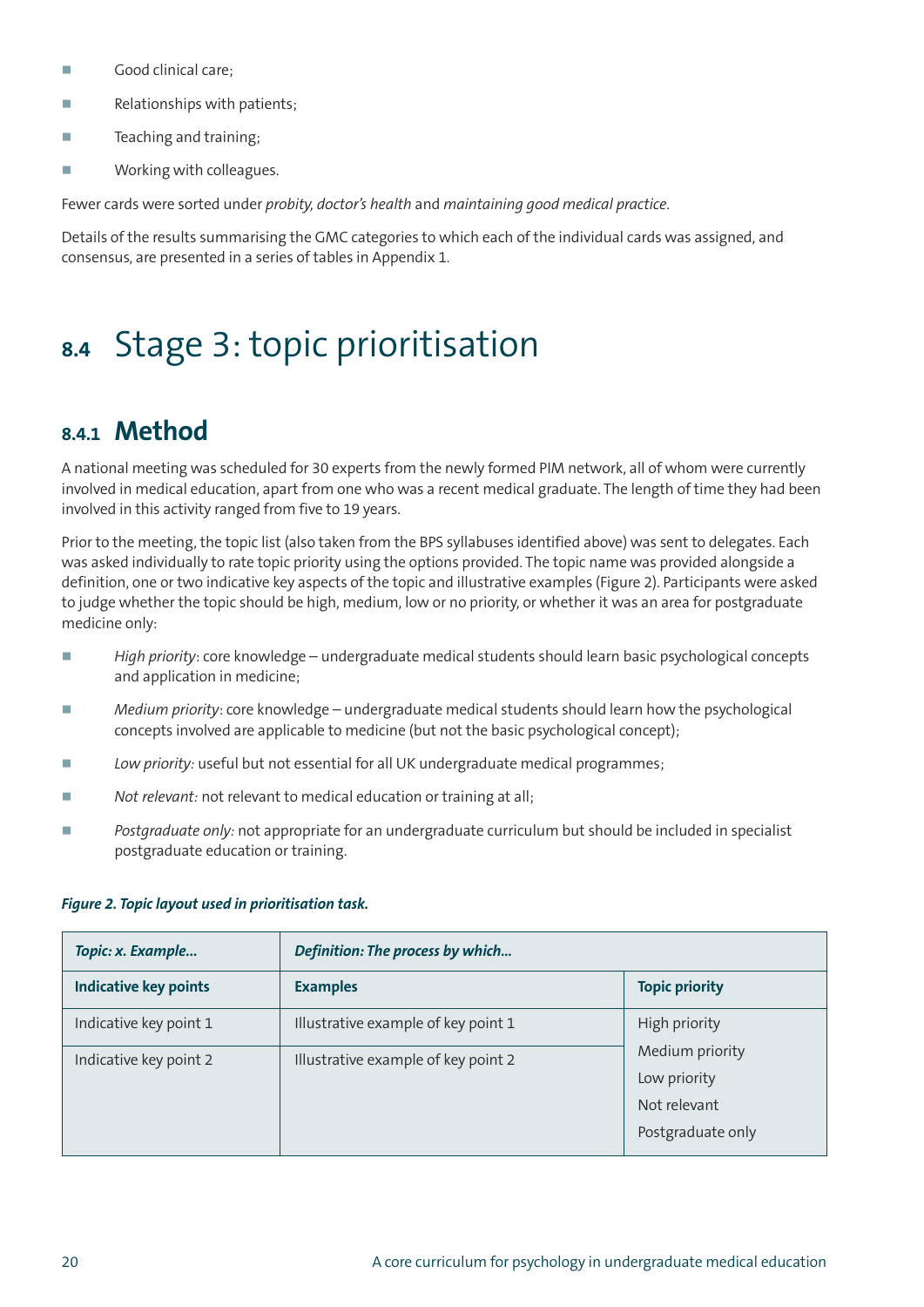During the meeting the experts were divided into three groups of five to six delegates each and asked to give precise comments which were recorded and reported to the group as a whole. Modal responses were recorded, where no clear mode arose, the more conservative response was indicated. For example, where there was a tie between high and medium priority, the medium priority was shown.

### **8.4.2 Outcome of the topic prioritisation**

The detailed findings of this stage are provided in Appendix 4: Results of the prioritisation task on page 55 below. The topic priorities reported are the modal option for the whole group. Where no modal option appeared, the lower priority was given, thereby giving a conservative view of relevance. In addition, this group of experts identified the following main points:

- **-** Relevance and context: whilst most viewed the majority of areas as relevant, all stressed the need to contextualise psychology topics by embedding teaching activities within other disciplinary areas and the patient experience. Some concern was expressed that a curriculum could simply be seen a checklist and that universities would not 'think out of the box', thus integration has particular importance for social and behavioural sciences. In addition, it was recognised that the way the topics were presented needed to reflect medical and not psychology curricula. Thus new section headings that highlighted patient experiences, doctors'experiences and the learning process were discussed and agreed.
- **-** Depth: the group emphasised the need for medical students to have sufficient knowledge of psychological principles that would allow them to apply this knowledge and recognise their use of them in practice. However, they were also clear that as medical practitioners they would be working as applied scientists but the depth of understanding need not mirror that of graduate psychology students.
- **-**Gaps in the topic list: Additional core topics (identified by at least three individuals) include pain, mental illness, bereavement, body image and addiction. Respondents also suggested that the topics be subdivided into the following sections: core knowledge, application to teaching, learning and assessment, and professional practice.
- **-** Links across disciplines: respondents emphasised importance of the interfacing of psychology with key areas, public health, medical sociology, ethics and psychiatry. Topics such as poverty and service delivery were viewed as crucial but identified as primarily linked to the domains of sociology or social policy rather than psychology, and these were therefore omitted.
- **-** Research methods: whilst most readers recognised that research training was a particularly strong component of undergraduate psychology curricula some individuals were wary of presenting the view that this area was the sole remit of 'psychology'. There was disagreement as to whether 'research methods'was an area that should be taught by psychology experts. It was decided that we would not be proclaiming this area as solely the domain of psychology, but that it would be helpful for students to be aware of specific areas of expertise such as assessment of quality of life, attitudes and other complex constructs. This would complement other research methods and statistical analyses teaching from epidemiology.

# **8.5** Stage 4: final mapping and integration

The purpose of this stage was to 'map back'to medical topics and demonstrate how undergraduate programmes could integrate the identified topics into their curricula. There were two reasons for this:

- **-** Most UK medical schools have integrated or partially integrated curricula. Even where 'non-bioscience'topics are taught separately, psychology was rarely presented as a stand alone discipline;
- **-** This mode of presentation highlighted the relevance of the psychological topic and enables deliverers of this component to find the most appropriate points in a programme to deliver it.

The outcome of this stage formed the basis of the last section of this document, the integrated psychology curriculum for undergraduate medical education.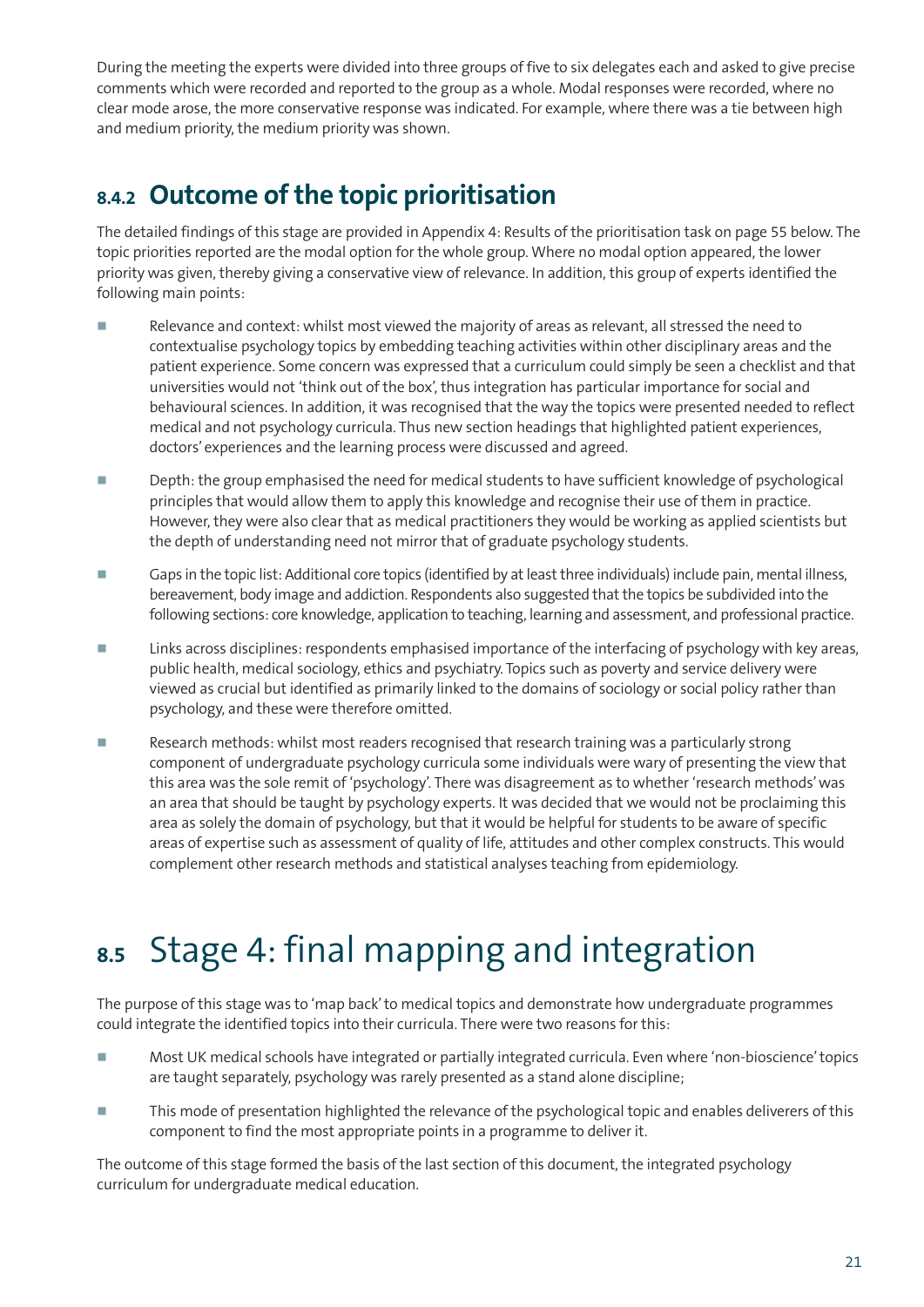## **8.6** Stage 5: critical reading

The final stage involved the input of critical readers. These critical readers were experts in UK medical education and applied psychology each with at least ten years involvement with programme delivery.

### **8.7** Towards an integrated psychology curriculum in undergraduate medical education

### **8.7.1 Current context**

Many medical schools use an integrated or partially integrated curriculum rather than separate modules on psychology or behavioural sciences. This means that rather than appearing as 'stand-alone'modules or courses, aspects of psychology are presented and learned in context alongside other disciplines.

Establishing relevance is crucial, especially in undergraduate programmes where students may enter with less developed understanding of the psychological aspects of health, illness and medical practice. Thus, integrated curricula may have greater value to non-graduate entry programmes. It may help overcome some of the attitudinal barriers towards B&SS in medical curricula. The corollary of this, however, was that behavioural and social scientists have to be suitably equipped with a sound understanding of the practice of medicine and medical education.

Those experts holding behavioural sciences positions need to be seen as core to the education team and must be supported in roles where they can influence curriculum planning, such as being an integral part of curriculum design committee structures as they are in the US.

By its very nature behavioural sciences material (knowledge, skills and attitudes) can be easily incorporated with assessment of clinical competence. For example, integrated assessment of psychological with physical status can inform treatment choice in medicine and surgery and simple treatments to alleviate anxiety or remove conditioned responses to chemotherapy (anticipatory nausea) can enhance the efficacy of medical treatments.

Integration of examination and assessment material from the B&SS with medical sciences can encourage students to see the relevance of the B&SS by forcing them to use the concepts and theories they have been exposed to in a patient care context and rewarding those students who do it well. In addition, demonstrating how the material could be applied through carefully crafted examination questions, assessment scenarios or clinical skills assessments will encourage students and colleagues to value the contribution to patient care as they see the application modelled.

The headings and structure presented below is suggested as a vehicle to assist curriculum designers working on integrated programmes and enable educators to highlight the relevance of the area of psychology to medical practice.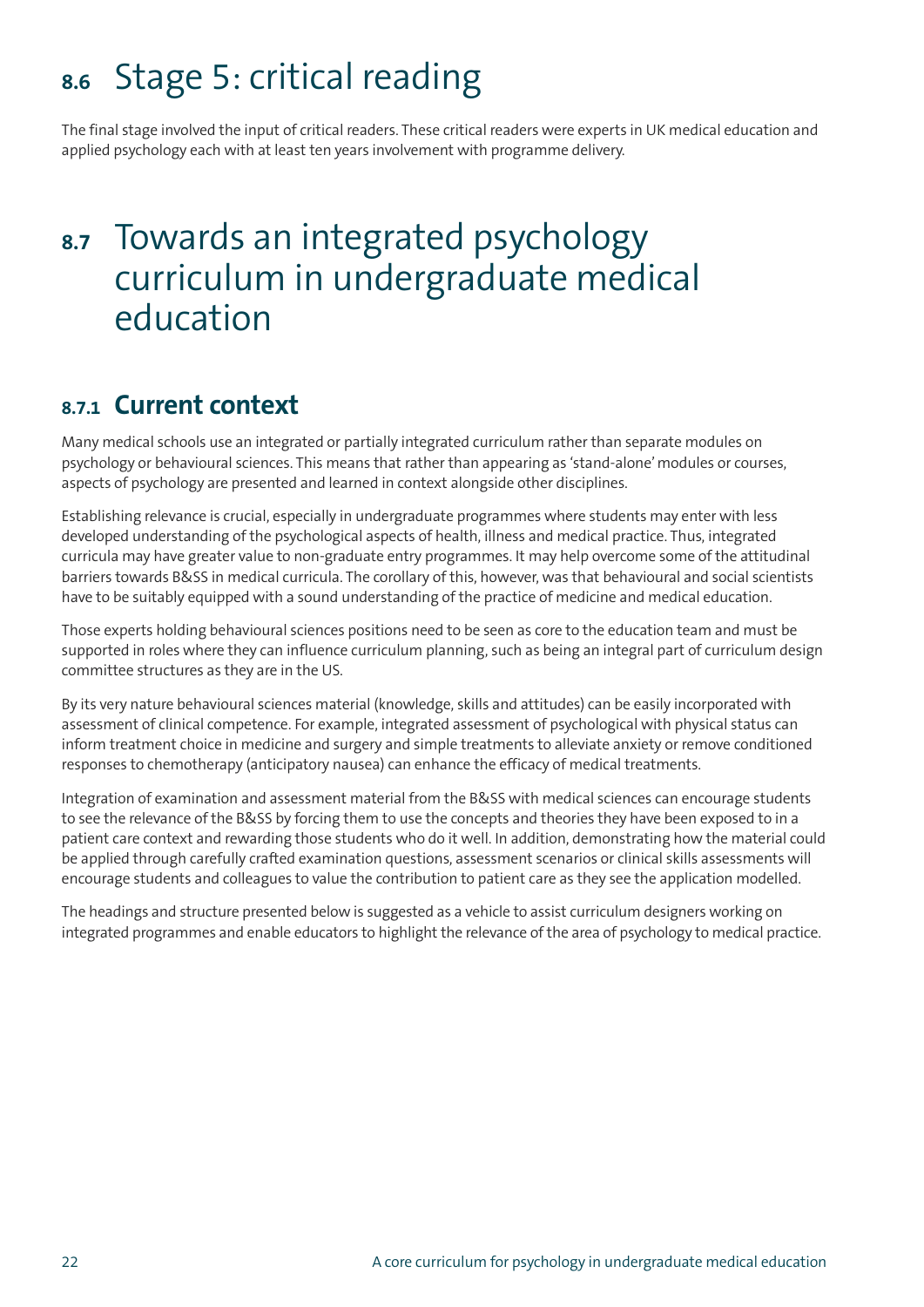### **8.7.2 The issue of depth**

Experts consulted in the development of this report held the view that the depth of coverage of particular areas should be limited to what newly graduating doctors would require. Unlike psychology students seeking graduate basis for registration, medical students should not be required to know details of theory development, rather they need to achieve sufficient understanding of a topic to inform their practice and decision making at this stage of their career.

The core curriculum for psychology in undergraduate medicine is presented under the following headings:

- 1. Psychology *core knowledge.*
- 2. Psychology for *professional practice*.
- 3. Psychology contribution to the *educational process*.
- 4. Psychology topics postgraduate level only.

Following the example of our US counterparts, we have included those areas that were identified in our research as high or medium priority topics for undergraduate medicine with topics identified as more suitable for postgraduate level study.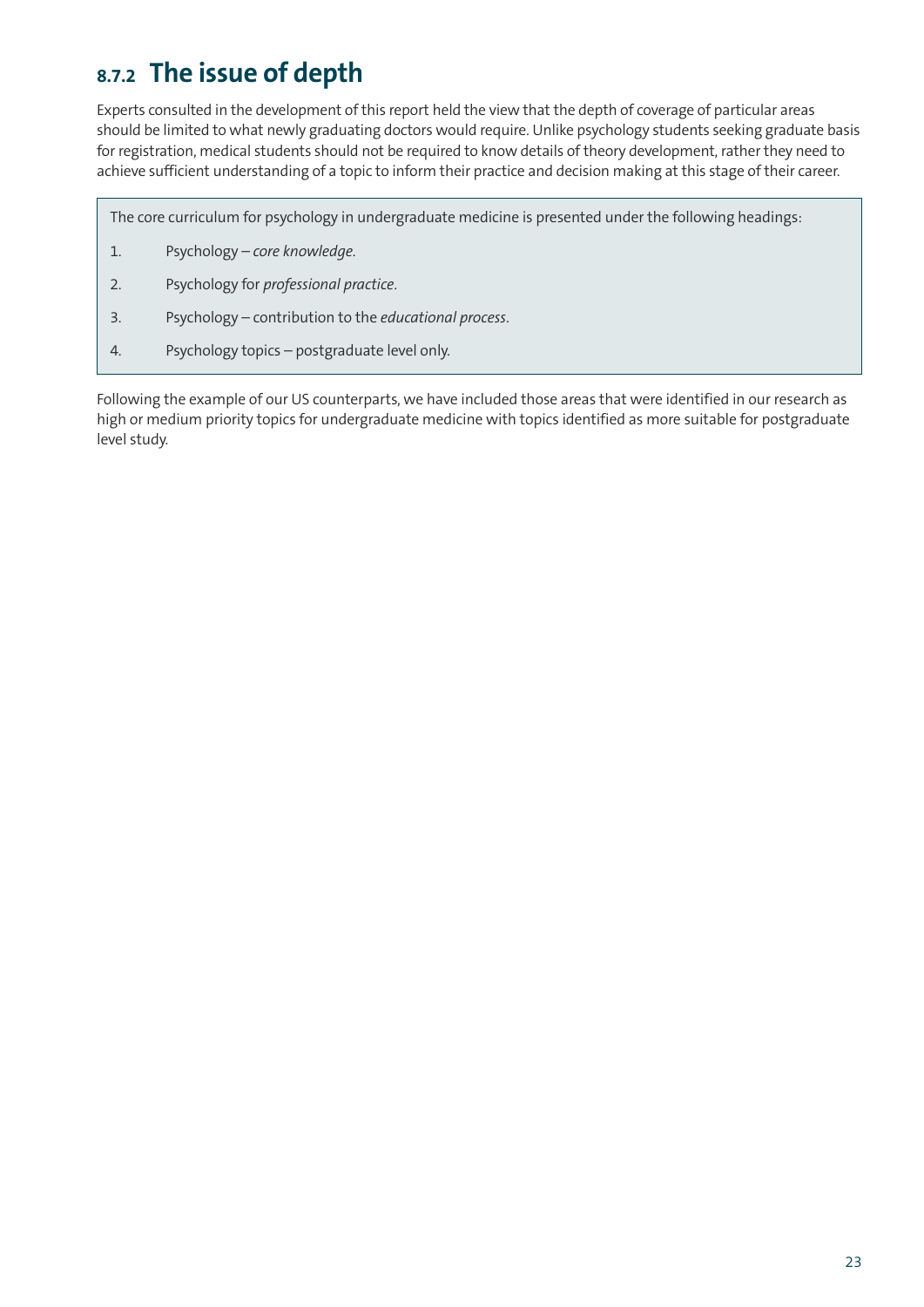# **<sup>9</sup>** Core curriculum: summary

# **9.1** Psychology – core knowledge

Psychological factors in health and illness Psychological responses to illness Psychology across the life span Cognitive functioning in health and illness

# **9.2** Psychology for professional practice

Clinical reasoning and decision making Human communication and communication skills training Research methods and evidence-based medicine Social processes shaping professional behaviour Stress, well-being and burn-out Leadership and team-working Teaching the next generation of doctors

## **9.3** Psychology – contribution to the educational process

Learning to learn Skills training Reflective practice Situated learning Feedback and appraisal Assessment design and quality assurance

## **9.4** Psychology topics – postgraduate level only

Leadership Selection and appraisal Organisational change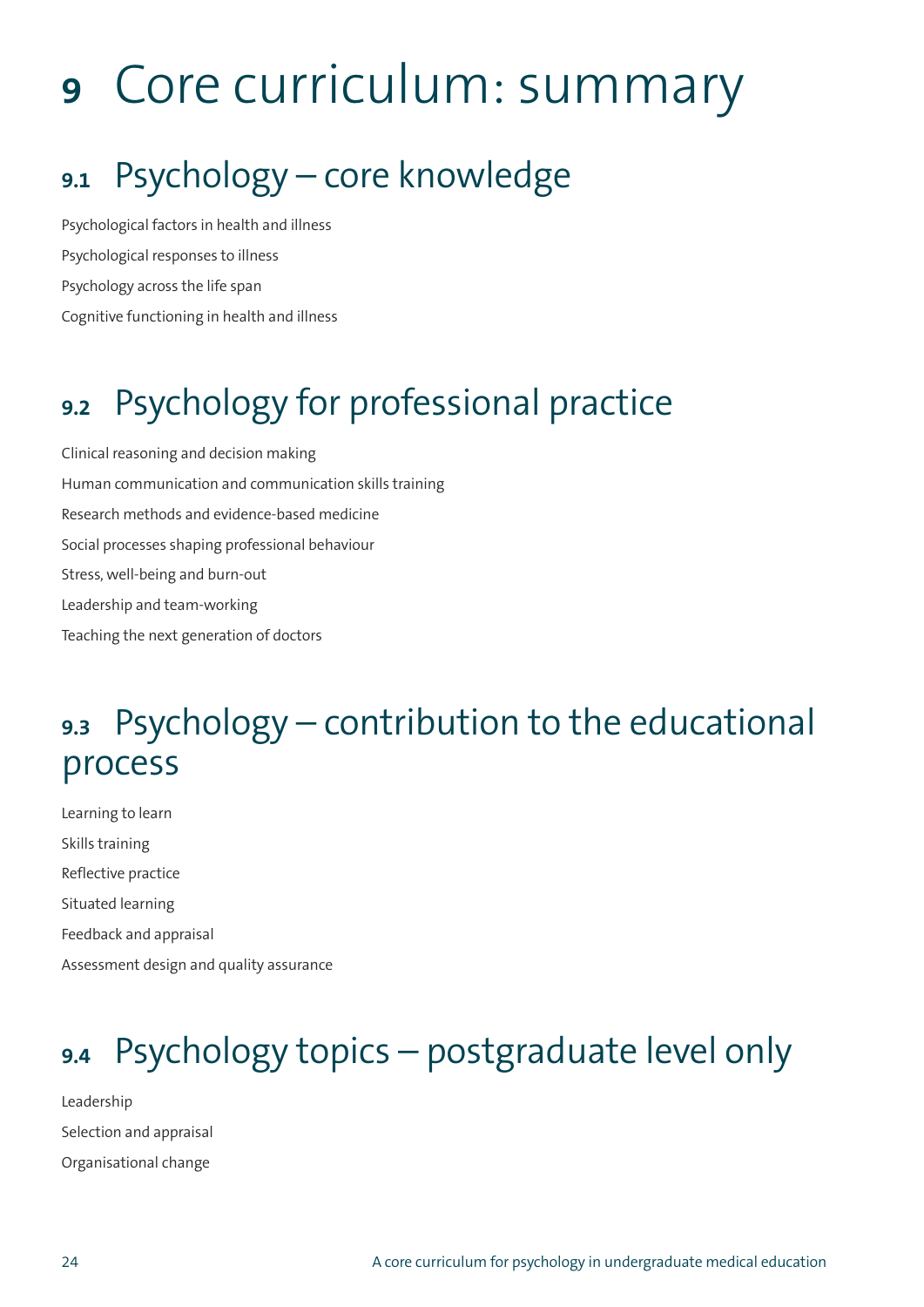# **<sup>10</sup>** Core curriculum: detail

## **10.1** Psychology – core knowledge

This section of the curriculum refers to knowledge necessary to equip medical students with a basic understanding of the psychological and behavioural processes that influence both health and illness, and people's responses to threats to well-being. The topics have been divided into sections in order to aid identification of the key issues, however, it is recommended that in practice this material is learned alongside other basic sciences (biological and social) and in the context of clinical medicine. Prioritisation of each indicative key point is presented in Appendix 1.

### **10.1.1 Psychological factors in health and illness**

#### *Psychological factors in health promotion and illness prevention*

| <b>Indicative key points</b> | <b>Examples</b>                                                                                                         |
|------------------------------|-------------------------------------------------------------------------------------------------------------------------|
| Health protective behaviour  | Factors affecting people's willingness to engage with health protective<br>behaviours.                                  |
| Health belief model          | Decisions to increase exercise are influenced by people's beliefs such<br>as perceived barriers and benefits to action. |
| Motivation                   | Accessing appropriate beliefs to support and enhance motivation to<br>change behaviours.                                |

#### *Psychological interventions – interventions to change behaviour, modify risk, and improve outcomes*

| <b>Indicative key points</b>                                              | <b>Examples</b>                                                                                                    |
|---------------------------------------------------------------------------|--------------------------------------------------------------------------------------------------------------------|
| Psychological interventions to                                            | Motivational interviewing as part of behaviour change strategies in                                                |
| improve health outcomes                                                   | smoking cessation, weight loss, exercise.                                                                          |
| Psychological interventions to                                            | Cardiac rehabilitation that includes emotions management can reduce                                                |
| improve adaptation to illness                                             | anxiety and improve depression in cardiac populations.                                                             |
| Psychological intervention to<br>improve coping and illness<br>behaviours | Pain management programmes routinely employ imagery and<br>Cognitive Behavioural Therapy to modify pain behaviour. |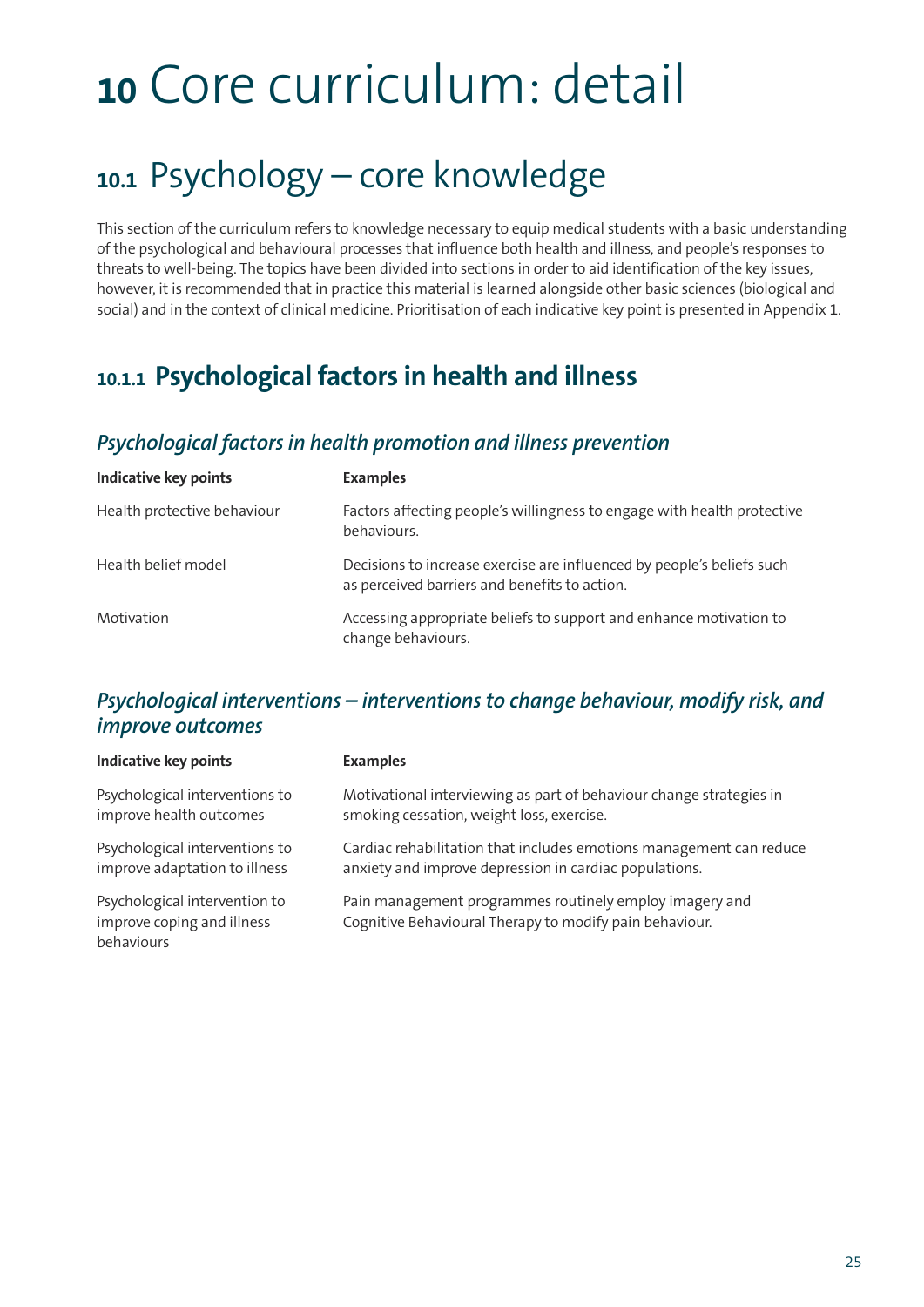#### *Psychological processes in disease – pathways and mechanisms from psychological states to disease end points*

| <b>Indicative key points</b>                                    | <b>Examples</b>                                                                                                                                                                                                                                                    |
|-----------------------------------------------------------------|--------------------------------------------------------------------------------------------------------------------------------------------------------------------------------------------------------------------------------------------------------------------|
| Behavioural contributors to<br>disease                          | Lifestyle factors in disease development, alcohol, smoking, risky sexual<br>behaviours.                                                                                                                                                                            |
| Social factors                                                  | Perceived availability of social support has direct and indirect effects<br>upon health and illness outcomes.                                                                                                                                                      |
| Biopsycholsocial interactions                                   | Basic appreciation of interactions between psychological, social and<br>physical processes.                                                                                                                                                                        |
| Contribution of psychology to<br>specific disease groups/states | A threat triggers a hormonal cascade, which in coronary heart disease<br>(CHD) perpetuates highcardiovascular arousal (platelet aggregation<br>and hypertension).                                                                                                  |
| Psychoneuro-immunology                                          | The interaction of behavioural, neural, and endocrine factors and the<br>functioning of the immune system. Perceived stress is related to delayed<br>wound healing through decreased natural killer cell activity in people<br>with and without immune deficiency. |
| Personality types                                               | Hostility (plus Type A behaviour), an enduring cognitive characteristic,<br>predicts anger arousal and is linked to CHD.                                                                                                                                           |
| Pain                                                            |                                                                                                                                                                                                                                                                    |

| Indicative key points               | <b>Examples</b>                                                                                                                            |
|-------------------------------------|--------------------------------------------------------------------------------------------------------------------------------------------|
| Gate control theory                 | Understanding the key features of the gate control theory of pain in<br>particular psychological factors that 'open' and 'close' the gate. |
| Psychological management<br>of pain | Understanding role of expectation, relaxation, and mood in pain<br>management.                                                             |
| Pain assessment                     | Pain assessment using behavioural indicators and verbal reports.                                                                           |

### *Genes and behaviour*

| <b>Indicative key points</b>                               | <b>Examples</b>                                                                                                                     |
|------------------------------------------------------------|-------------------------------------------------------------------------------------------------------------------------------------|
| Interaction between<br>environment and genes               | Can public health campaigns that target environmental conditions<br>reduce problematic alcohol usage?                               |
| Relative role of genetic<br>contribution to mental illness | Understanding the genetic predisposition to schizophrenia.                                                                          |
| Genetic counselling                                        | Guided approach to providing genetic information in such a way that<br>allows individuals to understand and make treatment choices. |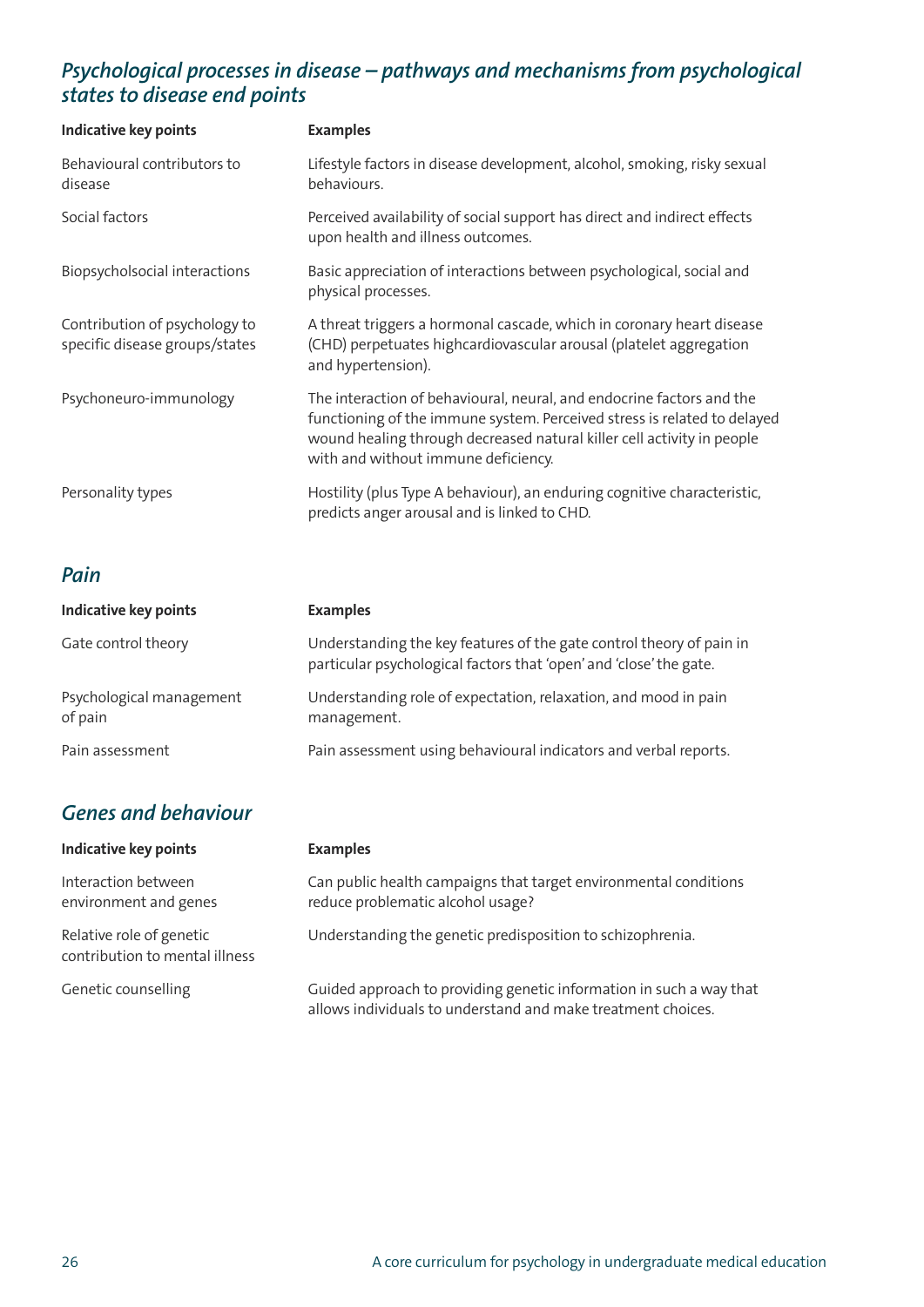#### *Mental health and mental illness*

| Indicative key points        | <b>Examples</b>                                                                                                               |
|------------------------------|-------------------------------------------------------------------------------------------------------------------------------|
| Models of abnormal behaviour | Outline differences between medical versus biopsychosocial models<br>of mental illness.                                       |
| Co-morbidity                 | Understanding of the bidirectional relationships between physical<br>and mental illness, and the possibility of co-morbidity. |
| Addiction                    | Models of addiction, psychological treatment interventions for<br>addiction.                                                  |

### **10.1.2 Psychological responses to illness**

#### *Emotional, cognitive and behavioural responses to illness – individual's behaviours affected by their understanding and beliefs*

| Indicative key points                             | <b>Examples</b>                                                                                                                                                                               |
|---------------------------------------------------|-----------------------------------------------------------------------------------------------------------------------------------------------------------------------------------------------|
| Adherence behaviours                              | Factors that affect patients' adherence or compliance with treatments.                                                                                                                        |
| Mood change in chronic illness                    | Pathways linking chronic physical illness and the development of<br>depression.                                                                                                               |
| Illness cognitions                                | A patient who thinks diabetes is not a manageable illness is less likely<br>to engage in self-care activities.                                                                                |
| Hyper-vigilance                                   | Anxiety makes patients interpret benign bodily sensations as<br>symptomatic of underlying pathology.                                                                                          |
| Attribution theories<br>(beliefs about causality) | A patient who feels muscular chest pain after his first visit to the gym<br>believes he is having a heart attack.                                                                             |
| Self concept and self-esteem                      | A young woman refuses to leave the home after injury resulting in<br>facial disfigurement.                                                                                                    |
|                                                   | The impact of permanent loss of mobility following surgery.                                                                                                                                   |
| Co-morbidity                                      | The high incidence of depression in sufferers of chronic physical illness<br>means patient engagement with treatment is low.                                                                  |
| Cognitive dissonance                              | (Unease created by conflicting beliefs or attitudes). Patient continues<br>smoking after a heart attack as a response to stress, even when he<br>believes smoking contributed to his illness. |
| Aggression                                        | Understanding the link between fear, frustration and aggression in<br>patients. Learning to de-escalate potentially violent interactions<br>with people.                                      |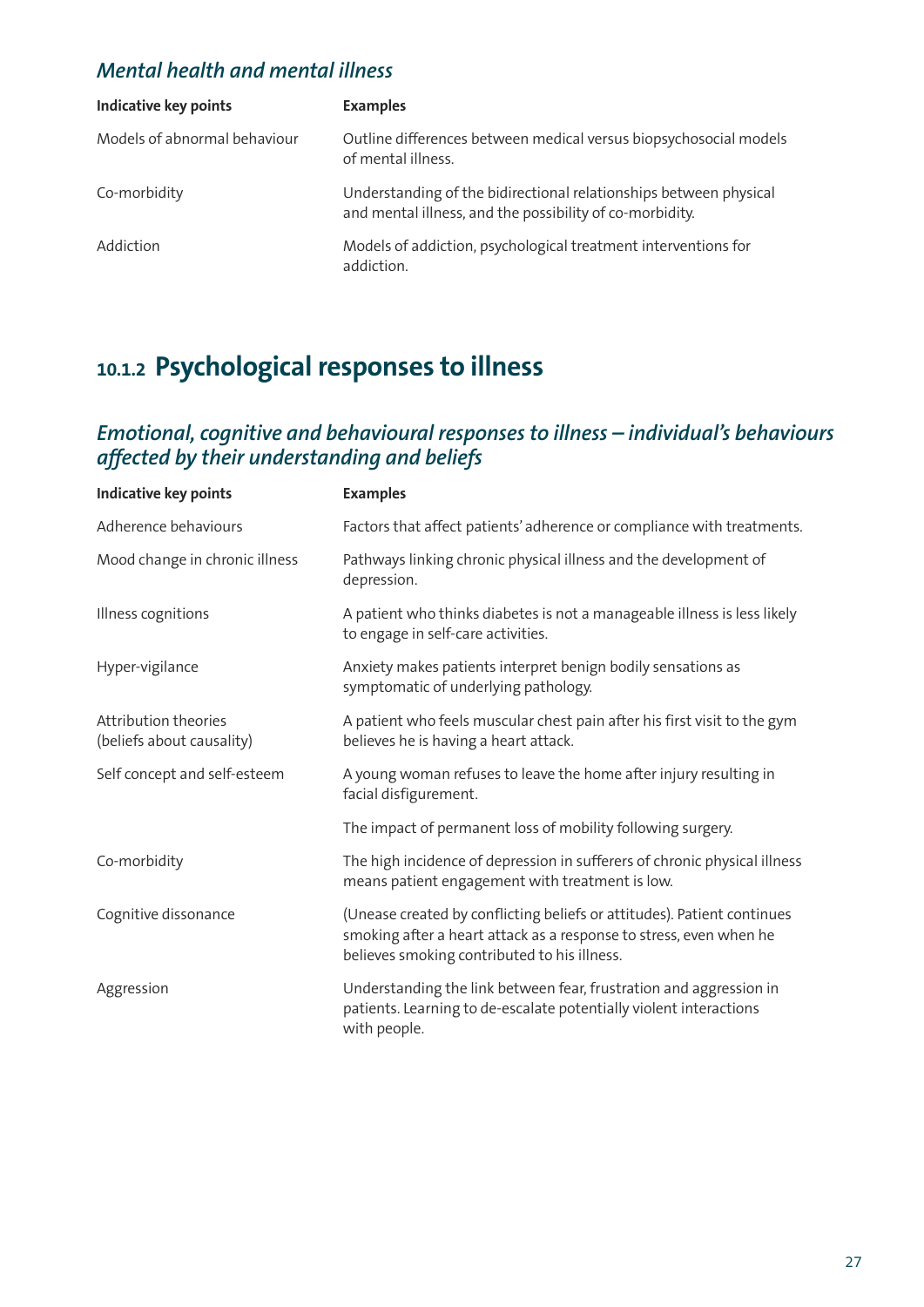#### *Coping with illness – adjusting behaviour or thoughts to reduce effects of an acute or chronic illness*

| Indicative key points                | <b>Examples</b>                                                                                                  |
|--------------------------------------|------------------------------------------------------------------------------------------------------------------|
| Effectiveness of coping<br>responses | Problem focussed coping responses leads individuals to gain expertise<br>in their own illness.                   |
| Types of coping                      | Adaptive and maladaptive coping responses. Engaging in health<br>threatening behaviours as a response to stress. |

### **10.1.3 Psychology across the life span**

Ability to identify the development stage of an individual (age-linked changes in human functioning from prenatal development to old age) enables the clinician to assess the extent of deviation from normal functioning and to respond appropriately in terms of choices of care and the language used to communicate with patients. TD specifically highlights these areas:

*"[Graduates] must understand human development and areas of psychology and sociology relevant to medicine, including: reproduction; child, adolescent and adult development; cultural background; gender; disability; growing old; and occupation … Graduates must take account of patients'understanding and* experience of their condition, and be aware of the psychological effect that this can have on them and their *families. This is particularly important when dealing with vulnerable patients, such as children and older people"* (GMC 2003, p10).

All the topics were identified as high priority apart from assessment of cognitive function over the life span, and attachment.

#### *Cognitive development – the changes in the capacities of the individual as a function of age and experience from birth to adulthood*

| <b>Indicative key points</b>  | <b>Examples</b>                                                                                                  |
|-------------------------------|------------------------------------------------------------------------------------------------------------------|
| Stage theories of development | The ability of a clinician to recognise whether or not a child has reached<br>specific developmental milestones. |
|                               | Main types of learning disabilities.                                                                             |
| Development of thinking       | Communication with patients using age appropriate concepts.                                                      |
|                               | Aspects of informed consent with minors and those deemed<br>incompetent in law.                                  |

#### *Cognitive aspects of ageing – the changes as a function of age and experience during later life*

| Indicative key points | <b>Examples</b>                                                          |
|-----------------------|--------------------------------------------------------------------------|
| Normal function       | Ability to differentiate normal changes in cognitive function from those |
|                       | caused by disease.                                                       |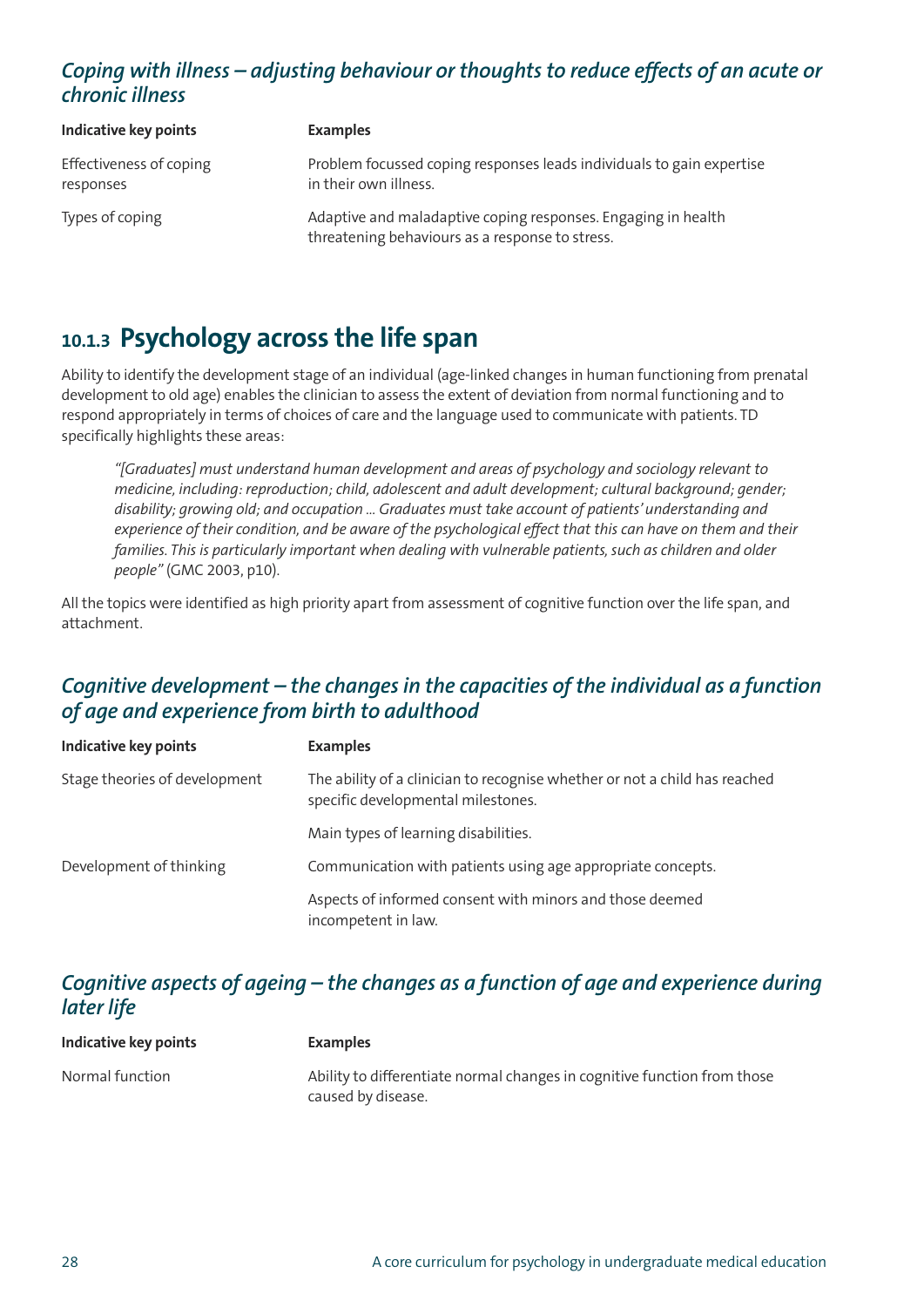### *Social relationships across the lifespan*

| <b>Indicative key points</b>    | <b>Examples</b>                                                                                                                                                         |
|---------------------------------|-------------------------------------------------------------------------------------------------------------------------------------------------------------------------|
| Development of attachments      | Central role of secure attachments in psychological and physical<br>development. Impact of separation of children from parents on<br>psychological and physical health. |
| Deprivation and privation       | A baby may fail to make secure attachments if its mother is<br>hospitalised for a long period.                                                                          |
| Close relationships             | Impact of chronic disease upon marital relationships and family<br>functioning.                                                                                         |
| Relationships over the lifespan | Role of social support in illness prevention in old age.                                                                                                                |

#### *Death, dying and bereavement*

| Indicative key points | <b>Examples</b>                                                                    |
|-----------------------|------------------------------------------------------------------------------------|
| Death and dying       | Psychological factors in palliative care.                                          |
| Bereavement           | Understanding emotional responses to death, stages of grief, breaking<br>bad news. |

#### *Assessment of cognitive functioning over the lifespan – the different types of test which are used to assess cognitive functioning for different purposes across the lifespan*

| <b>Indicative key points</b> | <b>Examples</b>                                                                                                                            |
|------------------------------|--------------------------------------------------------------------------------------------------------------------------------------------|
| Assessment scales            | Defining normal functioning and assessing cognitive state using valid<br>reliable, sensitive and specific scales of cognitive development. |
| Developmental delay          | Understanding how we assess cognitive, social emotional and physical<br>development in young children.                                     |
| <b>Attachment</b>            |                                                                                                                                            |
| <b>Indicative key points</b> | <b>Examples</b>                                                                                                                            |
| Quality of attachments       | Disruption to attachment with primary care-giver due to repeated<br>and/or prolonged periods of hospitalisation                            |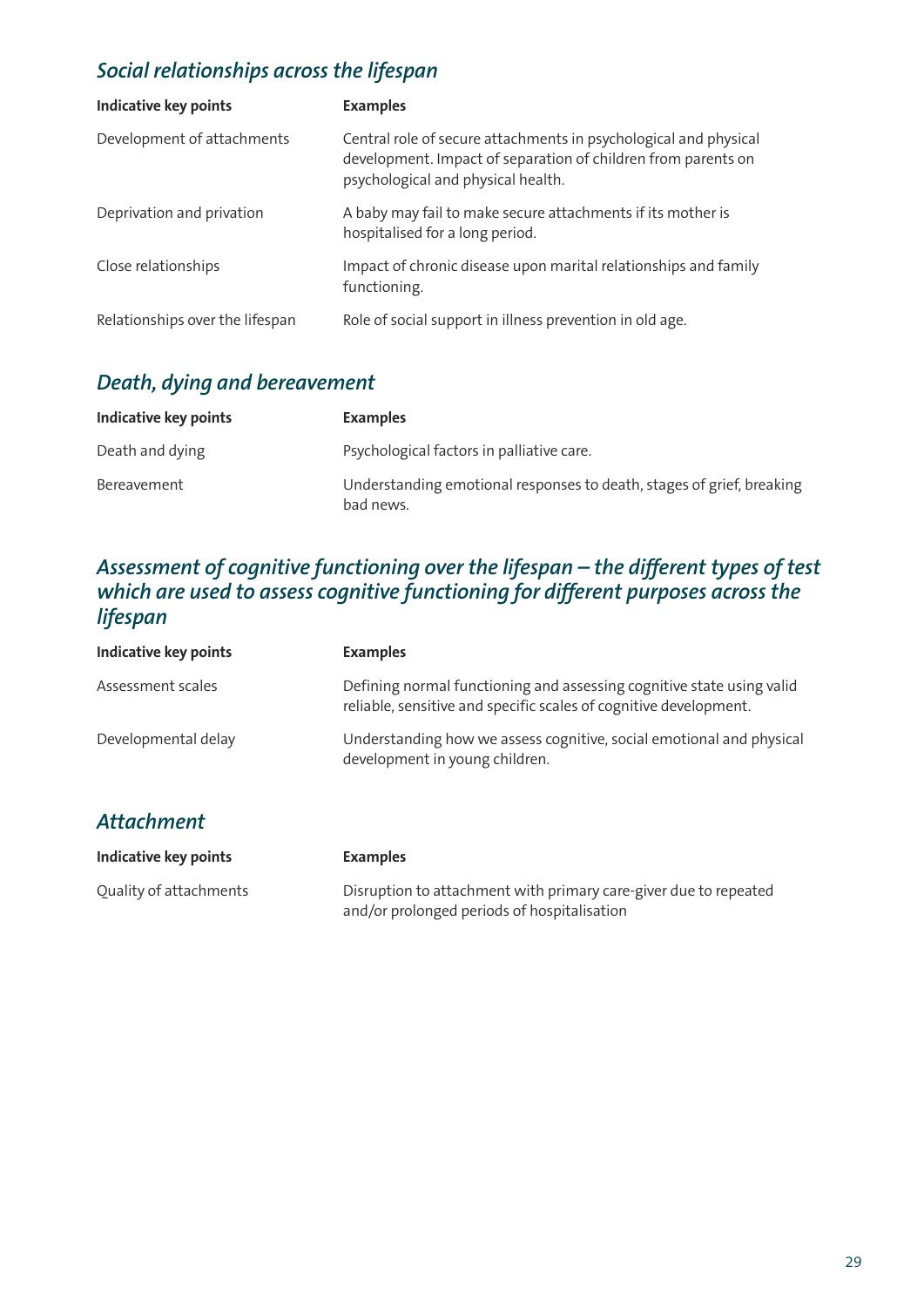### **10.1.4 Cognitive functioning in health and illness**

Cognitive psychology is concerned with how we process information, the systems by which individuals make sense of sensory information (perception), and those that result in long term changes in our behaviour or understanding (such as learning and memory).

In an integrated curriculum the most obvious context for students to study these areas would be neurology. Thus students would learn to link underlying structure and neurophysiology with function, and how illness or disease creates deficits in these functions.

### *Memory – the cognitive processes of encoding, storing and retrieving information*

| Indicative key points              | <b>Examples</b>                                                                                                                                                                                                                                                                                                                                 |
|------------------------------------|-------------------------------------------------------------------------------------------------------------------------------------------------------------------------------------------------------------------------------------------------------------------------------------------------------------------------------------------------|
| Models of memory and<br>forgetting | Identifying causes of memory loss in patients such as encoding or<br>retrieval problems in order to make appropriate referrals. Areas of<br>particular relevance include assisting with prognosis following the<br>onset of the dementias, the effects of prolonged anaesthesia or<br>traumatic brain injury and other neurological conditions. |
|                                    | Basic understanding of models of memory (levels of processing/<br>multistage models) to help identify cognitive deficits.                                                                                                                                                                                                                       |
|                                    | Using the primacy and recency effects to increase recall of key points<br>in a consultation.                                                                                                                                                                                                                                                    |

#### *Learning – interaction with the environment creates a relatively stable change in behaviour or understanding*

| <b>Indicative key points</b>          | <b>Examples</b>                                                                                   |
|---------------------------------------|---------------------------------------------------------------------------------------------------|
| Classical and operant<br>conditioning | The acquisition and maintenance of a needle phobia in patients who<br>need to administer insulin. |
|                                       | A GP positively reinforces behaviour in a patient who stopped smoking<br>for a few days.          |
| Social learning                       | Modelling of health related behaviours e.g. smoking.                                              |
| Skill acquisition                     | Learning to insert a cannula safely with less trauma to patients.                                 |
|                                       | A person with diabetes learning to safely self-administer insulin.                                |

#### *Sleep and consciousness – levels of awareness*

| <b>Indicative key points</b> | <b>Examples</b>                                                                                                                        |
|------------------------------|----------------------------------------------------------------------------------------------------------------------------------------|
| Sleep and consciousness      | Impact of sleep deprivation on cognitive performance, physical recovery,<br>patient safety and medical practitioners' quality of life. |
|                              | Assessing level of consciousness using Glasgow coma scale and<br>explaining to relatives the nature of consciousness.                  |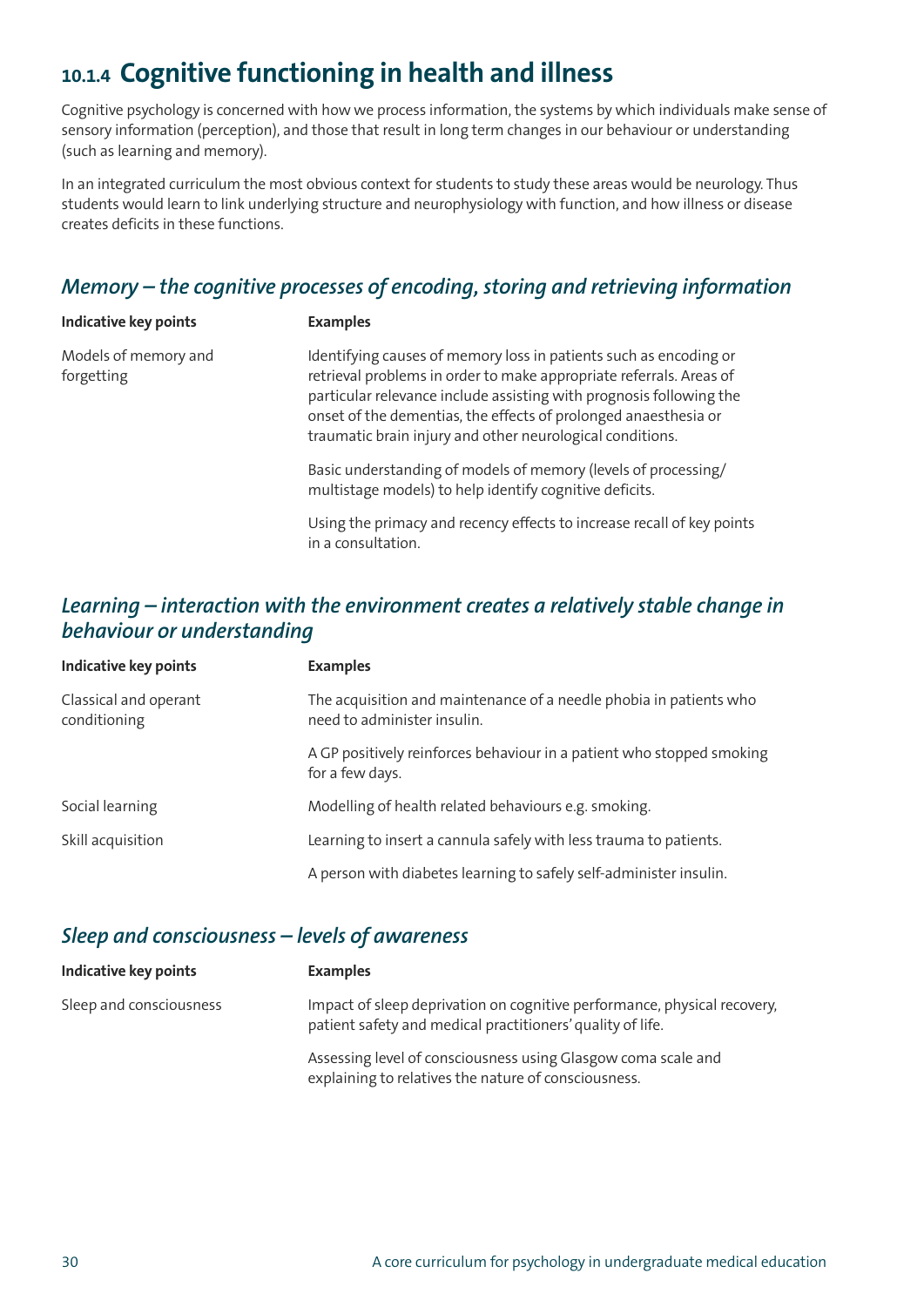### *Attention – the ability to select some information for more detailed inspection while ignoring other information*

| Indicative key points | <b>Examples</b>                                                                                                                             |
|-----------------------|---------------------------------------------------------------------------------------------------------------------------------------------|
| Selective attention   | A clinician's attention is so focussed on an extremely high blood test<br>result that s/he ignores another abnormal but less extreme value. |
| Divided attention     | Looking at a patient's notes on a computer screen while talking to a<br>patient at the same time.                                           |

#### *Perception – the interpretation of sensory stimuli*

| Indicative key points | <b>Examples</b>                                                                                                    |
|-----------------------|--------------------------------------------------------------------------------------------------------------------|
| Visual information    | Biases in the interpretation of scans and radiographs.                                                             |
| Auditory information  | Novice doctor listening to a heart murmur through a stethoscope.<br>When and how to distinguish signal from noise. |

#### *Language – a system of visual or vocal symbols which have meaning to the user and recipient*

| <b>Indicative key points</b>                     | <b>Examples</b>                                                                                                                                                         |
|--------------------------------------------------|-------------------------------------------------------------------------------------------------------------------------------------------------------------------------|
| Localisation of language<br>centres of the brain | Left hemisphere cerebral specialisation - Wernicke's area and Broca's<br>area. Being able to asses damage and make more accurate prognosis<br>of a long term condition. |
|                                                  | Explaining why aphasia may develop slowly, as in the case of a brain<br>tumour or progressive neurological disease.                                                     |
| Language deficits                                | Primary and secondary aphasia.                                                                                                                                          |
|                                                  | Deficits resulting from stroke, traumatic brain injury, or other head<br>injury (e.g. dysarthria and dysphasia).                                                        |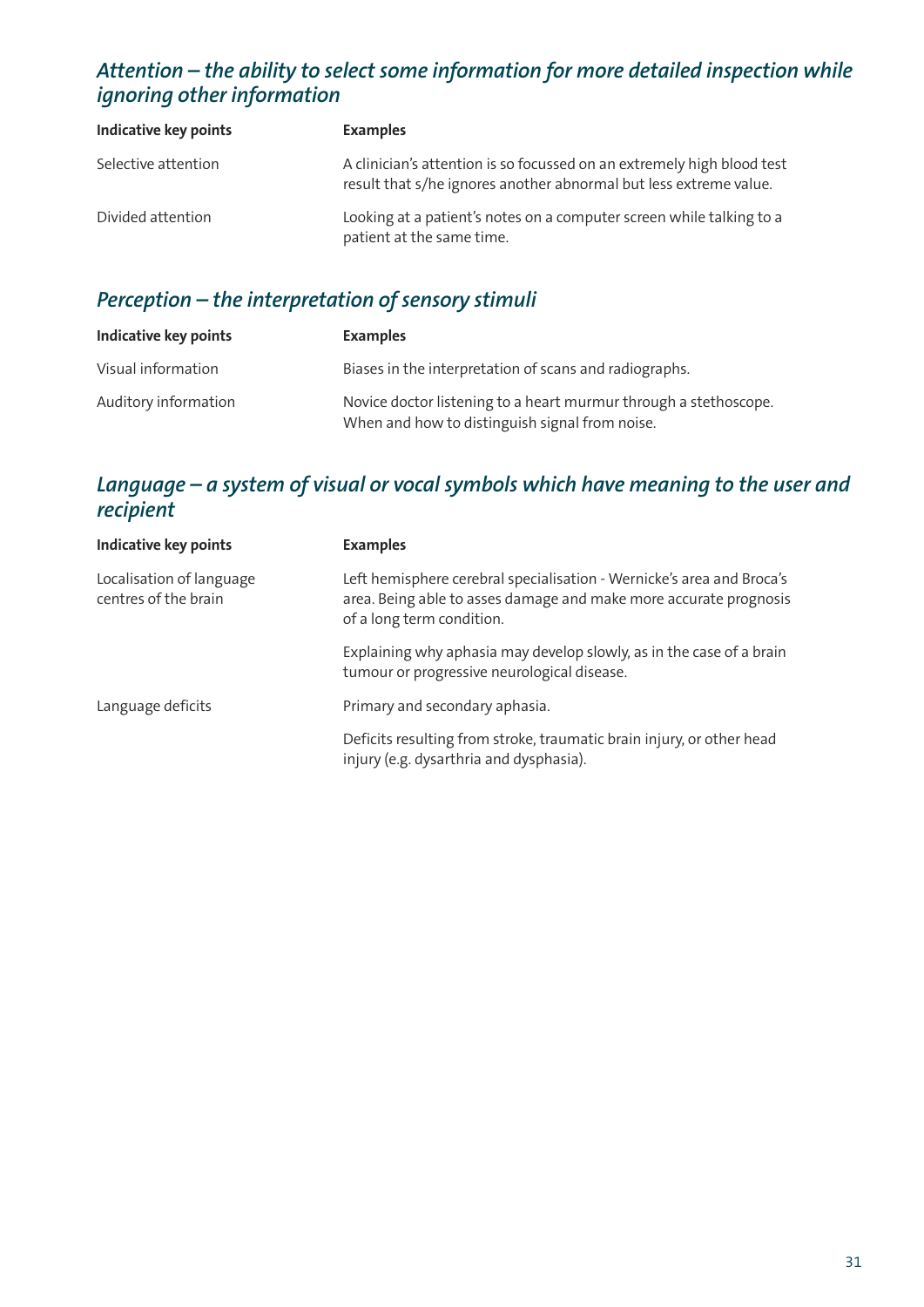# **10.2** Psychology for professional practice

The professional behaviour of medical practitioners is subject to the same forces and influences as people in general. The additional rights and responsibilities of health professionals, however, mean that their behaviour is subject to higher levels of scrutiny by patients, colleagues, the state and other professionals. Psychology, 'the science of behaviour', can equip individuals with valuable knowledge about influences upon their own behaviour and that of their colleagues.

#### *Clinical reasoning and decision making – information processing*

| <b>Indicative key points</b>                   | <b>Examples</b>                                                                                                                                |
|------------------------------------------------|------------------------------------------------------------------------------------------------------------------------------------------------|
| Sources of biases in<br>information procession | Having been told of an earlier diagnosis the specialist registrar failed<br>to spot other abnormalities in the radiograph.                     |
|                                                | A doctor's belief that neurological symptoms reported by a middle-aged<br>woman were most likely to have a psychological cause.                |
| Decision making and<br>problem solving         | History taking: how information gathered during a consultation<br>contributes to diagnosis.                                                    |
| Errors                                         | Sources of errors - gaps in knowledge, mistakes and rule violations.                                                                           |
| <b>Heuristics</b>                              | Medical students learning to identify when they use elaborate reasoning<br>and when they used "rules of thumb" in making diagnostic decisions. |
| Reflective practice                            | The skills required to reflect upon and account for clinical decisions                                                                         |
|                                                | "Recognise personal and professional limits, and be willing to ask for help<br>when necessary" (GMC, 2003).                                    |

#### *Human communication and communication skills training*

| <b>Indicative key points</b>                          | <b>Examples</b>                                                                                                                                             |
|-------------------------------------------------------|-------------------------------------------------------------------------------------------------------------------------------------------------------------|
| Communicating appropriate<br>attitudes                | Impact of dress codes, use of appropriate titles, communicating<br>empathy and respect.                                                                     |
| Managing personal emotions<br>in difficult situations | Breaking bad news, identifying and managing anger patient.                                                                                                  |
| Information processing                                | Strategies for communicating risk information.                                                                                                              |
| Persuasive communication                              | Skills for promoting behaviour change or adherence.                                                                                                         |
| Attitudes                                             | Personal values and attitudes upon specialty choice or professional<br>behaviour.                                                                           |
| Prejudice                                             | Ways in which prejudices such as sexism and ageism affect quality of<br>patient care. The difference between stereotyping, prejudice and<br>discrimination. |
|                                                       | Impact on doctors from minority ethnic groups of expressions of<br>prejudice from patients.                                                                 |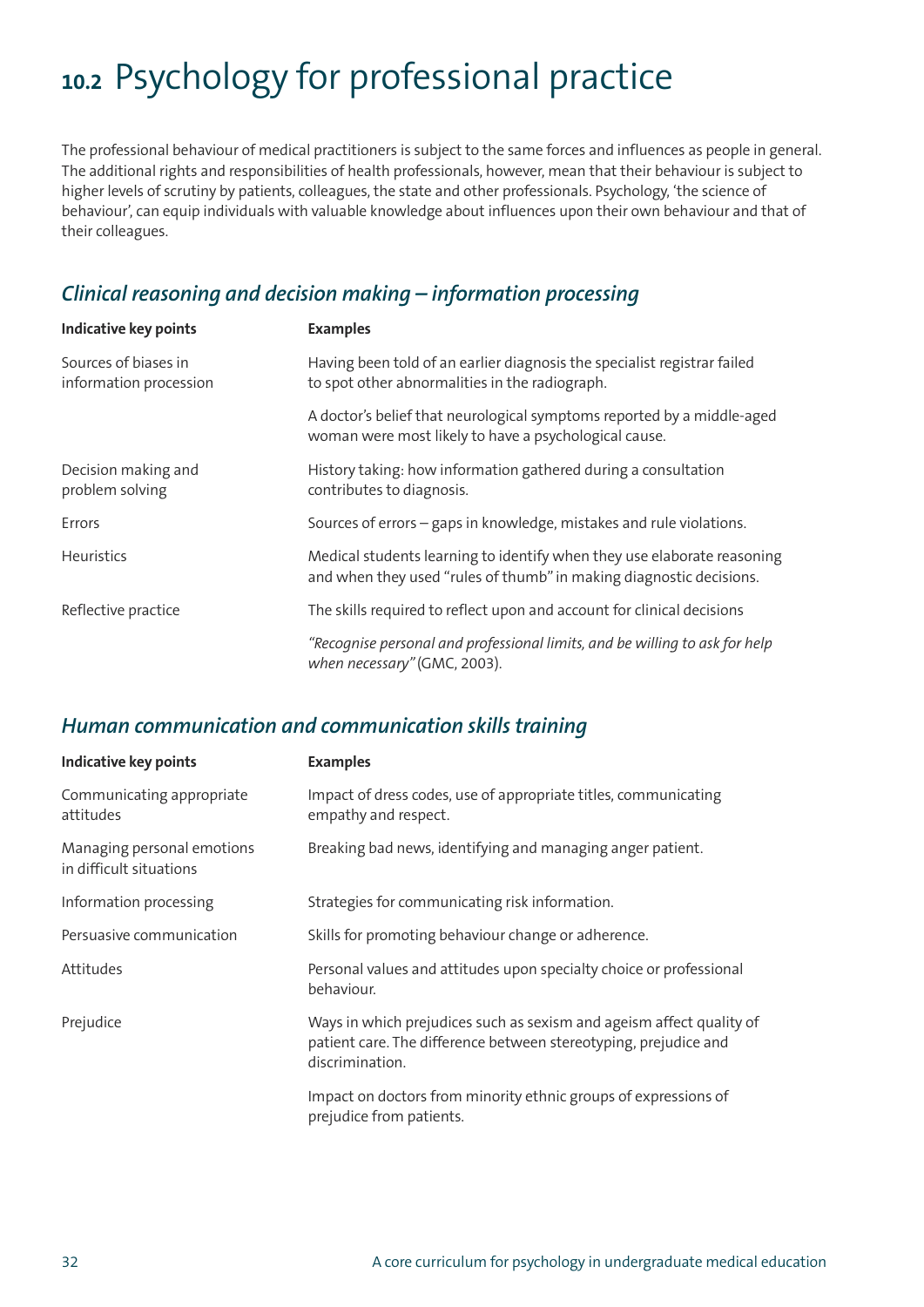### *Research methods and evidence-based medicine*

| <b>Indicative key points</b>               | <b>Examples</b>                                                                                              |
|--------------------------------------------|--------------------------------------------------------------------------------------------------------------|
| Qualitative design and analysis            | A student considers which research methods would be more suitable<br>for discussing highly sensitive topics. |
| Quantitative design and<br>analysis        | Experimental design, survey methods, and basic statistical analysis.                                         |
| Measurement of<br>psychological constructs | Assessing complex psychological construct such as attitude change<br>or perceived pain.                      |
|                                            | Development of psychological outcome measures e.g. quality of life.                                          |

### *Social processes shaping professional behaviour*

| <b>Indicative key points</b>               | <b>Examples</b>                                                                                                                        |
|--------------------------------------------|----------------------------------------------------------------------------------------------------------------------------------------|
| Altruism                                   | Making the health of the patient a doctor's first concern (GMC, 2006).                                                                 |
| Ethical behaviour                          | Probity in relation to colleagues and patients.                                                                                        |
|                                            | Failure of healthcare professionals to 'whistle-blow' after witnessing<br>unethical practice.                                          |
| Conformity and obedience                   | Junior doctor obeying directions of senior colleague to retrospectively<br>change a patient's medical notes.                           |
| Non-technical factors in<br>patient safety | Breakdown in professional relationships in a team compromise<br>patient safety.                                                        |
| Decision making in group<br>settings       | Group decisions are nearly always more extreme than those made by<br>are individuals (i.e. extremely cautious or extremely risky).     |
| Clinical governance                        | Managing the differing requirements of professional responsibility and<br>autonomy with organisational demands of clinical governance. |

### *Stress, wellbeing and burnout*

| <b>Indicative key points</b> | <b>Examples</b>                                                                           |
|------------------------------|-------------------------------------------------------------------------------------------|
| Stress and coping response   | Junior doctor, finding it difficult to cope with job, starts drinking more<br>than usual. |
| Stress management            | Understand one's own response to stress and the effective techniques<br>to manage stress. |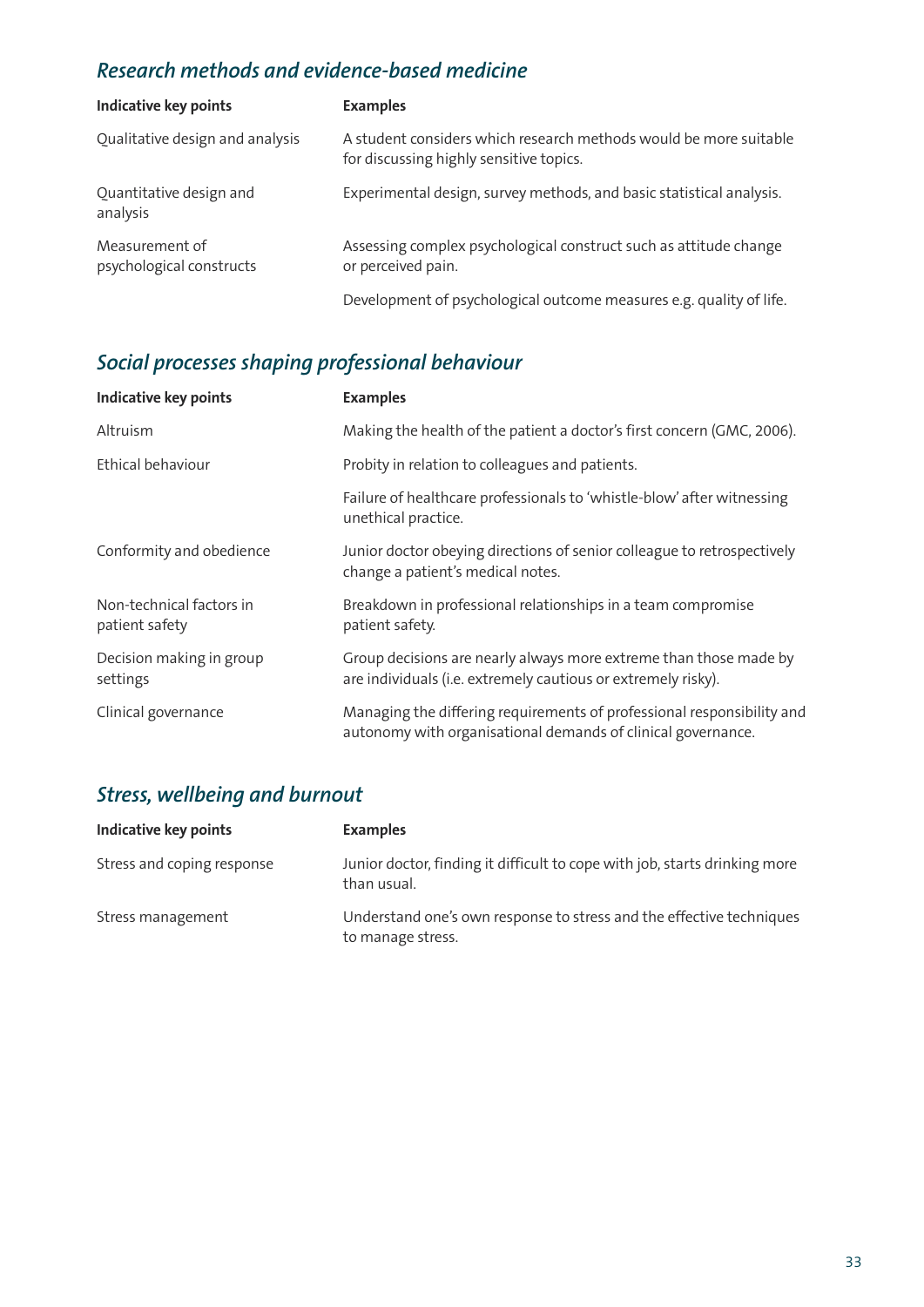### *Leadership and team working*

| <b>Indicative key points</b>                                     | <b>Examples</b>                                                                            |
|------------------------------------------------------------------|--------------------------------------------------------------------------------------------|
| Characteristics of groups, group<br>members, and group processes | Team working breaks down when:<br>- goals are not shared;<br>- there are too many leaders. |
| Team building and<br>development                                 | Regular debriefing about critical incidence increases morale as well as<br>patient safety. |

### *Teaching the next generation of doctors – approaches to learning1*

| <b>Indicative key points</b> | <b>Examples</b>                                                                          |
|------------------------------|------------------------------------------------------------------------------------------|
| Basic learning theories      | Positive reinforcement is a more powerful than punishment in learning.                   |
| Knowledge of results         | Precise and timely feedback provides individuals shapes future<br>performance.           |
| Memory processes             | Dividing information up into seven $(+ or - 2)$ meaningful chunks<br>improves retention. |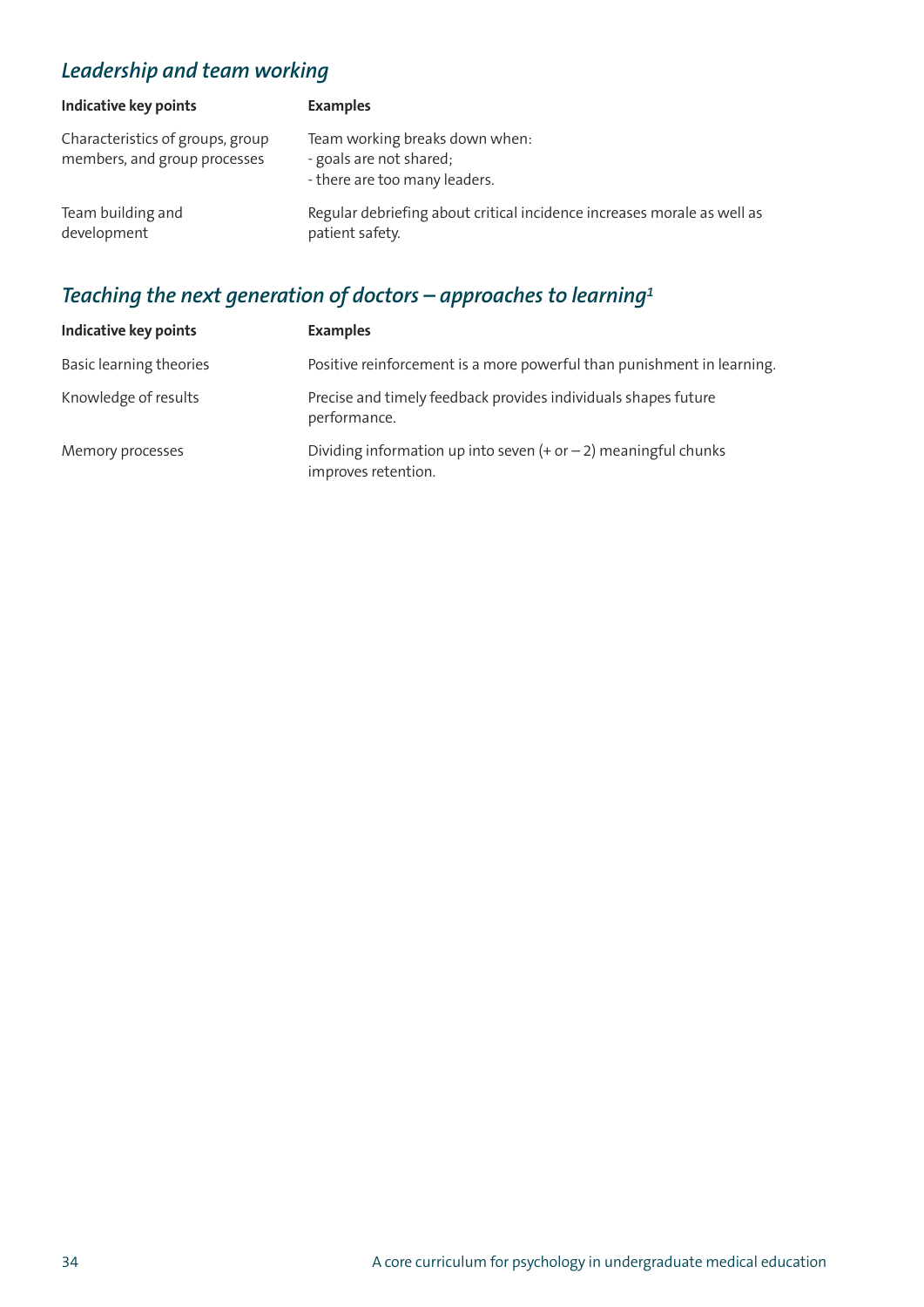## **10.3** Psychology – contribution to the educational process

### **10.2.1 Learning and skills development**

Whilst earlier sections focused on psychology for undergraduate students to learn, this section identifies the areas of applied psychology used in medical education design and delivery. Not all medical educators will have expertise in psychology (and there is no expectation that this would be the case), however the topics highlighted in this section are offered as a means of identifying areas of psychology that educators may turn to for additional guidance.

The acquisition and maintenance of new knowledge and skills is an integral aspect of medical practice. The recognition that medicine requires self-directed learning skills and the ability to assess current knowledge levels is starting to be incorporated into undergraduate medical curricula.

#### *Learning to learn*

| Indicative key points            | <b>Examples</b>                                                                                                     |
|----------------------------------|---------------------------------------------------------------------------------------------------------------------|
| Memory                           | Use of elaboration, brain storming and linking in problem based learnng                                             |
|                                  | Use of mnemonics to learn anatomical terms.                                                                         |
| Information processing           | How does the learning environment affect the transferability of skills<br>and knowledge?                            |
| Motivation                       | Eliciting internal and external motivators to encourage independent<br>learning.                                    |
| Learning theories                | Identifying personal learning preferences and learning approaches<br>suitable for different components of medicine. |
| Skills training                  |                                                                                                                     |
| Indicative key points            | <b>Examples</b>                                                                                                     |
| Procedural (implicit) memory     | Reading about performing venepuncture skills cannot replace hands-on<br>practice.                                   |
| Visualisation techniques         | Visualisation of anatomical information to guide clinical examination.                                              |
| Knowledge of results             | Timing of external feedback is crucial for improving the rate of skill<br>acquisition.                              |
| Reflective practice <sup>2</sup> |                                                                                                                     |

| Indicative key points                  | <b>Examples</b>                                                                                                              |
|----------------------------------------|------------------------------------------------------------------------------------------------------------------------------|
| Development of<br>metacognitive skills | "recognise and work within the limits of your professional competence<br>and be willing to consult with others" (GMC, 2006). |
| Patient safety                         | Be able to recognise causes of mistakes and take necessary steps to<br>rectify knowledge or skills deficits.                 |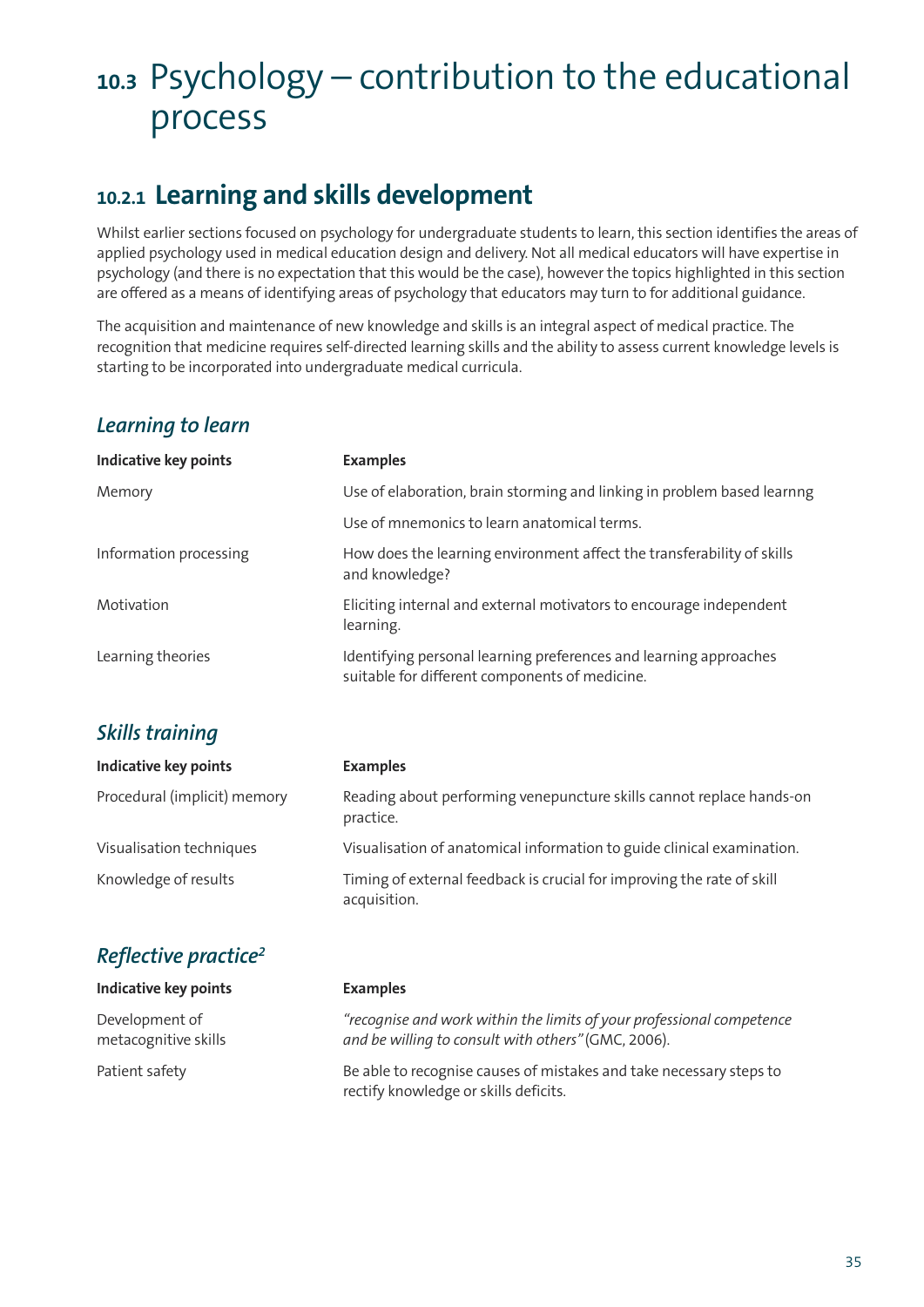### **10.3.2 Situated learning**

Much of learning for practice in medicine occurs in a range of health care settings as opposed to the classroom. Many factors that are known to influence that learning may be uncontrollable and or immeasurable. It is becoming more recognised that these factors can significantly influence the success or otherwise of knowledge and skill acquisition. In addition recent work has argued that the introduction of early clinical experience in medical education can provide a useful vehicle for the B&SS to demonstrate their direct applicability to medicine.

#### *Learning content*

| <b>Indicative key points</b>                  | <b>Examples</b>                                                                              |
|-----------------------------------------------|----------------------------------------------------------------------------------------------|
| Environmental factors that<br>affect learning | The importance of using the workplace to extend or reinforce<br>class-room based approaches. |
| The importance of context                     | How context dependent learning can prevent the transfer of learning.                         |
| Knowledge and skill transfer                  | The role of simulation vs. authentic medical practice.                                       |
|                                               |                                                                                              |

### *Appraisal and feedback*

| Indicative key points                   | <b>Examples</b>                                                              |
|-----------------------------------------|------------------------------------------------------------------------------|
| Behaviour shaping                       | Positive and negative reinforcement during communication skills<br>training. |
| Information processing                  | Using primacy and recency effects to ensure crucial messages are heard.      |
| Using principles of behaviour<br>change | Eliciting intentions to develop detailed action plans.                       |
|                                         | Cognitive reframing.                                                         |

#### *Assessment design and quality assurance*

| Indicative key points       | <b>Examples</b>                                                                                      |
|-----------------------------|------------------------------------------------------------------------------------------------------|
| Basic psychometrics methods | Assessing test-retest and internal reliability of assessments.                                       |
| Criteria for scale design   | Validity and reliability of assessments.                                                             |
|                             | Global versus checklist assessment methods.                                                          |
| Evaluation methodologies    | Matching method with purpose e.g. assessing student satisfaction<br>versus curriculum effectiveness. |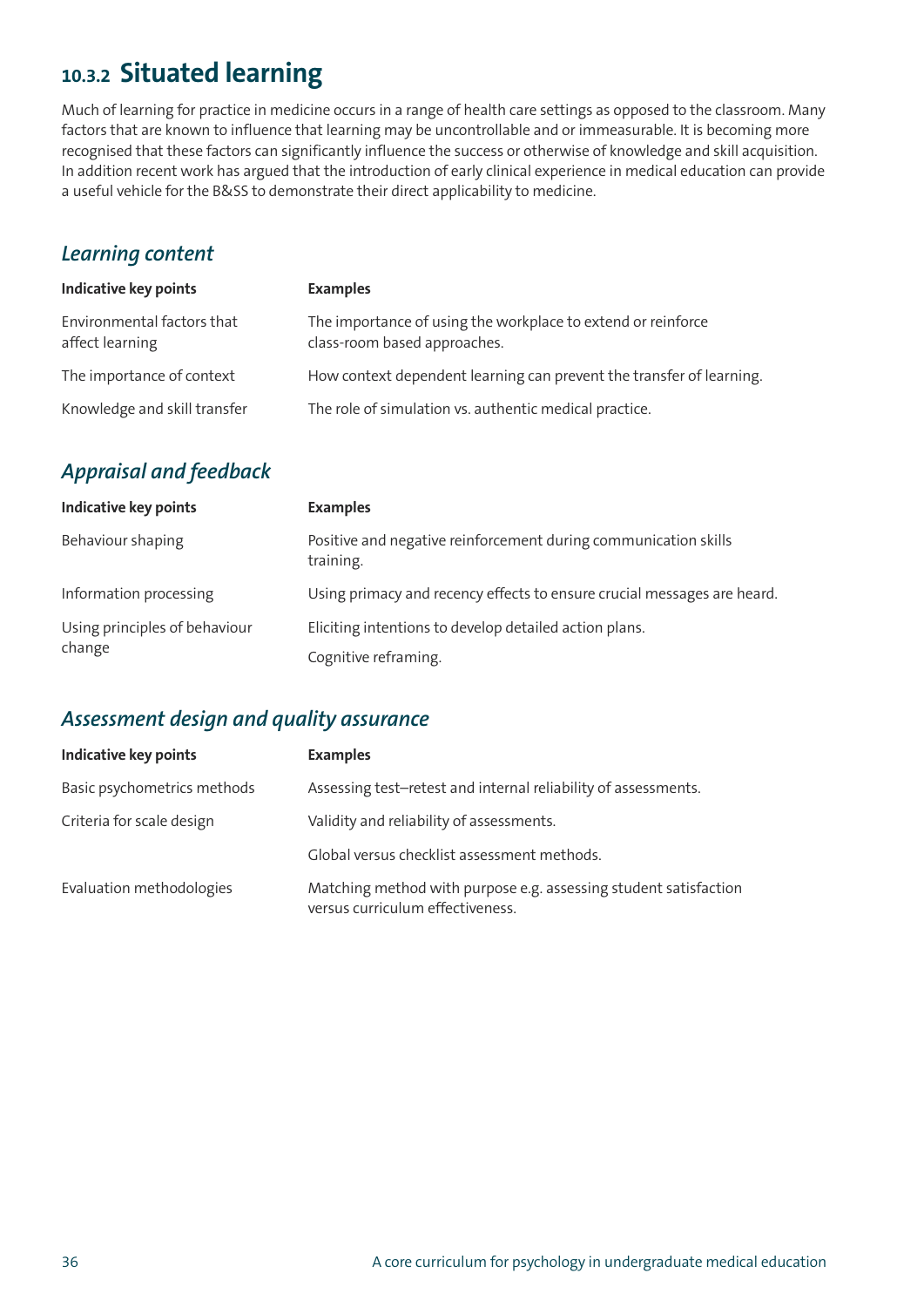# **10.4** Psychology topics – postgraduate level only

In the prioritising task the critical readers were able to assign topics as 'relevant for postgraduate level studies only'. Whilst there was some disagreement between the readers, the following topics were identified as suitable for this level by the majority of readers.

#### *Leadership*

| Indicative key points                  | <b>Examples</b>                                                                                                               |
|----------------------------------------|-------------------------------------------------------------------------------------------------------------------------------|
| Models of leadership and<br>management | Staff are surprised when a junior member of staff takes a leadership<br>role during an unexpected critical situation.         |
| Traits versus skills                   | A consultant refuses to allow junior medic to attend leadership course<br>due to his belief that 'leaders are born not made'. |

#### *Selection and appraisal*

| <b>Indicative key points</b> | <b>Examples</b>                                                                                                                                                        |
|------------------------------|------------------------------------------------------------------------------------------------------------------------------------------------------------------------|
| Job analysis                 | Applicants for the new foundation posts were angry that their clinical<br>experiences counted less than measures of academic achievements in<br>the selection process. |
| Performance appraisal        | The senior registrar found that key areas of her work were overlooked<br>during the appraisal.                                                                         |
|                              | Advantages and disadvantages of standardised versus individually<br>tailored performance reviews.                                                                      |

#### *Organisational change*

 $\overline{\phantom{a}}$  , where  $\overline{\phantom{a}}$ 

| <b>Indicative key points</b>         | <b>Examples</b>                                                                                                                             |
|--------------------------------------|---------------------------------------------------------------------------------------------------------------------------------------------|
| Psychological responses<br>to change | GPs showed signs of learned helplessness in response to third major<br>reorganisation of their primary care trust in as many years.         |
| Perception of threat                 | Consultant cardiologists viewed new trust protocols for thrombolysis<br>as undermining their ability to apply their professional judgement. |

<sup>1 &</sup>quot;Graduates must understand the principles of education as they are applied to medicine. They will be familiar *with a range of teaching and learning techniques and must recognise their obligation to teach colleagues"* (GMC, 2003).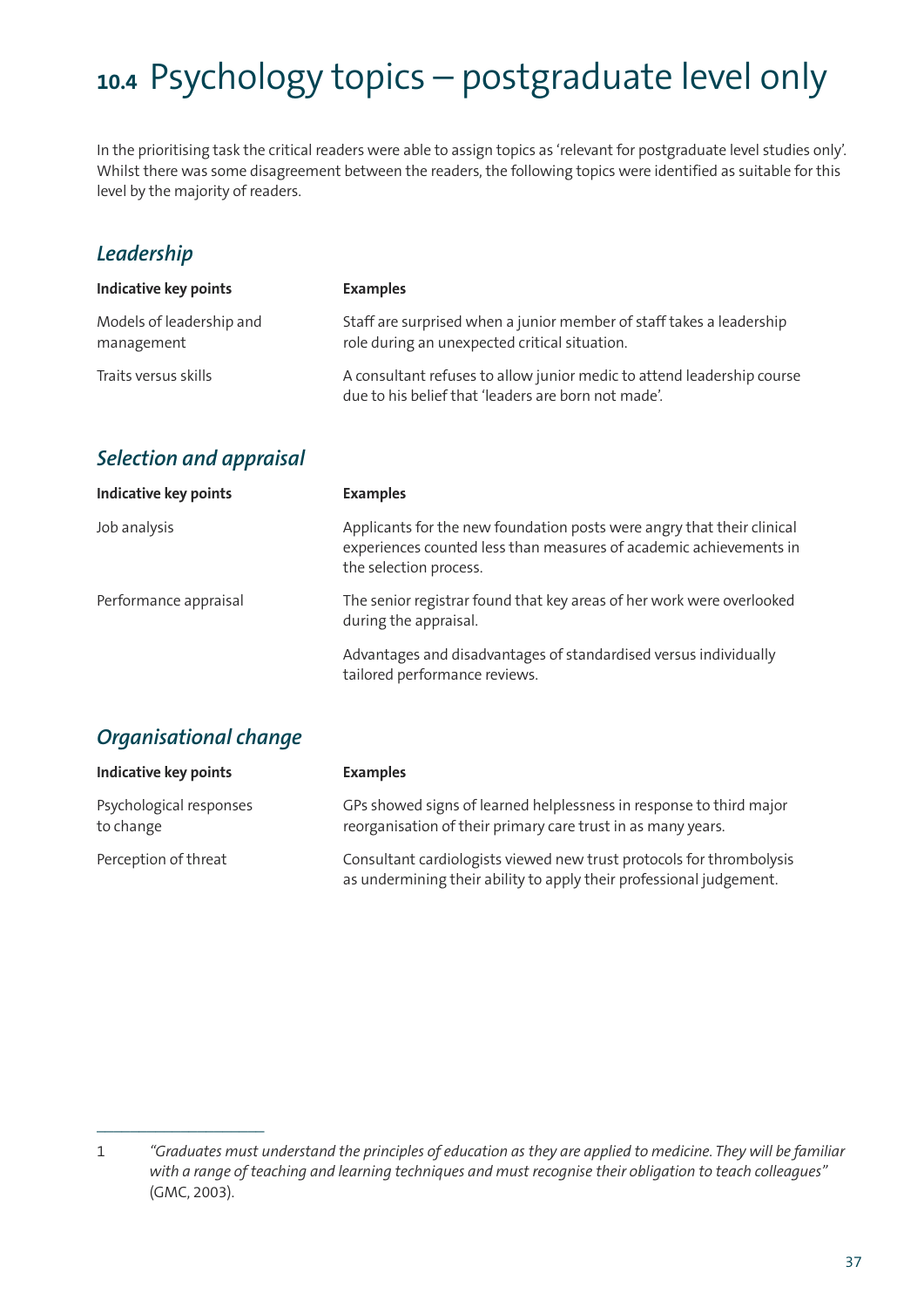# **<sup>11</sup>** Conclusion

The managed process of engaging both medical and psychology experts in a common and focused task in this research has resulted in consensus of what psychology is relevant to undergraduate medicine in the UK. The research enabled the sharing of knowledge, the exploration of expert and non-expert perspectives on psychology and its relevance to medicine, and contributed to the creation of more open and positive views of psychology in a medical curriculum. We anticipate this process will facilitate the adoption of a more systematic and evidence-based curriculum for psychology in medical education. Furthermore, we believe this method of consensus achievement and curriculum design is appropriate for use by the other B&SS disciplines in medicine and can form a template for assessment of those areas.

# **<sup>12</sup>** Recommendations

We recommend the adoption of a core curriculum for PIM. A core curriculum in the UK has the following advantages:

- 1. Supporting medical schools to implement key components of the new version of TD (2009) particularly around the behavioural sciences. Medical practitioners and psychologists with expertise and experience in medical education have provided schools with detailed content and suggestions for integration and implementation.
- 2. Enabling greater standardisation of students'experiences of teaching and learning about the psychology contribution to medicine across UK medical schools. This would ensure that medical graduates view psychology as making an important contribution to their practice. It would send a strong signal to students that it is core knowledge for practicing medicine rather than optional.
- 3. Providing opportunities for quality control by internal assurance and external validation procedures. It would help to build a bank of expertise that could be used to evaluate programmes across the UK.
- 4. Providing an opportunity for further development of competencies in the B&SS by generating interest in developing a forum for sharing best practice and for facilitating research in order to facilitate good medical practice.
- 5. Offering a degree of protection of the professional identity of subject experts who may be relatively isolated in medical schools. This would prevent the loss of such expertise from medicine to other areas of health care as career pathways become established.
- 6. Exerting pressure to develop and possibly share assessment material across universities (for example via the Universities Medical Assessment Partnership – UMAP3).
- 7. Finally, the most important expected outcome is that better knowledge and skills in the B&SS will have a positive impact on patient health outcomes.

\_\_\_\_\_\_\_\_\_\_\_\_\_\_\_\_\_\_\_\_

<sup>2</sup> *"[Graduates] must understand the importance of audit and appraisal in identifying learning needs for* themselves and their colleagues. Reflect on practice, be self-critical and carry out an audit of their own work and *that of others"* (GMC, 2003).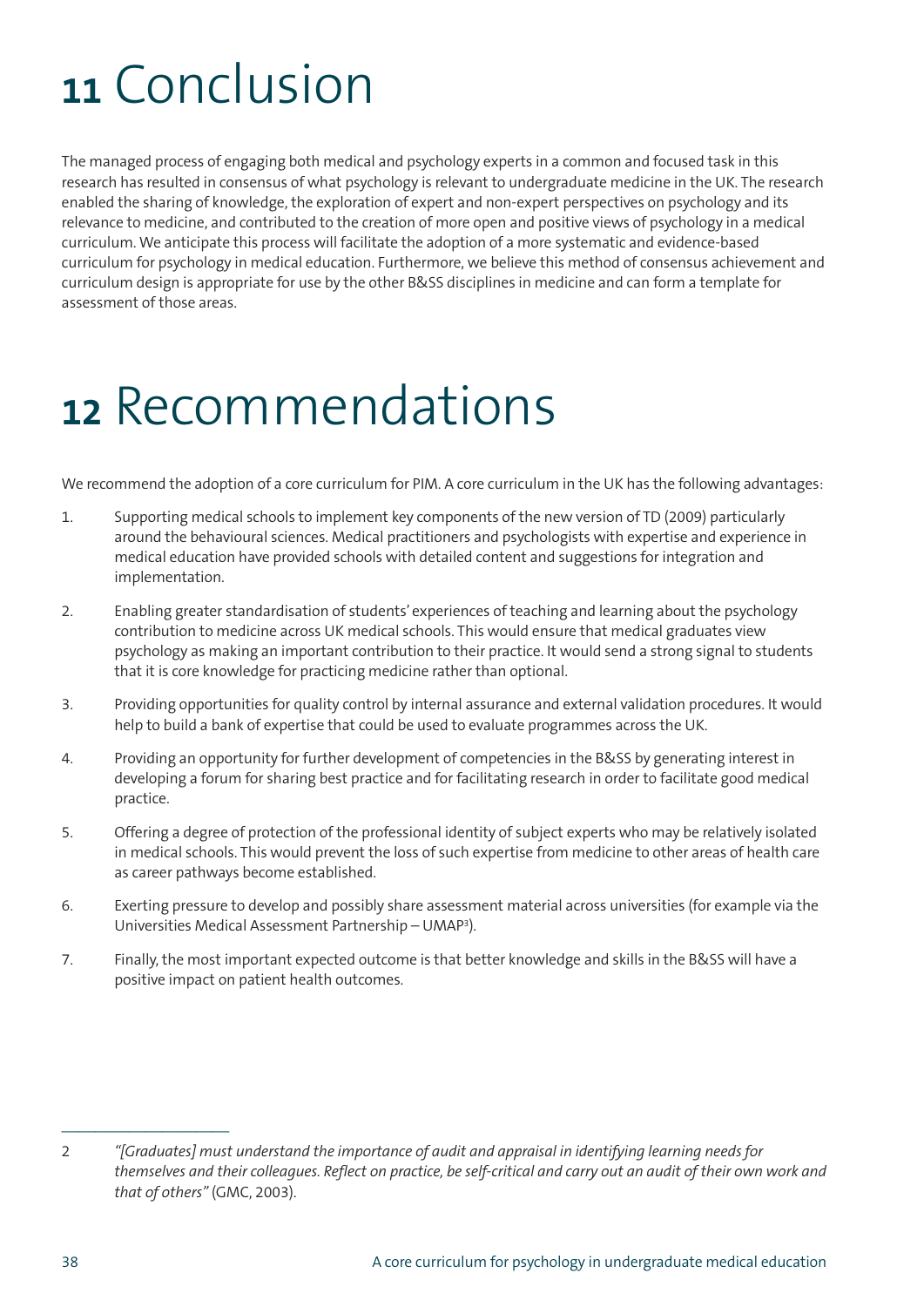# **<sup>13</sup>** References

Andersen BL. Biobehavioural outcomes following psychological interventions for cancer patients. *Journal of Consulting and Clinical Psychology.* 2002;70(3):590–610.

Barefoot JC, Brummett BH, Helms MJ, *et al.* Depressive symptoms and survival of patients with coronary artery disease. *Psychosomatic Medicine.* 2000;62(6):790–5.

Benbassat J, Baumal R, Borkan JM, Ber R. Overcoming barriers to teaching the behavioural and social sciences to medical students. *Academic Medicine.* 2003;78(4):372–80.

Boelen C. *A new paradigm for medical schools a century after Flexner's report.* Bulletin of the World Health Organisation Geneva: World Health Organisation. 2002;80(7).

Bolman WM. The place of behavioural science in medical education and practice. *Academic Medicine.* 1995;70(10):873–8.

Cuff PA, Vanselow NA (eds). *Improving medical education: enhancing the behavioral and social science content of medical school curricula.* Washington, DC: National Academies Press; 2004.

Dacey A, Weintrob J. Human behaviour: the teaching of social and behavioural sciences in medical schools. *Social Science & Medicine.* 1973;7:943–57.

Firth-Cozens J. The role of early family experiences in the perception of organizational stress: fusing clinical and organizational perspectives. *Journal of Occupational and Organizational Psychology.* 1992;65:61–75.

Firth-Cozens J. Doctors, their wellbeing, and their stress. *British Medical Journal.* 2003;326(7391):670–1.

Flexner A. *Medical education in the United States and Canada. A report to the Carnegie Foundation for the advancement of teaching.* The Carnegie Foundation, Bulletin Number Four; 1910.

Furnham A, Kirkcaldy B. The health beliefs and behaviours of orthodox and complementary medicine clients. *British Journal of Clinical Psychology.* 1996;35:49–61.

GMC. *Tomorrow's doctors. Recommendations on undergraduate medical education.* London: General Medical Council; 2009.

GMC. *Tomorrow's doctors. Recommendations on undergraduate medical education.* London: General Medical Council; 2003.

GMC. *Tomorrow's doctors. Recommendations on undergraduate medical education.* London: General Medical Council; 1993.

GMC. *Good medical practice. The duties of a doctor registered with the GMC.* London: General Medical Council; 2006.

GMC (2001). *Good medical practice. The duties of a doctor registered with the GMC.* London: General Medical Council; 2001.

Hafferty F. Beyond curriculum reform: confronting medicine's hidden curriculum. *Academic Medicine.* 1998;73(4):403–7.

Jaco EG. Problems and prospects of the social sciences in medical education. *Journal of Health and Human Behavior.* 1960;1:29.

Jones JW, Barge BN, Steffy BD, *et al*. Stress and medical malpractice: organizational risk assessment and intervention. *Journal of Applied Psychology.* 1988;73(4):727–35.

Kawachi I, Colditz GA, Ascherio A, *et al.* A prospective study of social networks in relation to total mortality and cardiovascular disease in men in the USA. *Journal of Epidemiology & Community Health.* 1996;50(3):245–51.

 $\mathcal{L}_\text{max}$ 

<sup>3</sup> Universities Medical Assessment Partnership. http://www.umap.org.uk/ accessed December 2009.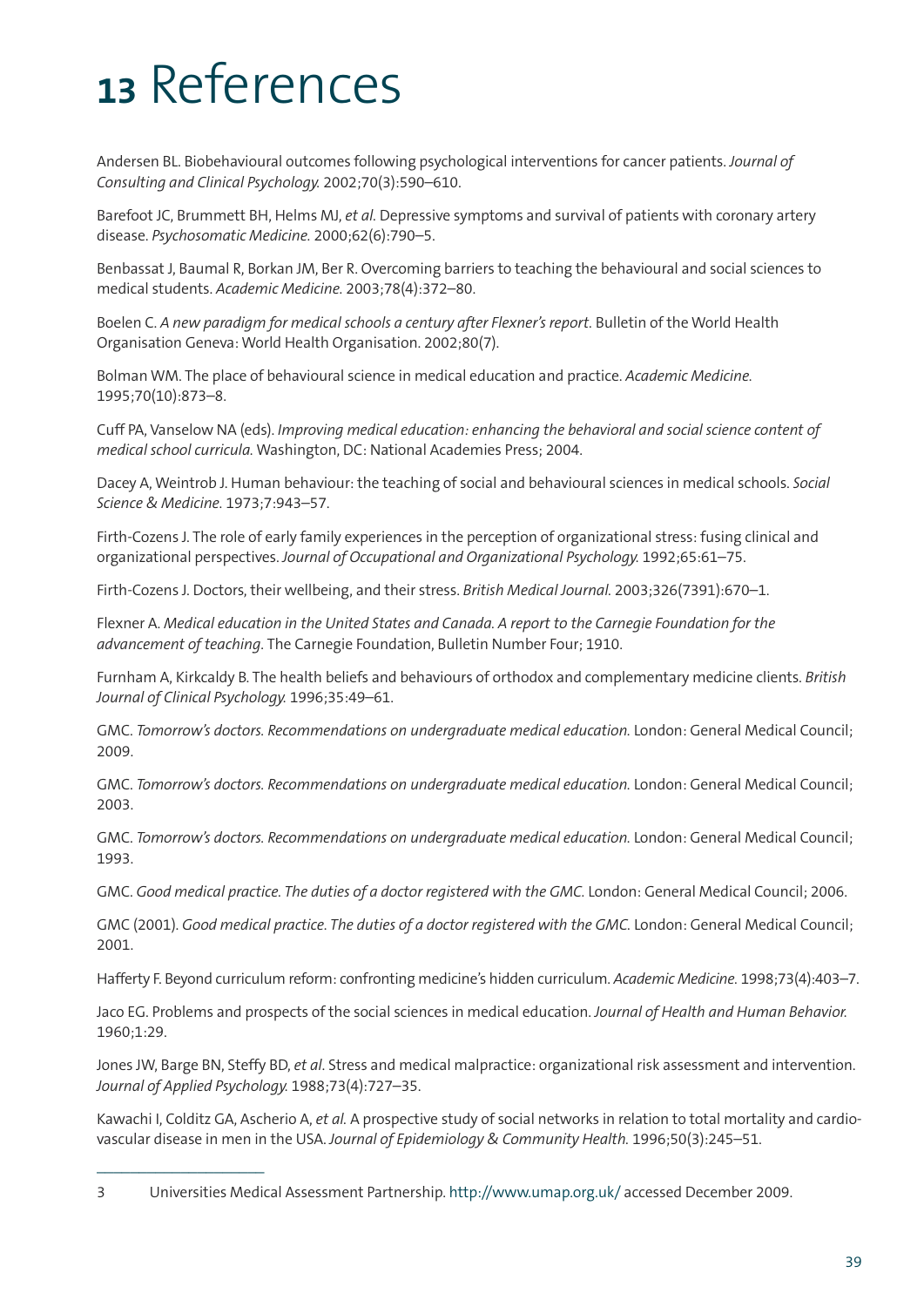Kunst AE, Mackenbach JP. International variation in the size of mortality differences associated with occupational status. *International Journal of Epidemiology.* 1994;23(4):742–50.

Litva A, Peters S. Exploring barriers to teaching behavioural and social sciences in medical education. *Medical Education.* 2008;42:309–14.

McGinnis JM, Foege WH. Actual causes of death in the US. *Journal of the American Medical Association.* 1993;270(18):2207–12.

Peters S, Litva A. Relevant behavioural and social science for medical undergraduates: a comparison of specialist and non-specialist educators. *Medical Education.* 2006;40(10):1020–26.

Report of the Royal Commission on Medical Education. HMSO; 1968 [cited 2009 November 23]. Available from: http://www.ncbi.nlm.nih.gov:80/pmc/articles/PMC2236699/

Scambler G (ed). *Sociology as applied to medicine*. 5th edition. London: Saunders; 2003.

Sheldrake P. Behavioural science in the medical curriculum. *Social Science and Medicine.* 1973;7:967.

Smith TW, Ruiz JM. Psychosocial influences on the development and course of coronary heart disease: current status and implications for research and practice. *Journal of Consulting & Clinical Psychology.* 2002;70(3):548–68.

Tait I. Behavioural science in medical education and clinical practice. *Social Science & Medicine.* 1973;7:1003–11.

Taylor C, Graham J, Potts HWW, *et al*. Changes in mental health of UK hospital consultants since the mid-1990s. *The Lancet.* 2005;366:742–4.

Vaillant GE, Sobowale NC, McArthur C. Some psychological vulnerabilities of physicians. *New England Journal of Medicine.* 1972;287:372–5.

Vincent C, Furnham A. Complementary medicine: a research perspective. Chichester: Wiley & Sons; 1997.

Wexler M. The behavioural sciences in medical education. *American Psychologist.* April: 1976;275–83.

WHO. The social sciences in medical education. WHO Chronicles; 1970;24:478.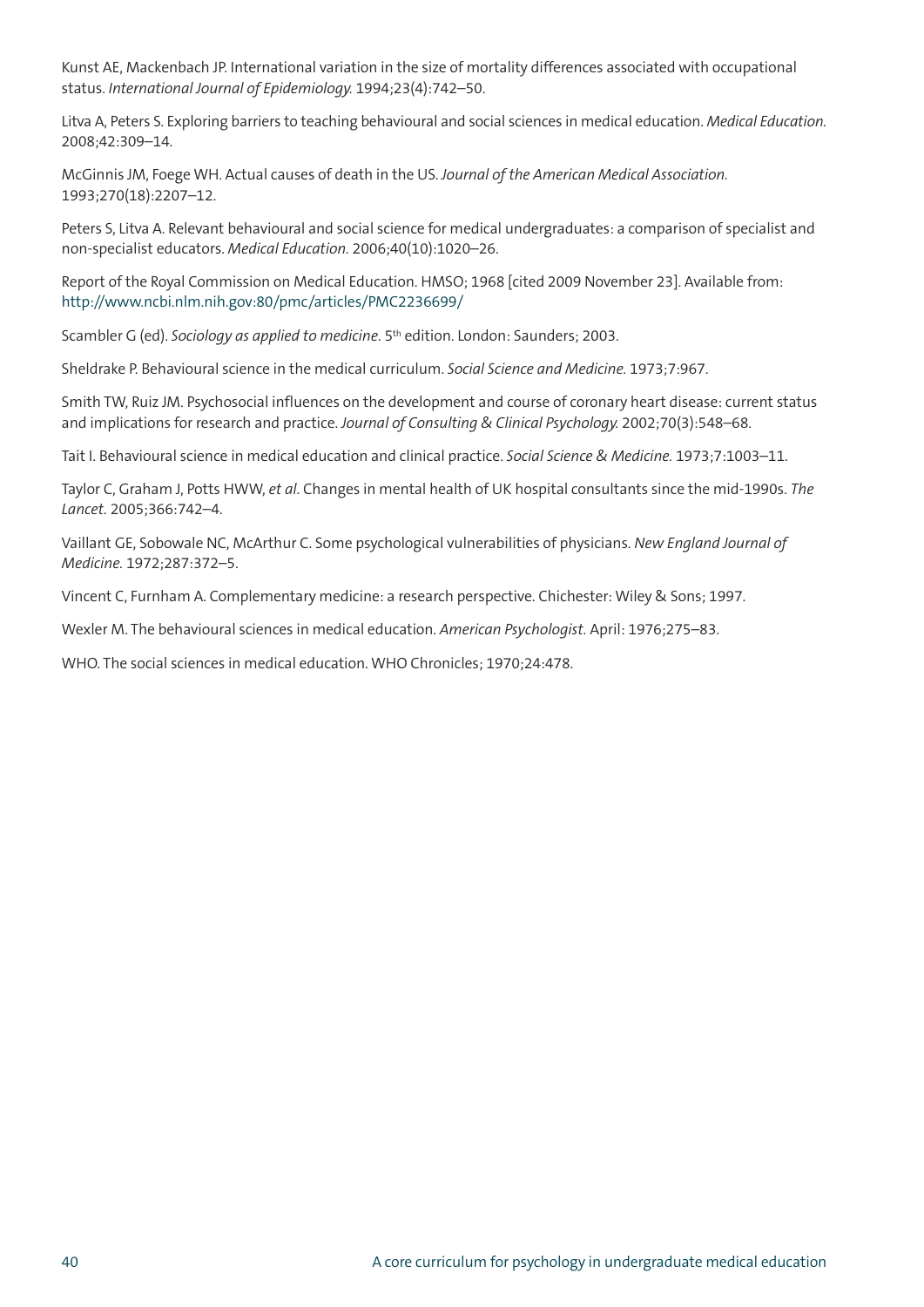# **<sup>14</sup>** Appendix 1: prioritisation of topics

Topics are presented using the British Psychological Society's headings from their graduate basis for registration (GBR) requirements for undergraduate programmes and two postgraduate areas, health and organisational psychology.

The priority level reported below indicates the modal responses from the expert group. Where no clear mode arose from the participants, the more conservative response is indicated. For example, where there was a tie between high and medium priority, the medium priority is shown.

| High priority     | Core knowledge - undergraduate medical students should learn basic psychological<br>concepts and application in medicine.                                                       |
|-------------------|---------------------------------------------------------------------------------------------------------------------------------------------------------------------------------|
| Medium priority   | Core knowledge – undergraduate medical students should learn how the psychological<br>concepts involved are applicable to medicine (but not the basic psychological construct). |
| Low priority      | Useful but not essential for all UK undergraduate medical programmes.                                                                                                           |
| Not relevant      | Not relevant to medical education or training at all.                                                                                                                           |
| Postgraduate only | Not appropriate for an undergraduate curriculum but should be included in specialist<br>postgraduate education or training.                                                     |

#### *Table 1. Key to the priorities.*

Apart from one respondent who was a recent medical graduate all expert group members were currently or previously engaged in medical education. The length of time they had been involved in this activity ranged from five to 19 years.

In addition the following topics were not originally listed but identified as having high priority:

- **-**New topics;
- **-**Abnormal psychology/ mental health/mental illness;
- **-**Pain;
- **-**Bereavement and loss;
- **-**Coping and social support;
- **-**Physical and learning disability.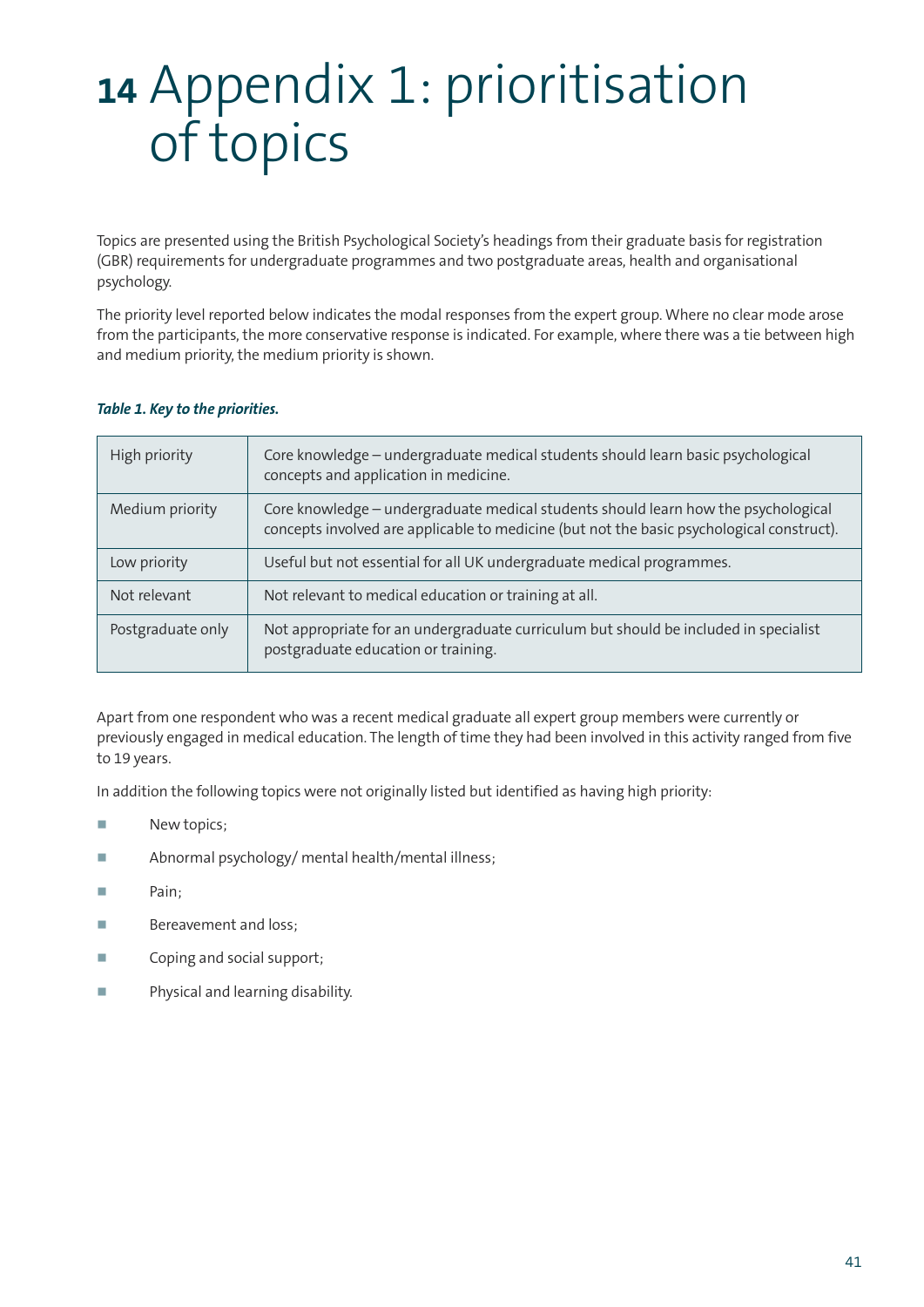# **14.1** Cognitive psychology

#### **Topic:** *C1. Perception*

#### **Definition:** *The process by which the representation of the information provided by an individual's sense organs are recognised*

| Indicative key points | <b>Examples</b>                                                  | <b>Topic priority</b> |
|-----------------------|------------------------------------------------------------------|-----------------------|
| Visual information    | Interpretation of scans and radiographs.                         | High                  |
| Auditory information  | Novice doctor listening to a heart murmur through a stethoscope. |                       |

#### **Topic:** *C2. Attention*

#### **Definition:** *The ability to select some information for more detailed inspection while ignoring other information*

| Indicative key points | <b>Examples</b>                                                                                                                           | <b>Topic priority</b> |
|-----------------------|-------------------------------------------------------------------------------------------------------------------------------------------|-----------------------|
| Selective attention   | A clinician's attention is so focussed on an extremely high blood<br>test result that he ignores another important but less extreme sign. | High                  |
| Divided attention     | Looking at a patient's notes on a computer screen while talking to<br>a patient at the same time.                                         |                       |

#### **Topic:** *C3. Learning*

#### **Definition:** *A process in which the tendency to perform a particular behaviour is changed by experience*

| Indicative key points | <b>Examples</b>                                             | <b>Topic priority</b> |
|-----------------------|-------------------------------------------------------------|-----------------------|
| Social learning       | The acquisition and maintenance of a phobia.                | High                  |
|                       | Modelling of health related behaviours e.g. smoking.        |                       |
| Skill acquisition     | Learning to insert a cannula.                               |                       |
|                       | A person with diabetes learning to self administer insulin. |                       |

#### **Topic:** *C4. Memory*

#### **Definition:** *The cognitive processes of encoding, storing and retrieving information*

| Indicative key points              | <b>Examples</b>                                                                                                                                          | <b>Topic priority</b> |
|------------------------------------|----------------------------------------------------------------------------------------------------------------------------------------------------------|-----------------------|
| Models of memory and<br>forgetting | Identifying causes of memory loss in patients such as encoding or<br>retrieval problems in order to make appropriate referrals.                          | High                  |
|                                    | Application of psychological models such as levels of processing/<br>multistage model to help patients remember instructions about<br>taking medication. |                       |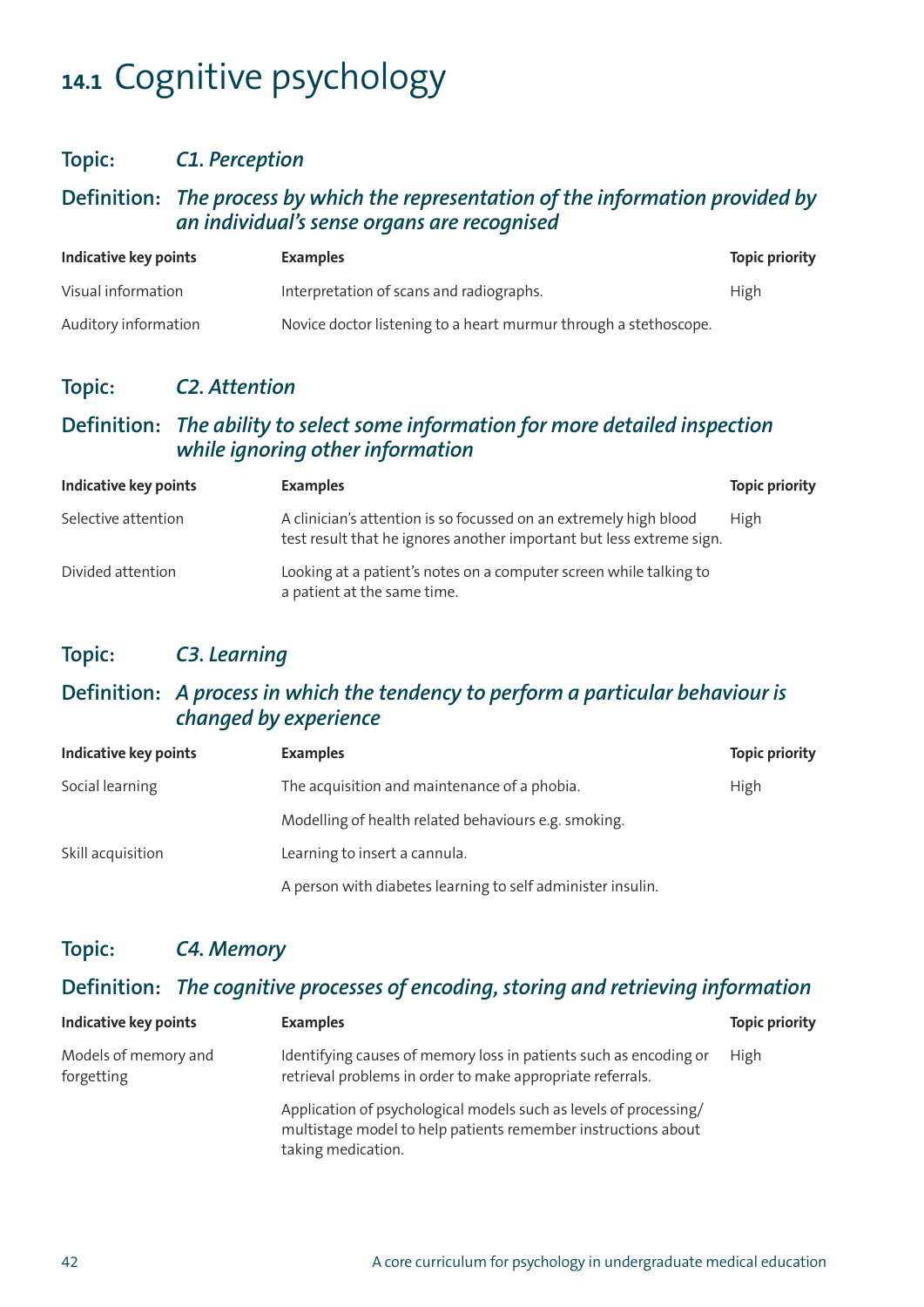#### **Topic:** *C5. Thinking*

#### **Definition:** *The mental process of perceiving, classifying, manipulating and combining information*

| <b>Indicative key points</b>                  | <b>Examples</b>                                                                                                                                                | <b>Topic priority</b> |
|-----------------------------------------------|----------------------------------------------------------------------------------------------------------------------------------------------------------------|-----------------------|
| Decision making/problem<br>solving/creativity | History taking: how information gathered during a consultation<br>contributes to diagnosis.                                                                    | <b>High</b>           |
| <b>Heuristics</b>                             | Helping medical practitioners understand when they are using<br>reasoning in making diagnostic decisions and when they are they<br>guided by 'rules of thumb'. |                       |

#### **Topic:** *C6. Language*

#### **Definition:** *A system of visual or vocal symbols which have meaning to the user and recipient*

| Indicative key points | <b>Examples</b>                                                                                                                                   | <b>Topic priority</b> |
|-----------------------|---------------------------------------------------------------------------------------------------------------------------------------------------|-----------------------|
|                       | Doctor-patient communication The doctor's use of both lay or technical language during<br>consultation and the impact on patients' comprehension. | High                  |
| Language deficits     | Understanding language production in order to identify deficits<br>resulting from stroke such as dysarthria and dysphasia.                        |                       |

#### **Topic:** *C7. Emotion and cognition*

#### **Definition:** *The inter-relation between emotions and thoughts*

| <b>Indicative key points</b>                 | <b>Examples</b>                                                                                 | <b>Topic priority</b> |
|----------------------------------------------|-------------------------------------------------------------------------------------------------|-----------------------|
| Patients' feelings, beliefs<br>and attitudes | Illustrating how patients thoughts about an illness can influence<br>their level of depression. | High                  |
|                                              | Anxiety makes patients interpret benign bodily sensations as<br>problematic.                    |                       |

#### **Topic:** *C8. Biological basis of cognition*

#### **Definition:** *The structure and function of the nervous system in relation to cognition and the biological control of cognitive processes*

| Indicative key points   | <b>Examples</b>                                                                                                       | <b>Topic priority</b> |
|-------------------------|-----------------------------------------------------------------------------------------------------------------------|-----------------------|
| Fear response           | Education about the role of the amygdala in fear and learning.                                                        | Medium                |
| Sleep and consciousness | Assessing level of consciousness using Glasgow coma scale and<br>explaining to relatives the nature of consciousness. |                       |
|                         | Patient safety compromised by sleep deprivation of clinician.                                                         |                       |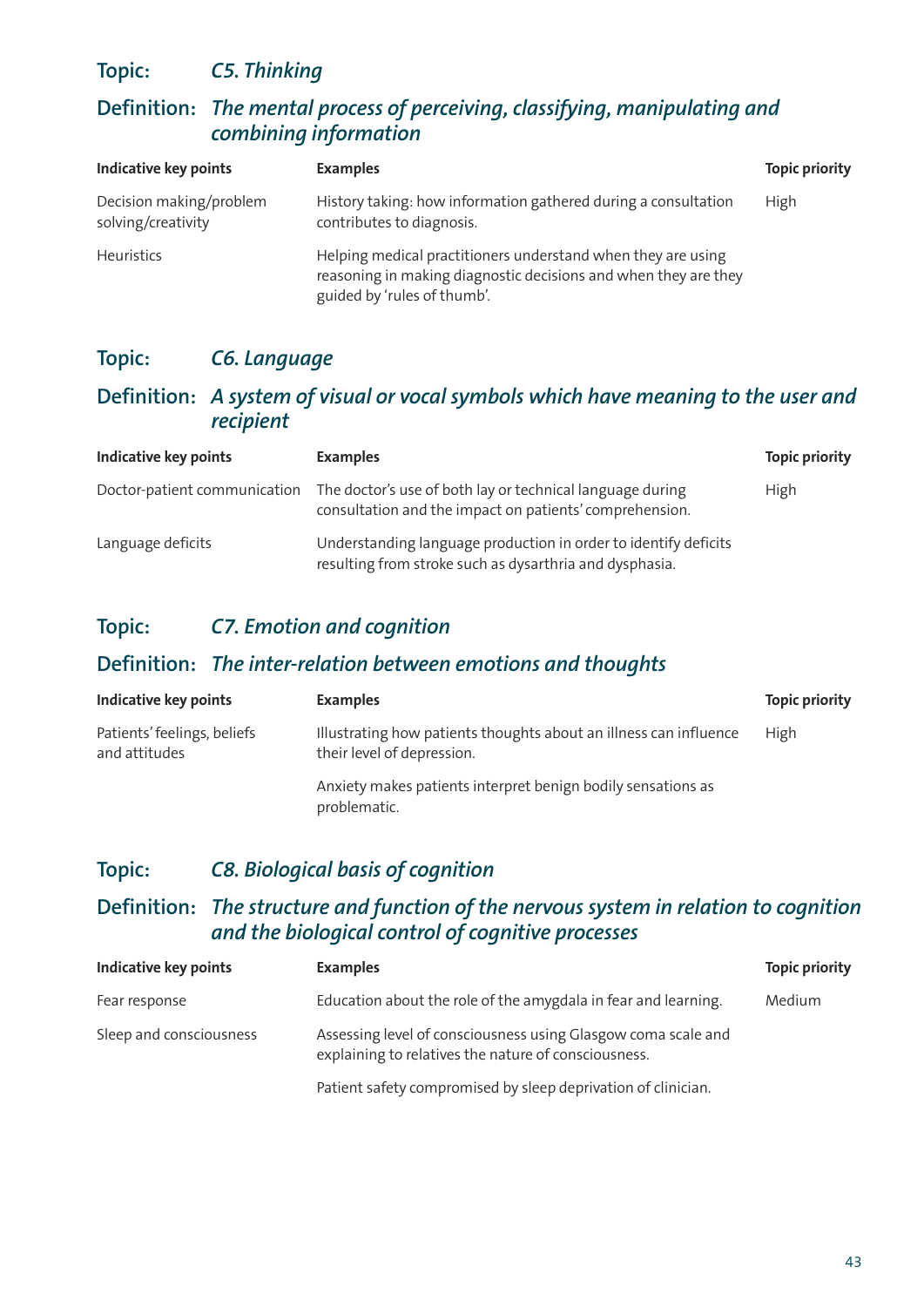#### **Topic:** *C9. Assessment of cognitive functioning*

#### **Definition:** *The different types of test which are used to assess cognitive functioning for different purposes across the lifespan*

| Indicative key points | <b>Examples</b>                                            | <b>Topic priority</b> |
|-----------------------|------------------------------------------------------------|-----------------------|
| Assessment scales     | Applying the mini-mental state examination (MMSE).         | Medium                |
| Developmental delay   | Understanding how we assess development in young children. |                       |

## **14.2** Developmental psychology

#### **Topic:** *D1. Nature/nurture of psychological attributes*

#### **Definition:** *The role of heredity and environment in development of psychological attributes*

| Indicative key points                        | <b>Examples</b>                                                                                       | <b>Topic priority</b> |
|----------------------------------------------|-------------------------------------------------------------------------------------------------------|-----------------------|
| Interaction between<br>environment and genes | Can public health campaigns that target environmental<br>conditions reduce problematic alcohol usage? | Medium                |
| Relative role of genetics                    | Understanding the genetic predisposition to schizophrenia.                                            |                       |

#### **Topic:** *D2. Cognitive and social development*

#### **Definition:** *The changes in the capacities of the individual as a function of age and experience from birth to adulthood*

| Indicative key points                                   | <b>Examples</b>                                                                                                                                  | <b>Topic priority</b> |
|---------------------------------------------------------|--------------------------------------------------------------------------------------------------------------------------------------------------|-----------------------|
| Concepts of Illness                                     | A child's understanding of the permanence of death/causes<br>of illness.                                                                         | High                  |
| Function of play in social and<br>cognitive development | Hospitalisation and illness restricts child's play opportunities.<br>Need to minimise hospitalisation during key phases of child<br>development. |                       |

#### **Topic:** *D3. Cognitive and social aspects of aging*

#### **Definition:** *The changes as a function of age and experience during later life*

| Indicative key points           | <b>Examples</b>                                                                                | <b>Topic priority</b> |
|---------------------------------|------------------------------------------------------------------------------------------------|-----------------------|
| Normal                          | Ability to differentiate normal changes in cognitive function from<br>those caused by disease. | High                  |
| Relationships over the lifespan | Role of social support in illness prevention in old age.                                       |                       |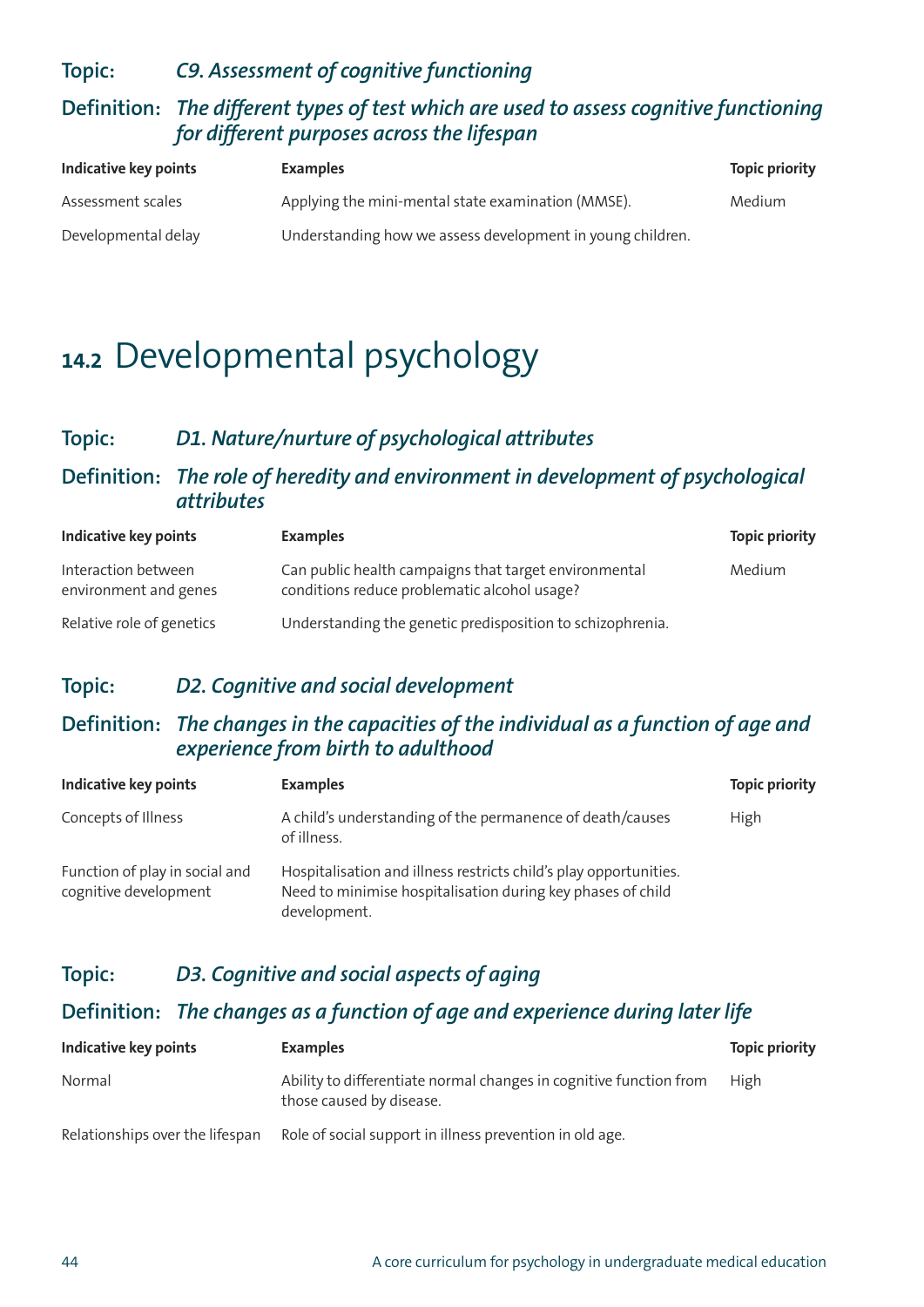#### **Topic:** *D4. Development of representational abilities*

#### **Definition:** *Development of different ways of mentally representing the world and experience*

| Indicative key points      | <b>Examples</b>                                                                                                | <b>Topic priority</b> |
|----------------------------|----------------------------------------------------------------------------------------------------------------|-----------------------|
| Illness representations    | A patient who thinks diabetes is not a manageable illness is less<br>likely to engage in self-care activities. | Medium                |
| Representational abilities | Brain damage (such as stroke) and specific changes in<br>representational abilities (e.g. dysphasia).          |                       |

#### **Topic:** *D5. Theories of development*

#### **Definition:** *Explanations of ways in which maturation and experience influence development of the individual*

| Indicative key points         | <b>Examples</b>                                                                                                  | <b>Topic priority</b> |
|-------------------------------|------------------------------------------------------------------------------------------------------------------|-----------------------|
| Stage theories of development | The ability of a clinician to recognise whether or not a child has<br>reached specific developmental milestones. | Medium                |
| Attachment theories           | A baby may fail to make secure attachments if its mother is<br>hospitalised for a long period.                   |                       |

# **14.3** Social psychology and individual differences

#### **Topic:** *S1. Social cognition*

#### **Definition:** *The processes involved in perceiving, interpreting, storing and acting on social information*

| <b>Indicative key points</b>                      | <b>Examples</b>                                                                                                                | <b>Topic priority</b> |
|---------------------------------------------------|--------------------------------------------------------------------------------------------------------------------------------|-----------------------|
| Attribution theories<br>(beliefs about causality) | A patient who feels chest pain after his first visit to the gym<br>believes he is having a heart attack.                       | <b>High</b>           |
| Stereotyping                                      | A doctor's belief that neurological symptoms reported by a<br>middle-aged woman are most likely to have a psychological cause. |                       |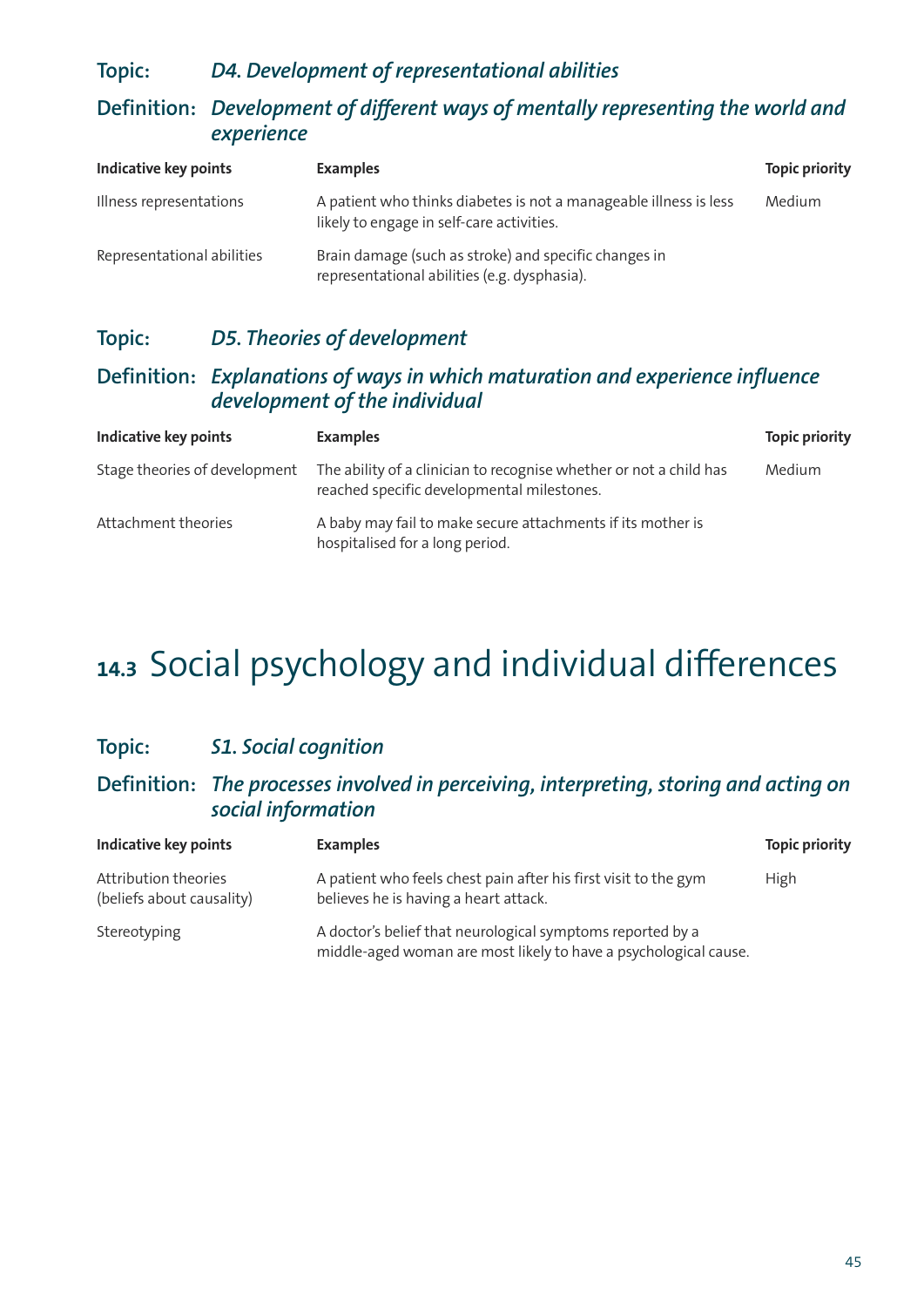**Topic:** *S2. Social influence*

#### **Definition:** *How the presence of others affect the beliefs and behaviour of individuals or groups*

| <b>Indicative key points</b> | <b>Examples</b>                                                                                                                                  | <b>Topic priority</b> |
|------------------------------|--------------------------------------------------------------------------------------------------------------------------------------------------|-----------------------|
| Conformity and obedience     | Conforming to clinical guidelines.                                                                                                               | High                  |
|                              | Junior doctor obeying directions of senior colleague to<br>retrospectively change a patient's medical notes.                                     |                       |
| Compliance                   | A patient is concerned about what her doctor thinks of her so<br>continues taking medication even when experiencing significant<br>side effects. |                       |

#### **Topic:** *S3. Self-concept*

#### **Definition:** *One's knowledge, feelings, and ideas about oneself (which may be influenced by the group to which one belongs)*

| Indicative key points | <b>Examples</b>                                                                                          | <b>Topic priority</b> |
|-----------------------|----------------------------------------------------------------------------------------------------------|-----------------------|
| Self-esteem           | A young woman refuses to leave the home after injury resulting<br>in facial disfigurement.               | High                  |
| Social identity       | GPs who believe that all surgeons have worse communication<br>skills than people in their own specialty. |                       |

#### **Topic:** *S4. Attitudes*

#### **Definition:** *Evaluations of and reactions to, objects, people, situations and other aspects of the world*

| Indicative key points                                                           | <b>Examples</b>                                                                                                                      | <b>Topic priority</b> |
|---------------------------------------------------------------------------------|--------------------------------------------------------------------------------------------------------------------------------------|-----------------------|
| Attitude formation                                                              | Taking a dislike to doctor on first meeting results in a patient not<br>returning for follow-up appointment.                         | Medium                |
| Cognitive dissonance (unease<br>created by conflicting beliefs<br>or attitudes) | Patient continues smoking after a heart attack as a response to<br>stress, even when he believes smoking contributed to his illness. |                       |

#### **Topic:** *S5. Inter-group processes*

#### **Definition:** *Processes between groups, or individuals who are members of different groups, who are interacting in terms of their respective group memberships*

| Indicative key points        | <b>Examples</b>                                                                                                            | <b>Topic priority</b> |
|------------------------------|----------------------------------------------------------------------------------------------------------------------------|-----------------------|
| Prejudice and discrimination | Ways in which prejudices such as sexism and ageism influence<br>differential patient care or medical career opportunities. | High                  |
| Inter-group conflict         | Identifying factors that may undermine multidisciplinary team<br>working.                                                  |                       |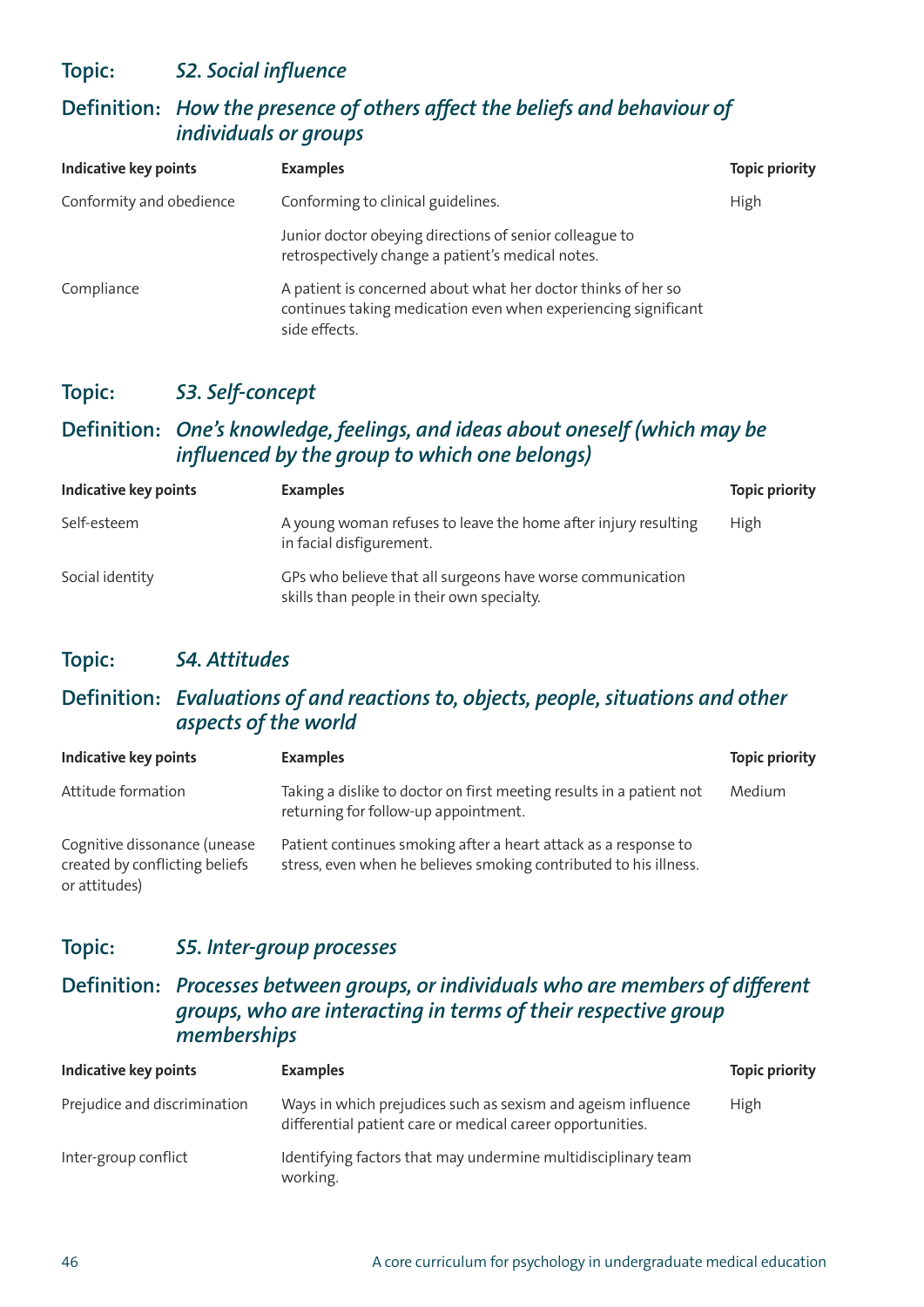#### **Topic:** *S6. Small group processes*

#### **Definition:** *Interpersonal and intrapersonal processes in small group settings*

| <b>Indicative key points</b>                  | <b>Examples</b>                                                                                                                                   | <b>Topic priority</b> |
|-----------------------------------------------|---------------------------------------------------------------------------------------------------------------------------------------------------|-----------------------|
| Norms (shared values -<br>sometimes implicit) | Health visitor ignores signs that baby is becoming overweight<br>because professionals from her generation view this as a sign of<br>good health. | Medium                |
| Decision making in<br>group settings          | Group decisions are nearly always more extreme than those made<br>by are individuals (i.e. extremely cautious or extremely risky.)                |                       |

#### **Topic:** *S7. Pro- and anti-social behaviour*

#### **Definition:** *Acts that are positively and negatively valued by society*

| <b>Indicative key points</b> | <b>Examples</b>                                                                                                       | <b>Topic priority</b> |
|------------------------------|-----------------------------------------------------------------------------------------------------------------------|-----------------------|
| Altruism                     | Making the health of the patient a doctor's first concern<br>(first GMC guideline for GMP). Organ and blood donation. | Medium                |
| Bystander behaviour          | Failure of healthcare professionals to 'whistle-blow' after<br>witnessing unethical practice.                         |                       |
| Aggression                   | Understanding the link between fear, frustration and aggression<br>in patients.                                       |                       |

#### **Topic:** *S8. Inter-personal relationships*

#### **Definition:** *The processes involved in the formation of close personal relationships*

| Indicative key points | <b>Examples</b>                                                                                | <b>Topic priority</b> |
|-----------------------|------------------------------------------------------------------------------------------------|-----------------------|
| Close relationships   | Impact of chronic disease upon marital relationships and family<br>functioning.                | Medium                |
| Attraction            | Adolescent patient becomes attracted to the doctor after an<br>emergency lifesaving procedure. |                       |

#### **Topic:** *S9. Individual differences*

#### **Definition:** *Accounting for differences between individuals in terms of intelligence and personality*

| <b>Indicative key points</b>      | <b>Examples</b>                                                                                                                                                          | <b>Topic priority</b> |
|-----------------------------------|--------------------------------------------------------------------------------------------------------------------------------------------------------------------------|-----------------------|
| Measurement                       | Use of adult or child versions of intellectual assessment tools<br>(e.g. WAIS and WISC) to identify intellectual impairment resulting<br>from chronic illness or trauma. | Low                   |
| Stability of traits or attributes | Clinician's need to establish whether cognitive deficits due to<br>normal ageing or disease processes.                                                                   |                       |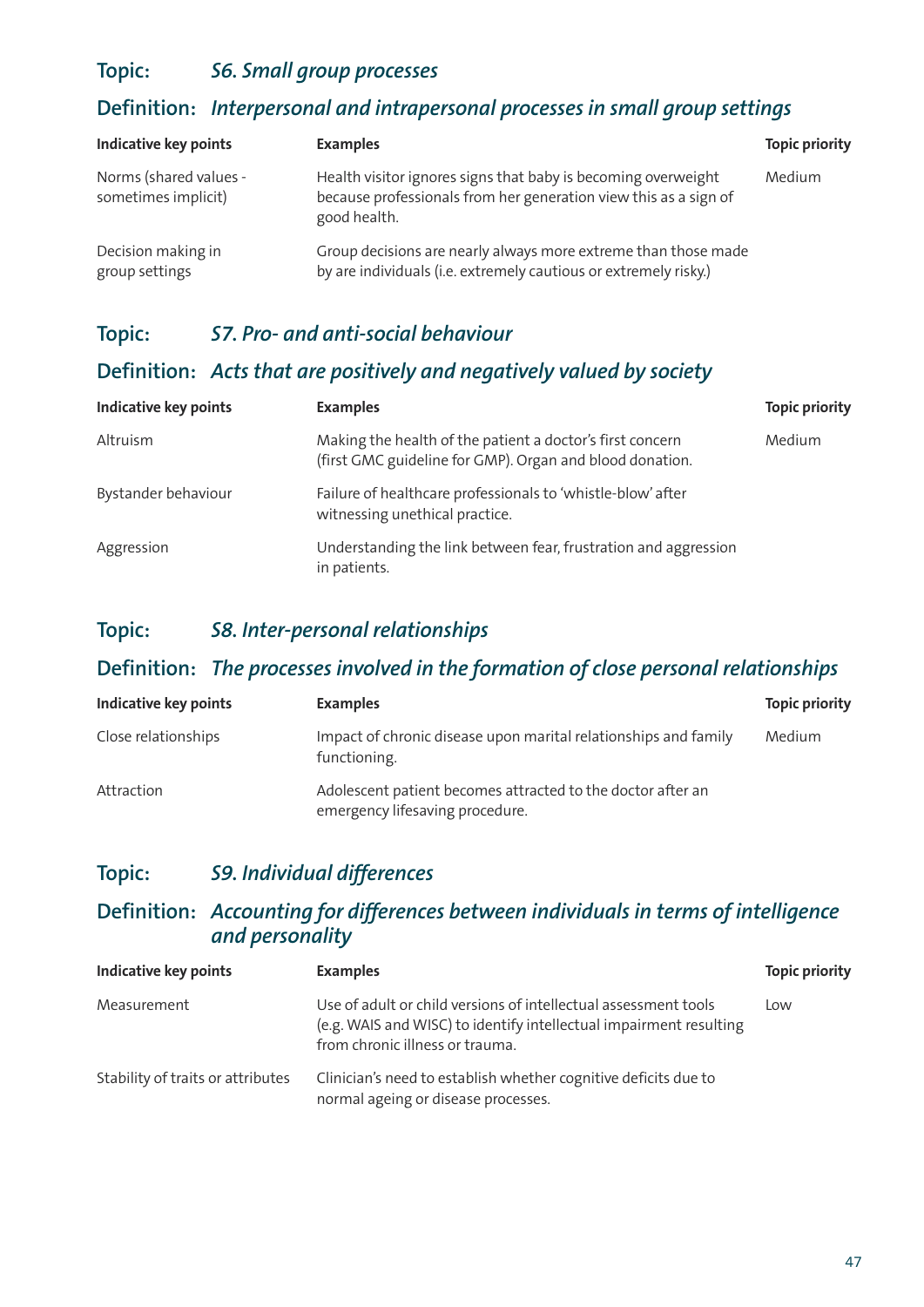# **14.4** Health and clinical psychology

#### **Topic:** *H1. Social cognition and models of health and illness*

#### **Definition:** *Peoples'beliefs about health guide their decision making and behaviour*

| Indicative key points | <b>Examples</b>                                                                                                         | <b>Topic priority</b> |
|-----------------------|-------------------------------------------------------------------------------------------------------------------------|-----------------------|
| Health belief model   | Decisions to increase exercise are influenced by peoples' beliefs<br>such as perceived barriers and benefits to action. | High                  |
| Self regulation model | A patient with a breast lump does not attend for a mammogram<br>because she fears that it will confirm cancer.          |                       |

#### **Topic:** *H2. Personality and behaviour patterns in health and illness*

#### **Definition:** *Predicting health and illness outcomes from some enduring characteristics of a person*

| <b>Indicative key points</b> | <b>Examples</b>                                                                                                     | <b>Topic priority</b> |
|------------------------------|---------------------------------------------------------------------------------------------------------------------|-----------------------|
| Personality traits           | Traits such as conscientiousness are linked to attendance at<br>clinics and self care in diabetes.                  | Medium                |
| Personality types            | Hostility (type A behaviour), an enduring cognitive characteristic,<br>predicts anger arousal and is linked to CHD. |                       |

#### **Topic:** *H3. Psychobiology*

#### **Definition:** *The relationship between psychological states and physiological functioning*

| Indicative key points         | <b>Examples</b>                                                                                                                           | <b>Topic priority</b> |
|-------------------------------|-------------------------------------------------------------------------------------------------------------------------------------------|-----------------------|
| Fight-flight response         | A threat triggers a hormonal cascade, which in CHD perpetuates<br>high cardiovascular arousal (platelet aggregation and<br>hypertension). | High                  |
| Biological basis of cognition | Testing functions associated with Wernicke's area and Broca's<br>area of the cerebral cortex.                                             |                       |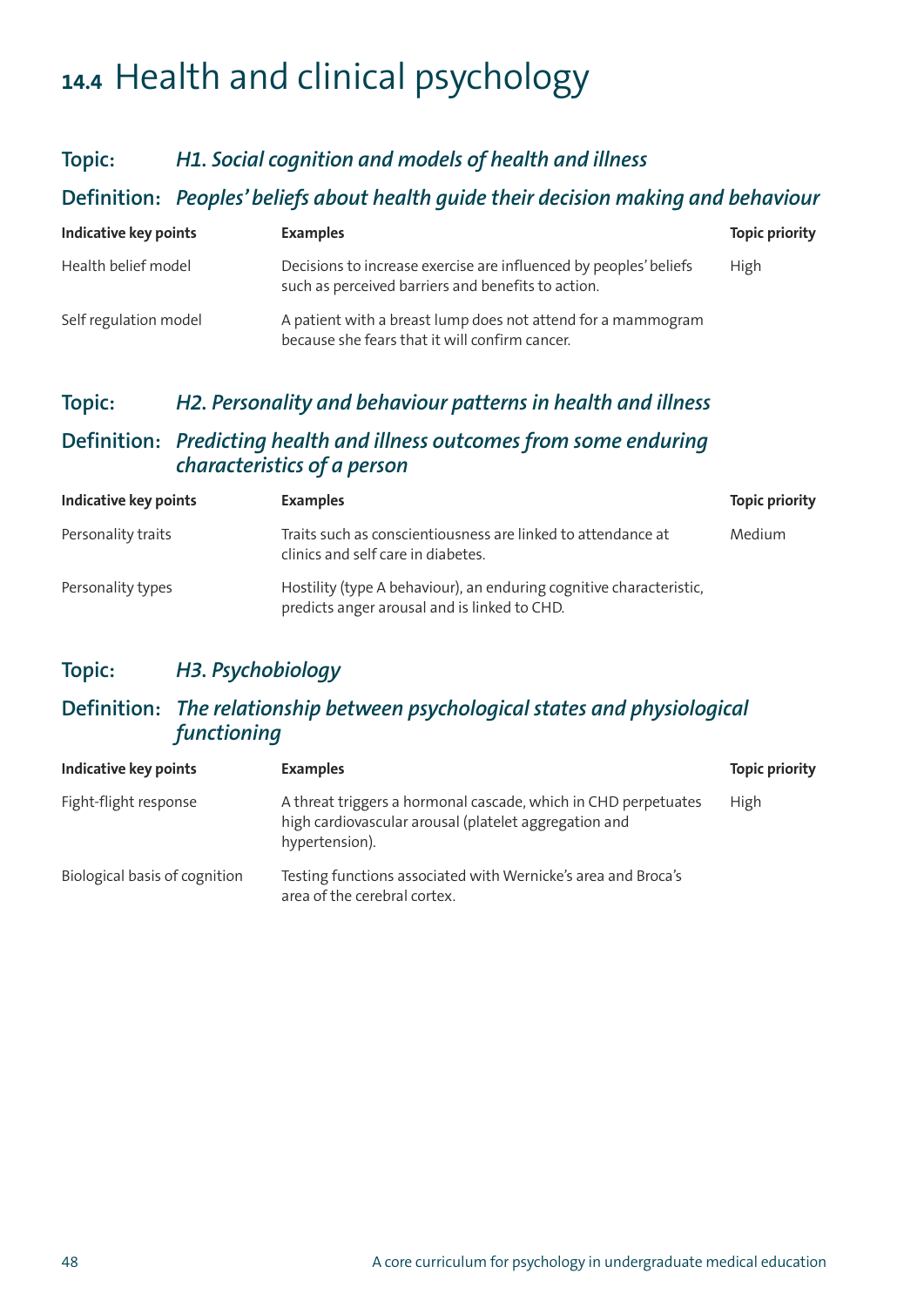#### **Topic:** *H4. Psychological processes in disease*

#### **Definition:** *Pathways and mechanisms from psychological states to disease end points*

| <b>Indicative key points</b> | <b>Examples</b>                                                                                                                                         | <b>Topic priority</b> |
|------------------------------|---------------------------------------------------------------------------------------------------------------------------------------------------------|-----------------------|
| Psycho-pharmacology          | Mood changes associated with the use of SSRIs.                                                                                                          | <b>High</b>           |
| Mind-body interaction        | Anger is arrhythmogenic in both clinical and non-clinical<br>populations.                                                                               |                       |
| Psycho-immunology            | Perceived stress is related to delayed wound healing through<br>decreased natural killer cell activity in people with and without<br>immune deficiency. |                       |

#### **Topic:** *H5. Psychological interventions*

#### **Definition:** *Interventions to change behaviour, modify risk, and improve outcomes*

| Indicative key points                                                     | <b>Examples</b>                                                                                                                                         | <b>Topic priority</b> |
|---------------------------------------------------------------------------|---------------------------------------------------------------------------------------------------------------------------------------------------------|-----------------------|
| Psychological intervention to<br>improve adaptation to illness            | Cardiac rehabilitation that includes emotions management can<br>reduce anxiety and improve depression in cardiac populations.                           | High                  |
| Psychological intervention to<br>improve coping and illness<br>behaviours | Motivational interviewing can improve self-care in diabetes.<br>Pain management programmes routinely employ imagery<br>and CBT to modify pain behavior. |                       |

#### **Topic:** *H6. Social factors influencing health*

#### **Definition:** *The role of social factors in health and illness*

| <b>Indicative key points</b>                 | <b>Examples</b>                                                                                                          | <b>Topic priority</b>                                       |
|----------------------------------------------|--------------------------------------------------------------------------------------------------------------------------|-------------------------------------------------------------|
| Socio-economic factors<br>influencing health | Poverty is linked to poorer health and greater risk for<br>CHD, cancer, diabetes and stroke. Obesity and smoking         | High<br>This is viewed as high                              |
| Inverse case law                             | are more prevalent in the lower social classes.                                                                          | priority by all but not seen<br>as core psychology - rather |
| Demographic factors<br>influencing health    | Women are more likely to consult on health issues<br>but are more likely to be diagnosed with depression<br>and anxiety. | main emphasis from<br>epidemiology and<br>sociology.        |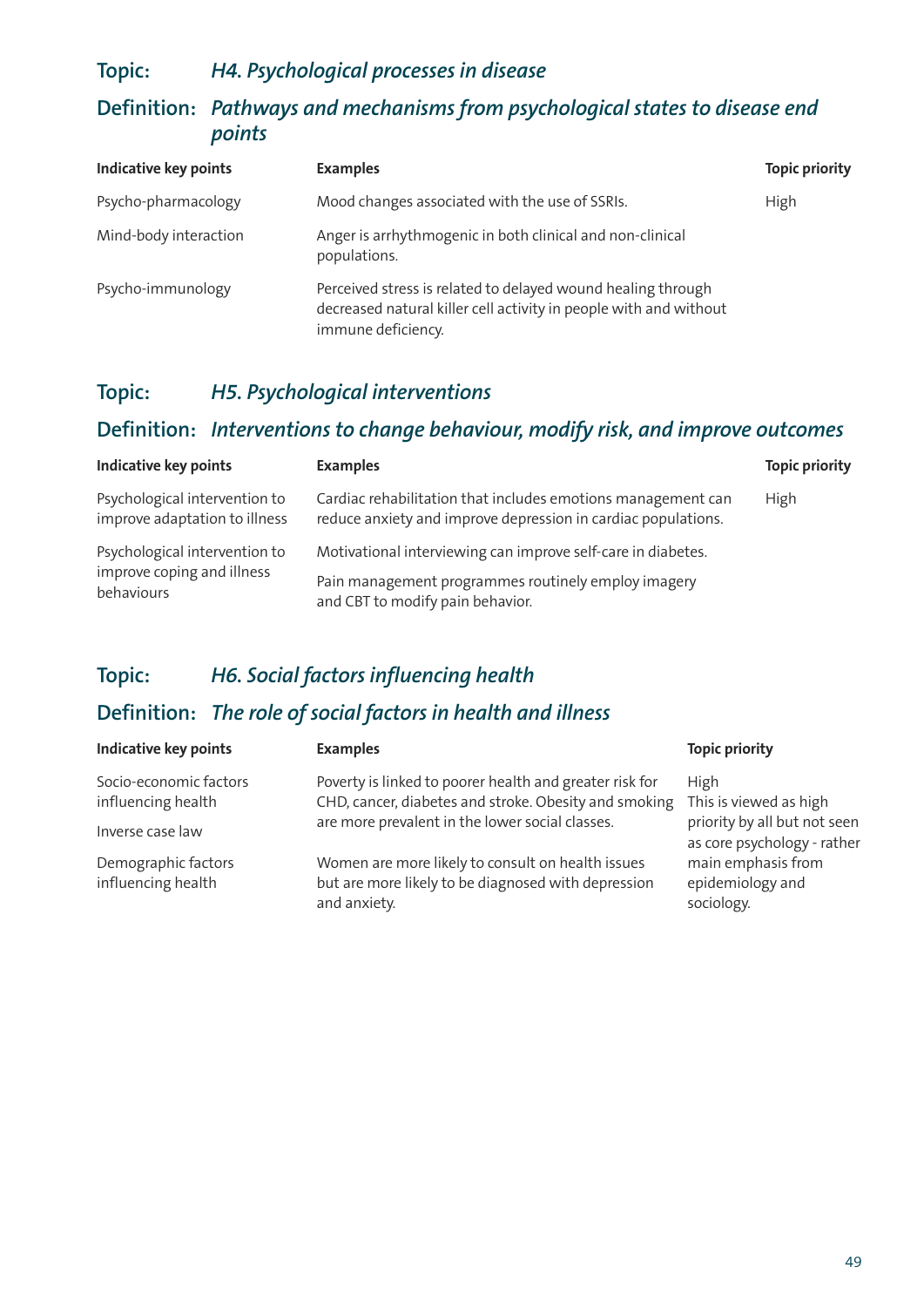# **14.5** Organisational psychology

#### **Topic:** *O1. Stress*

#### **Definition:** *Experiencing events that feel physically or psychologically threatening*

| Indicative key points          | <b>Examples</b>                                                                     | <b>Topic priority</b> |
|--------------------------------|-------------------------------------------------------------------------------------|-----------------------|
| Sources of occupational stress | Junior doctor, finding it difficult to cope with job, starts drinking               | High                  |
| Stress response                | more than usual.                                                                    |                       |
| Stress management              | Understand own response to stress and the effective techniques<br>to manage stress. |                       |

#### **Topic:** *O2. Motivation*

#### **Definition:** *Factors that energise one to act*

| Indicative key points                             | <b>Examples</b>                                                                                                                          | <b>Topic priority</b> |
|---------------------------------------------------|------------------------------------------------------------------------------------------------------------------------------------------|-----------------------|
| Cognitive theories<br>(e.g. equality, expectancy) | In order to avoid feeling inferior, a junior doctor doesn't admit<br>that he is unable to follow a consultant's instructions.            | Medium                |
| Job design                                        | Working in an out of hours service, a doctor who feels isolated does<br>not feel motivated to develop relationships with his colleagues. |                       |

#### **Topic:** *O3. Personality*

#### **Definition:** *Pattern of thinking, feeling and behaving which defines an individual's way of interacting*

| Indicative key points | <b>Examples</b>                                           | <b>Topic priority</b> |
|-----------------------|-----------------------------------------------------------|-----------------------|
| Personality types     | Relationship between personality types and career choice. | Low                   |
| Personality testing   | The role of psychometric testing in measuring traits.     |                       |

#### **Topic:** *O4. Learning*

### **Definition:** *Role of experience in changing behaviour*

| Indicative key points  | <b>Examples</b>                                                                                                                                                 | <b>Topic priority</b> |
|------------------------|-----------------------------------------------------------------------------------------------------------------------------------------------------------------|-----------------------|
| Classical conditioning | Junior doctor who was humiliated during a ward round by a<br>consultant, subsequently feels anxious and avoids eye contact<br>with another clinical supervisor. | High                  |
| Operant conditioning   | A GP reinforces behaviour in a patient who stopped smoking for<br>a few days.                                                                                   |                       |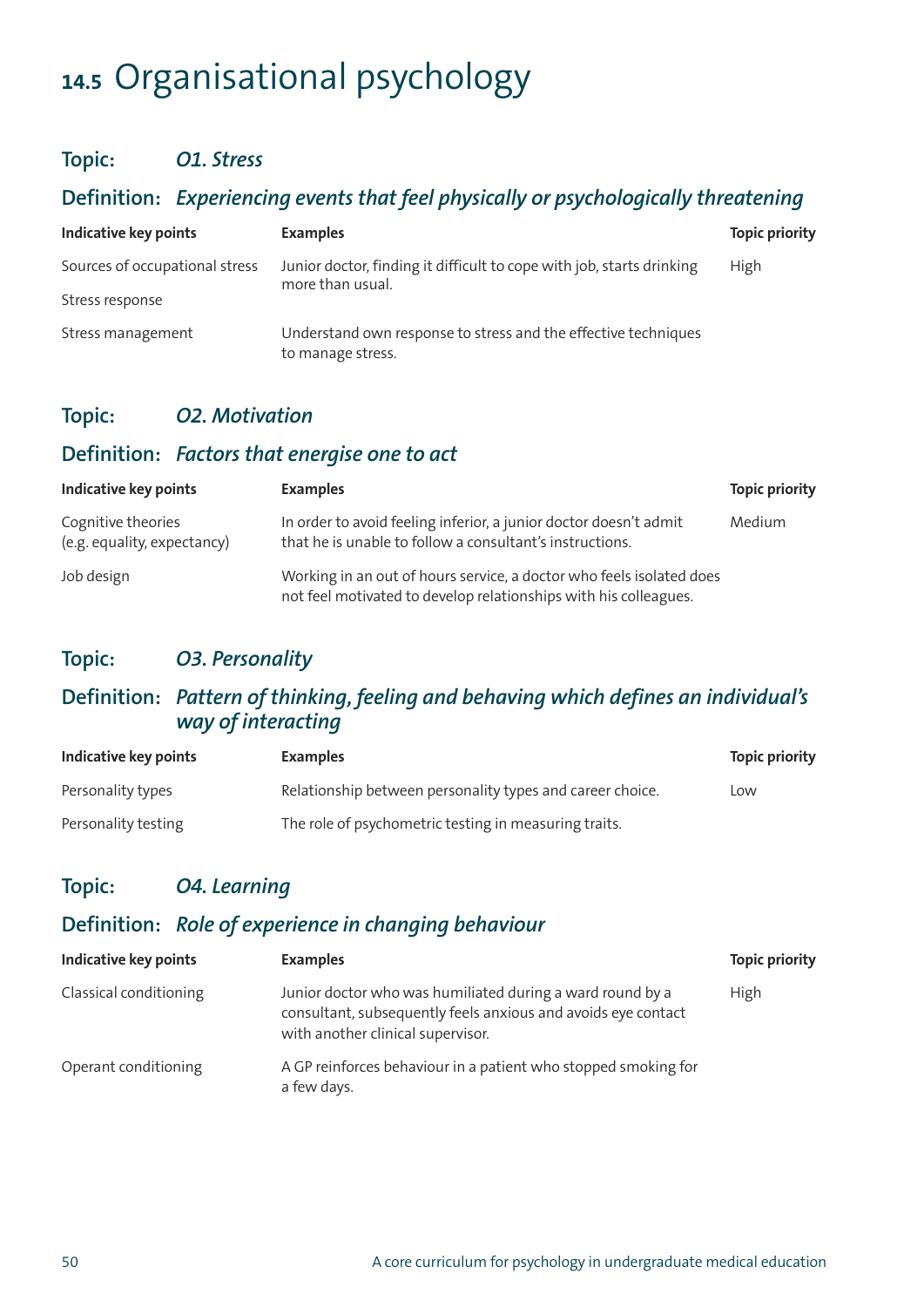#### **Topic:** *O5. Group working*

### **Definition:** *The working of a collection of individuals who have shared goals*

| Indicative key points                                            | <b>Examples</b>                                                                                                          | <b>Topic priority</b> |
|------------------------------------------------------------------|--------------------------------------------------------------------------------------------------------------------------|-----------------------|
| Characteristics of groups, group<br>members, and group processes | Team working breaks down when:<br>- goals are not shared;<br>- there are too many leaders.                               | Medium                |
|                                                                  | Team building and development Regular debriefing about critical incidence increases morale as<br>well as patient safety. |                       |

#### **Topic:** *O6. Leadership*

#### **Definition:** *The exercise of influence over a group or individual to achieve certain goals*

| Indicative key points                  | <b>Examples</b>                                                                                                             | <b>Topic priority</b> |
|----------------------------------------|-----------------------------------------------------------------------------------------------------------------------------|-----------------------|
| Models of leadership and<br>management | Staff are surprised when a junior member of staff takes a<br>leadership role during an unexpected critical situation.       | Medium                |
| Traits versus skills                   | Consultant refuses to allow junior medic to attend leadership<br>course due to his belief that 'leaders are born not made'. |                       |

#### **Topic:** *O7. Selection and appraisal*

#### **Definition:** *Use of psychological methods to inform selection and appraisal processes*

| <b>Indicative key points</b>                                                    | <b>Examples</b>                                                                                                                                                        | <b>Topic priority</b> |
|---------------------------------------------------------------------------------|------------------------------------------------------------------------------------------------------------------------------------------------------------------------|-----------------------|
| Job analysis                                                                    | Applicants for the new foundation posts were angry that their<br>clinical experiences counted less than measures of academic<br>achievements in the selection process. | Postgraduate<br>only  |
| Performance appraisal -<br>standardised versus<br>individually tailored reviews | The senior registrar found that key areas of her work were<br>overlooked during the appraisal.                                                                         |                       |

#### **Topic:** *O8. Organisational change*

#### **Definition:** *Managing change processes*

| <b>Indicative key points</b>         | <b>Examples</b>                                                                                                                                | <b>Topic priority</b> |
|--------------------------------------|------------------------------------------------------------------------------------------------------------------------------------------------|-----------------------|
| Psychological responses<br>to change | GPs showed signs of learned helplessness in response to third<br>major reorganisation of their primary care trust in as many years.            | Postgraduate<br>only  |
| Perception of threat                 | Consultant cardiologists viewed new trust protocols for<br>thrombolysis as undermining their ability to apply their<br>professional judgement. |                       |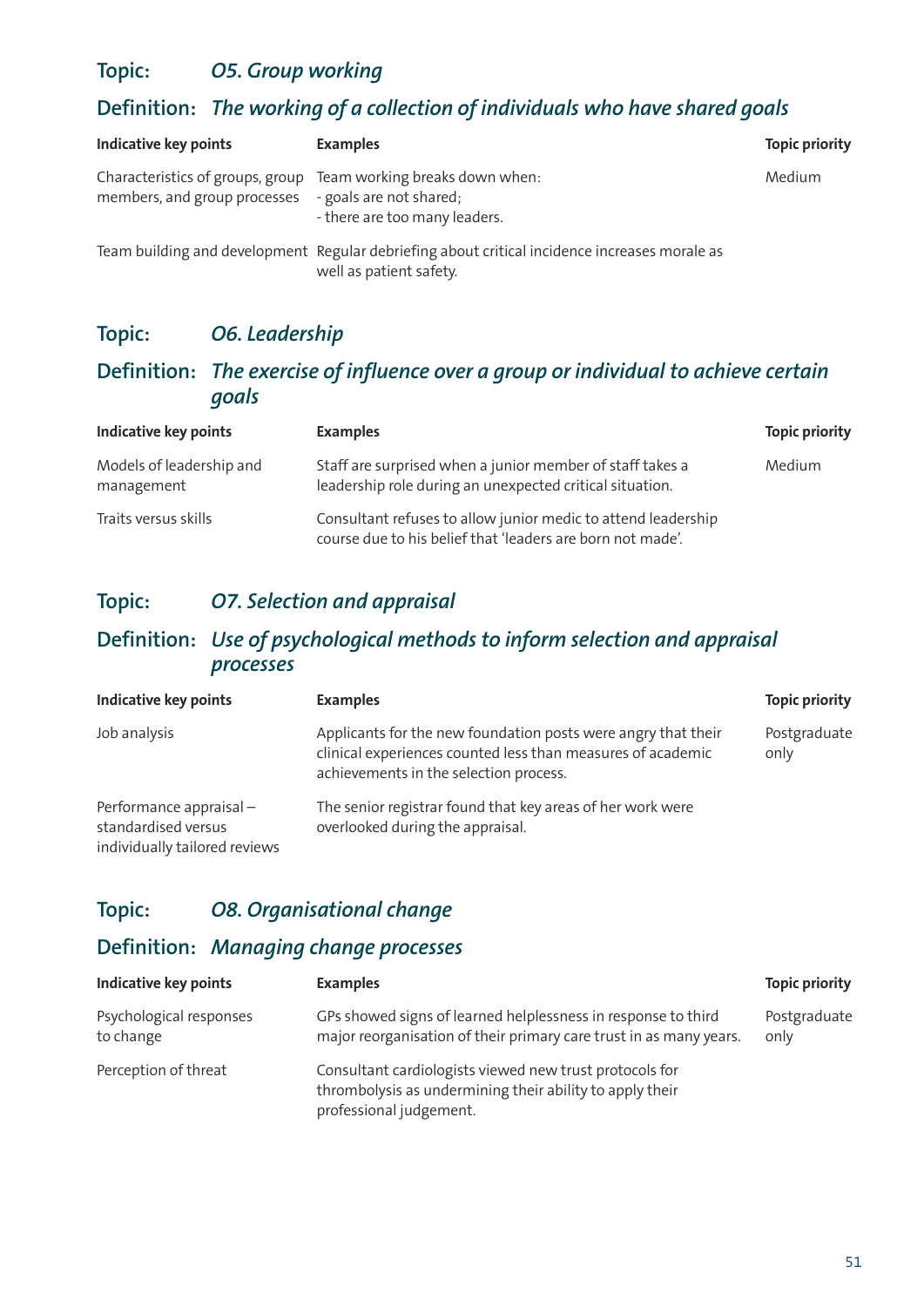## **14.6** Research

#### **Topic:** *R1. Research Methods*

#### **Definition:** *Systematic collection of evidence in order to improve knowledge*

| <b>Indicative key points</b>        | <b>Examples</b>                                                                                                           | <b>Topic priority</b>                                                                                                           |
|-------------------------------------|---------------------------------------------------------------------------------------------------------------------------|---------------------------------------------------------------------------------------------------------------------------------|
| Qualitative design and analysis     | A student realises that asking a particular question<br>using quantitative methodology would increase<br>researcher bias. | Research methods viewed<br>as high priority for medicine<br>but needed to be taught<br>alongside epidemiological<br>approaches. |
|                                     | A student considers which research methods would<br>be more suitable for discussing highly sensitive<br>topics.           |                                                                                                                                 |
| Quantitative design and<br>analysis | Operationalising a psychological construct such as<br>perceived pain.                                                     |                                                                                                                                 |
|                                     | Reliably measuring implicit constructs such as<br>attitudes.                                                              |                                                                                                                                 |
| Measuring relevant constructs       | Development of psychological outcome measures<br>such as pain levels or quality of life.                                  |                                                                                                                                 |

#### **Topic:** *R2: Research issues*

#### **Definition:** *Awareness of the rules guiding the conduct of research and the responsibilities of the researcher(s)*

| Indicative key points    | <b>Examples</b>                                                                                                                                                    | <b>Topic priority</b> |
|--------------------------|--------------------------------------------------------------------------------------------------------------------------------------------------------------------|-----------------------|
| Dissemination of results | The multi-disciplinary research team considers the impact of<br>their research findings, and how and where they are best<br>published to improve patient services. | Postgraduate<br>only  |
|                          | Research ethics and governance Assessing ability of patients to understand risk information<br>when consenting to inclusion in research.                           |                       |